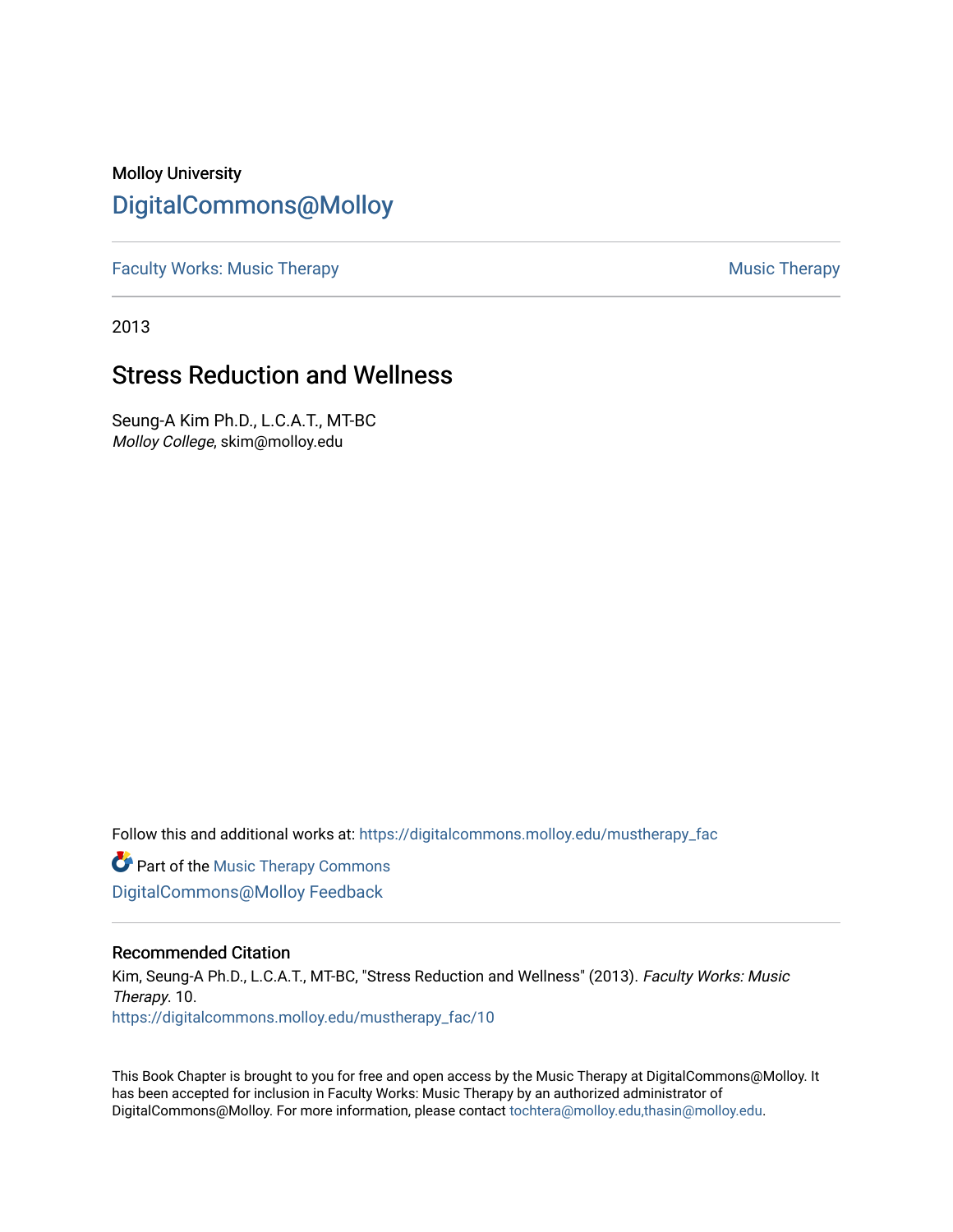# Chapter 23

# Stress Reduction and Wellness

# Seung-A Kim

# DIAGNOSTIC INFORMATION

#### Daily Life Stress

Modern society has induced a plethora of new media through which people of all ages can be affected by *stress,* including life stress (Holmes & Rahe, 1967), academic stress (Misra & Castilo, 2004), occupational stress (McClenahan, Giles, & Mallett, 2007), music performance anxiety stress (Kenny, 2005), social stress (Meyer, 2003), traumatic stress (Sutton, 2002) and acculturative stress (S. Kim, 2011). The complex nature of modern society is responsible for increasing levels of stress in our daily lives (Edlin & Golanty, 2010). The Annual Stress Report (2012), conducted by the American Psychology Association (APA), found that 44% of respondents felt that the degree of stress in their lives had increased over the past five years. Moreover, one in five respondents were identified as suffering from chronic stress. Stress includes psychological and physiological manifestations (Fink, 2000; Lovallo, 2005). The effects of stress can be significant, as stress can result in serious illnesses such as depression, insomnia, heart disease, cancer, weight problems, or, in extreme cases, suicide (McEwen & Stellar, 1993; McGrady, 2007; Walker, Wingate, Obasi, & Joiner, 2008). Although there have been efforts to increase awareness of the effects of stress on health, only 31% of the respondents indicated that their own stress level could cause poor health conditions. The first step in increasing awareness of stress is to understand the mechanisms of stress.

# What Is Stress?

There are three major perspectives in the development of stress theory (McGrady, 2007; Lovallo, 2005), known as the *general adaptation syndrome* (GAS) (Selye, 1956), *appraisal and coping* model (Lazarus & Folkman, 1984), and *allostasis* theory (McEwen & Stellar, 1993). Hans Selye, the father of stress research (Lovallo, 2005), observed that the stress response is "nonspecific," meaning that it has a consistent pattern known as the *general adaptation syndrome* (GAS). He identified three stages of the stress response—*alarm reaction, stage of resistance,* and *stage of exhaustion*. When homeostasis—or the ability of the body and mind to regulate itself—is threatened by physical or psychological challenges, we experience tension. Our body automatically responds to the stress with a counterreaction known as fight or flight, which is the *alarm reaction*. The entire sympathetic nervous system (SNS) is activated, while the activity under the parasympathetic nervous system (PSNS) is reduced. Blood starts to flow toward the muscles, forcing the heart to beat faster to compensate for the extra oxygen the body needs. The pituitary gland, which controls bodily hormonal functions, starts to secrete hormones such as adrenocorticotrophic hormone (ACTH). This leads to the stimulation of the adrenal glands, which then release the stress hormones cortisol, epinephrine (adrenaline), and norepinephrine. These hormones are responsible for anxiety, stress, and feelings of helplessness (Krout, 2007). This emotional state is also known as th*e stage*  Folkman, 198<br>
Created from mollow (Lovallo, 2000<br>
pattern know<br>
response—all<br>
of the body<br>
experience te<br>
or flight, which<br>
activity under<br>
muscles, forci<br>
gland, which<br>
hormone (AC<br>
hormones co<br>
anxiety, stres.<br>  $\frac{1}{20$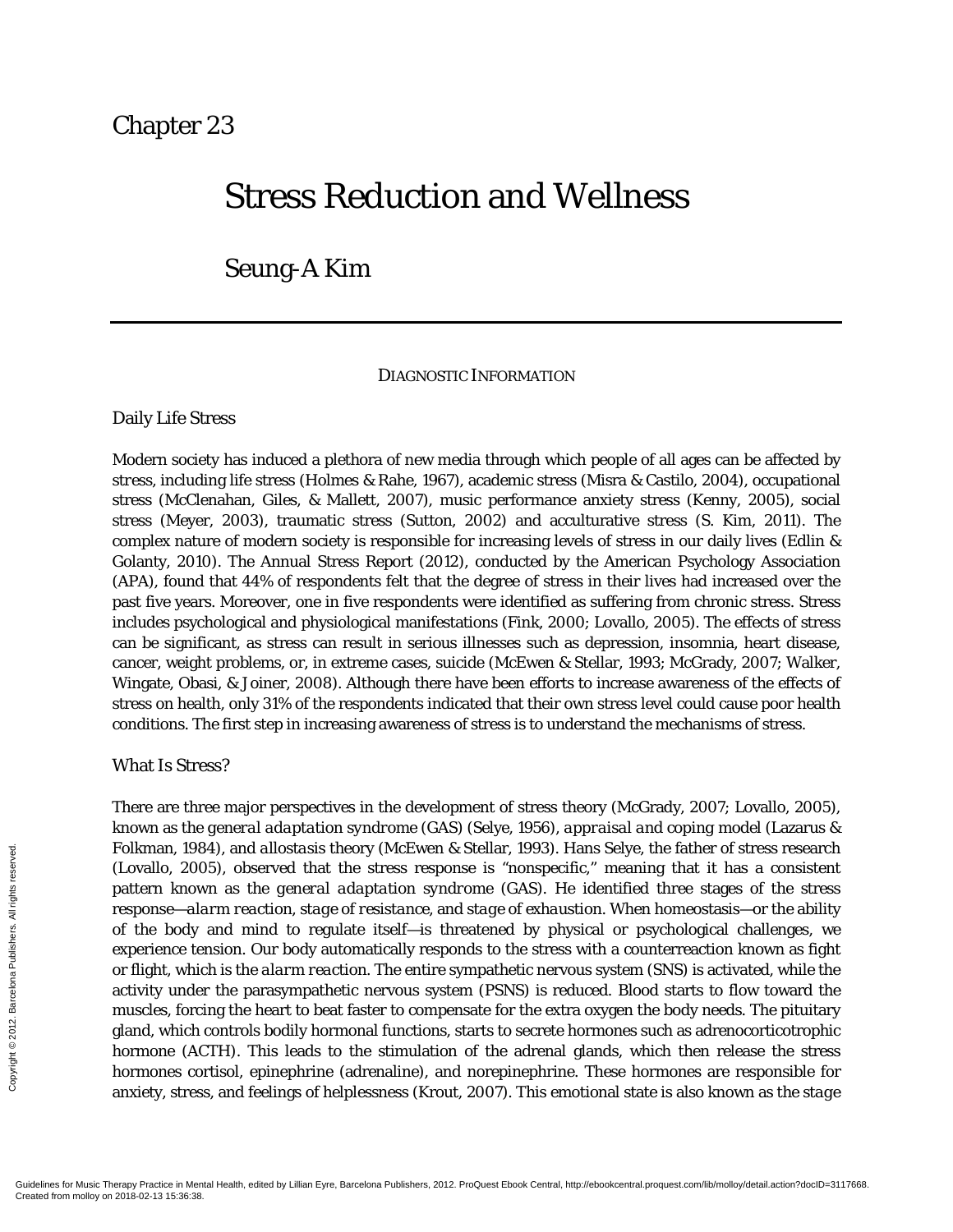*of resistance,* and is the stage where we are susceptible to disease. If this stage is prolonged, it may be possible to exhaust all of the resources needed for the body to return to homeostasis (Cannon, 1929). Eventually, the functions may stop and approach the *stage of exhaustion*. Although Selye's theory described the impact of physical stressors on our bodies, it does not sufficiently explain the cognitive processes that are involved in the stress response.

Thus, stress is viewed as an ongoing relationship between individuals and their environments, especially since individuals do not react in the same way to different stressors. Based on the cognitive stress theory, Lazarus and Folkman (1984) discussed the psychological process of stress. They proposed two important concepts to illustrate the stress response—appraisal (evaluating the event based on one's resources, possible consequences, and their meanings) and coping (how an individual manages this event). Within this framework, stress is defined as: "A relationship with the environment that the person appraises as significant for his or her well-being and in which the demands tax or exceed available coping resources" (Lazarus & Folkman, 1986, p. 63). Lazarus (1991) also identified three types of stress: *harm, threat,* and *challenge,* and noted that these types of stress elicit different types of emotional responses.

Sterling and Eyer (1988) introduced the concept of *allostasis,* which explained the complex phenomenon of the process of adaptation in response to challenges. This concept is "the idea that when a demand has not been removed or neutralized, maintaining homeostasis may be a source of ongoing wear and tear on the system" (Lovallo, 2005, p. 37). When *allostasis—*or the ability of the body to maintain homeostasis in response to stressors—is functioning well, one's resilience is strengthened. However, when *allostasis* is not functioning well, the chronic stress causes *allostatic load,* which may eventually lead to serious illnesses as described above. Ultimately, an individual will become less capable of coping with new challenges. Moreover, the manner in which an individual reacts to the same stressor differs, depending on his or her relationship with internal and external environments. Thus, social and cultural influences on stress should be considered to understand the whole context under which stress occurs.

#### Age, Gender, and Stress

Age and gender play a significant role in stress (Mroczek & Almeida, 2004). Children have their own stressors relating to schoolwork and peer pressure. Their stress levels can be exacerbated by family conflicts, divorce, and other unfortunate events. Adults may feel stressed as a result of multiple responsibilities, including family, friends, work, and interpersonal relationships. In later stages of life, older adults may encounter lower daily stress levels compared to their younger counterparts. However, older adults may react to stress more emotionally (Mroczek & Almeida, 2004). Thus, "the importance of developmental factors in understanding emotion and well-being" is emphasized (p. 356). In addition, stress responses differ by gender (Hall, Chipperfield, Perry, Ruthig, & Goetz, 2006; Matud, 2004). Women may be more vulnerable to anxiety and stress than men, as they generally score higher on chronic stress assessments. In addition, it is reported that women are more likely to use emotion-focused coping strategies to deal with their stress (Matud, 2004). This trend may occur because women are socially and culturally conditioned to be more emotionally expressive than men.

#### Personality and Stress

Certain personality traits may be susceptible to stress, since personality can influence one's coping skills and attitudes toward life (John, Naumann, & Soto, 2008; Ward, Leong, & Low, 2004). For example, neuroticism, which is also known as a risk factor for mood and anxiety disorders, is strongly linked to certain levels of stress (S. Kim, 2011). Similarly, individuals who display perfectionistic traits have a tendency to have increased negative reactions to stressful situations as well as poorer coping skills Stress respon<br>
Entertainmental Stress assessripting<br>
Strategies to (containperson culturally containperson culturally contain<br>
Entertainperson and attitudes<br>
meuroticism, certain levels<br>
tendency to<br>
Guidelines for Music T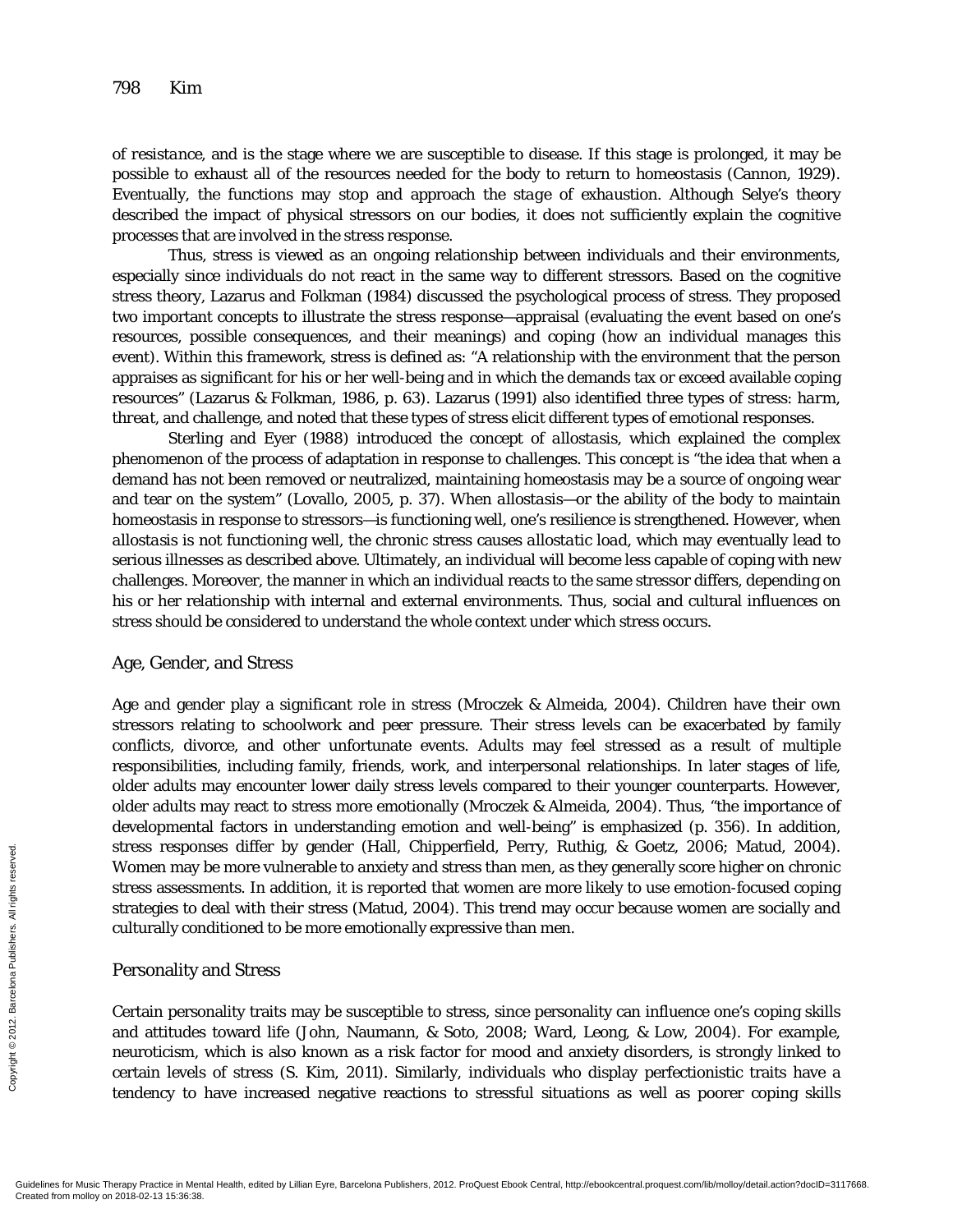compared to individuals who are not perfectionists (Montello, 2008; Wei et al., 2007). On the other hand, although the results have been inconsistent (S. Kim, 2011), other personality traits such as openness are associated with lower levels of stress (Poyrazli, Kavanaugh, Baker, & Al-Timimi, 2004). Individuals who have high *openness to experience* (John et al., 2008) are most likely to cope with stress better than individuals who are more rigid.

# Culture and Stress

Although stress is common to all people, the relationship between one's own culture and stress has been studied (Berry, Kim, Minde, & Mok, 1987; Spector, 2012). As Cuellar (2000) asserts, "culture has been viewed as having a potential impact on numerous aspects of health, illness, and adaptation" (p. 49). For example, African-Americans (Walker et al., 2008) and Hispanic/Latino Americans (Lara, Gamboa, Kahramanian, Morales, & Bautista, 2005) experience higher levels of chronic stress than other ethnic and racial groups. This contributes to an increased prevalence of hypertension and diabetes (McCabe, Bostwick, Hughes, West, & Boyd, 2010), as well as substance abuse (Spector, 2012) and other psychological issues (Nadeem, Lange, & Miranda, 2009). Sources of chronic stressors related to culture (e.g., perceived discrimination, neighborhood, socioeconomic conditions, acculturation) may be attributed to neighborhood stress (Meyer, 2003) and acculturative stress (National Institute of Health, 2011).

# Acculturative Stress

Acculturative stress (Berry et al., 1987) is a unique type of stress in which difficulties with cultural adjustment are manifested in particular symptoms such as anxiety, depression, confusion, low selfesteem, and psychosomatic illnesses (Shin, Antonio, Son, Kim, & Park, 2011; Wilton & Constantine, 2003). At various points in the acculturation process, individuals may experience culture shock, resulting in a wide range of physical, social, and psychological consequences. For example, children and adults of immigrant families may display a high rate of acculturative stress and depression (Lara et al., 2005). Racial and ethnic discrimination are significant sources of acculturative stress (APA, 2012). Acculturation strategies, gender, age of immigration, socioeconomic educational backgrounds and social support may also play a role in acculturative stress (Berry et al., 1987). It is also widely reported that acculturative stress is associated with maladaptive coping skills (Wilton & Constantine, 2003). According to S. Kim's (2011) study, English proficiency, neuroticism, and academic stress predict acculturative stress among international students studying music therapy. The greater the cultural differences between one's own culture and the host culture, the higher the degree of acculturative stress. Existing stigmas regarding treatment, as well as language and cultural differences, prevent certain ethnic or race groups from seeking help to cope with these issues (Nadeem, et al., 2009).

Thus, music therapists should thoroughly assess the client's acculturation process and include treatment goals such as maintaining a sense of identity and social support when feeling overwhelmed and stressed. It is important to note that "music therapists must commit themselves to learning about the [client's] various cultural needs and musical preferences; examine their own personal cultural values and how they may be in conflict with those of the [client]; and develop authentic skills in multicultural empathy" (Dileo & Magill, 2005, p. 228). In addition, a therapeutic approach should be chosen with the client's culture and degree of acculturation in mind. For example, Asian and Hispanic groups may express their stress somatically. There are various somatic approaches that may be helpful in treating these clients. It should be noted that yoga, Qigong, and meditation have developed in the East, whereas Exerces the protocope valuation of the protocope valuations of the protocope valuation of the protocope valuation of the protocope of the protocoperation of the protocoperation of the protocoperation of the control of the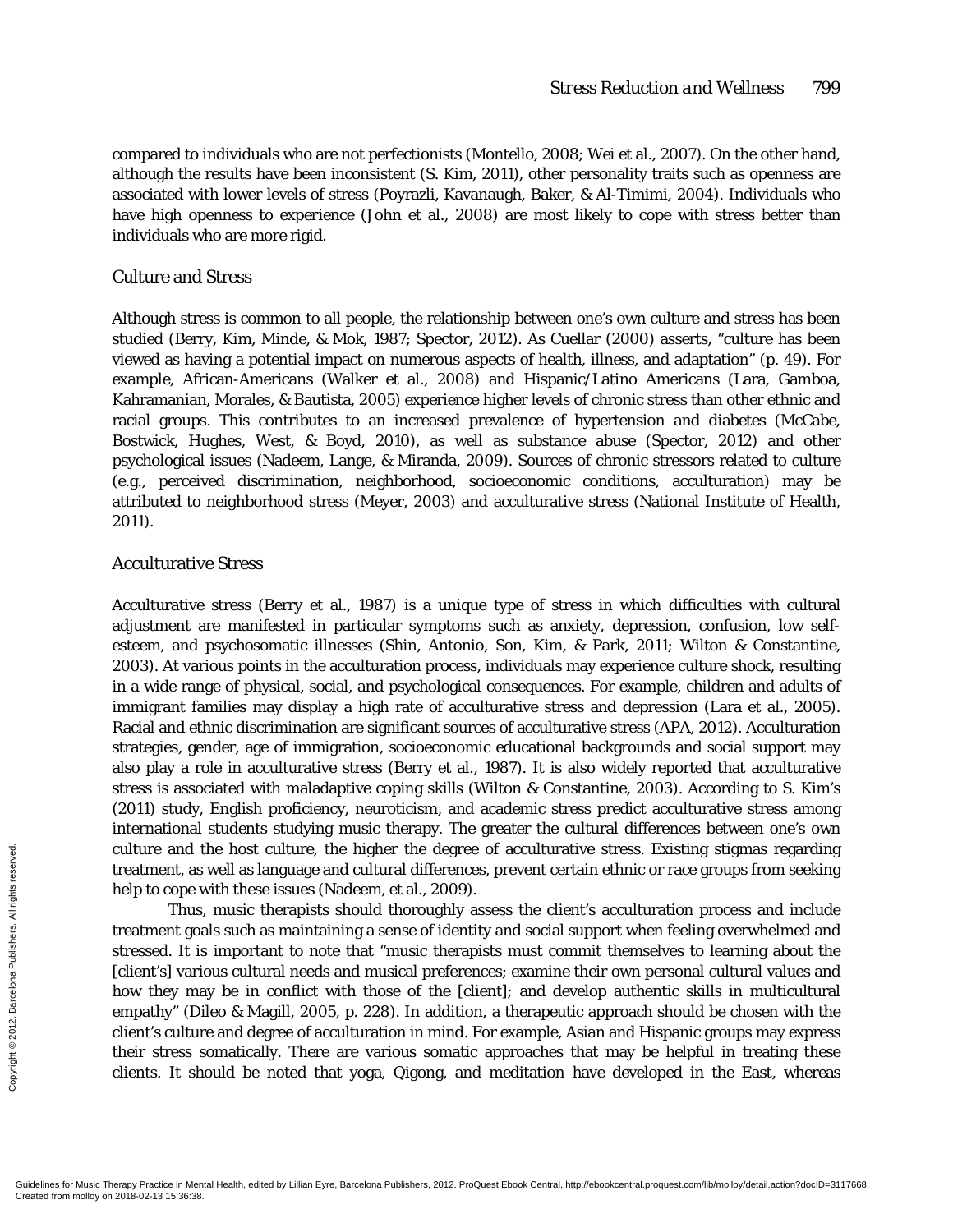progressive relaxation, biofeedback, and cognitive methods are based on Western philosophies which focus more on practical problems rather than one's inner state (Woolfolk, Lehrer, & Allen, 2007).

As discussed above, stress is a complex phenomenon. It is known that the stress response is associated with various factors, such as individuals' differences including age, gender, personality, ethnicity, race, culture, resources, coping skills, and environment. Thus, stress must be understood within a certain context and in a comprehensive way and effective coping skills and stress reduction strategies must be developed: "If you want to improve your performance of any kind, you must control your rest as well as your work" (Gregorek & Gregorek, 2009, p. 65).

#### NEEDS AND RESOURCES

#### Types, Symptoms, and Sources of Stress

Stress can be classified as positive or negative. For example, when students are assigned to do a project, their reactions to the same task may vary. *Eustress,* a type of positive stress that some may experience, can be a reaction as a result of the energy and motivation needed to complete the task. *Distress,* a type of negative stress, can be a reaction as a result of the assignment being mundane, unchallenging, or too overbearing. Whether the individual is experiencing positive or negative stress, the characteristics of the physiological response are the same. Any change to homeostasis can be stressful. Based on frequency, duration, and intensity, stress can also be divided into three categories—acute, episodic acute, and chronic (APA, 2012). In addition, individuals display various symptoms, as well as various sources of stress.

Acute stress is a short-term stress that most individuals experience daily. The symptoms are easily recognizable and relatively manageable. The physical symptoms include headache and/or stomach and chest pain. The emotional symptoms include feelings of irritability, worry, anxiousness, depression, and/or lack of concentration. Physiologically, individuals may experience a shortening of breath, a rise in blood pressure, an increase in heart rate, and cold hands and feet. It is important to note that these symptoms may disappear when the source of stress is addressed. However, these symptoms may also be experienced more frequently as episodic acute stress.

When an individual experiences episodic acute stress, he or she reacts to stressors intensely. These individuals have a tendency to become impatient, overbearing, and worrisome, and remain hostile to their surroundings. There are overlaps between Type A personalities and individuals experiencing episodic acute stress. In addition, individuals facing episodic acute stress may experience intense headaches, asthma, heart disease, and hypertension. Furthermore, feelings of helplessness, depression, and inadequacies may occur. This in turn weakens the individual's immune system, increasing the chances of physiological problems such as chronic pain, appearance of ulcers, development of chronic fatigue, and digestive problems. Factors that may cause episodic acute stress are related to poverty, family dysfunctions, feelings of helplessness, and/or traumatic childhood experiences. Therefore, individuals experiencing episodic acute stress may need to seek professional help in order to develop a wellness plan and better coping skills.

Chronic stress is an extension of the aforementioned symptoms that can be prolonged and more severe. Chronic stress can lead to suicide or violence and the development of heart attacks, strokes, or cancers. This type of stress may originate from traumatic experiences or early childhood memories that may affect one's personality. A challenge that mediators face is that people experiencing chronic stress often do not recognize their own symptoms or do not recognize their need for treatment because they are accustomed to these emotions and physiological effects. In order to properly deal with chronic stress, medical care and psychological interventions are required (APA, 2012; Woolfolk et al., 2007). Exercise the second of the distances of planet and distances of planet distances of the distance of the severe. Chrone cancers. This may affect or often do not a accustomed to medical care and  $\frac{2}{5}$  Guidelines for Mus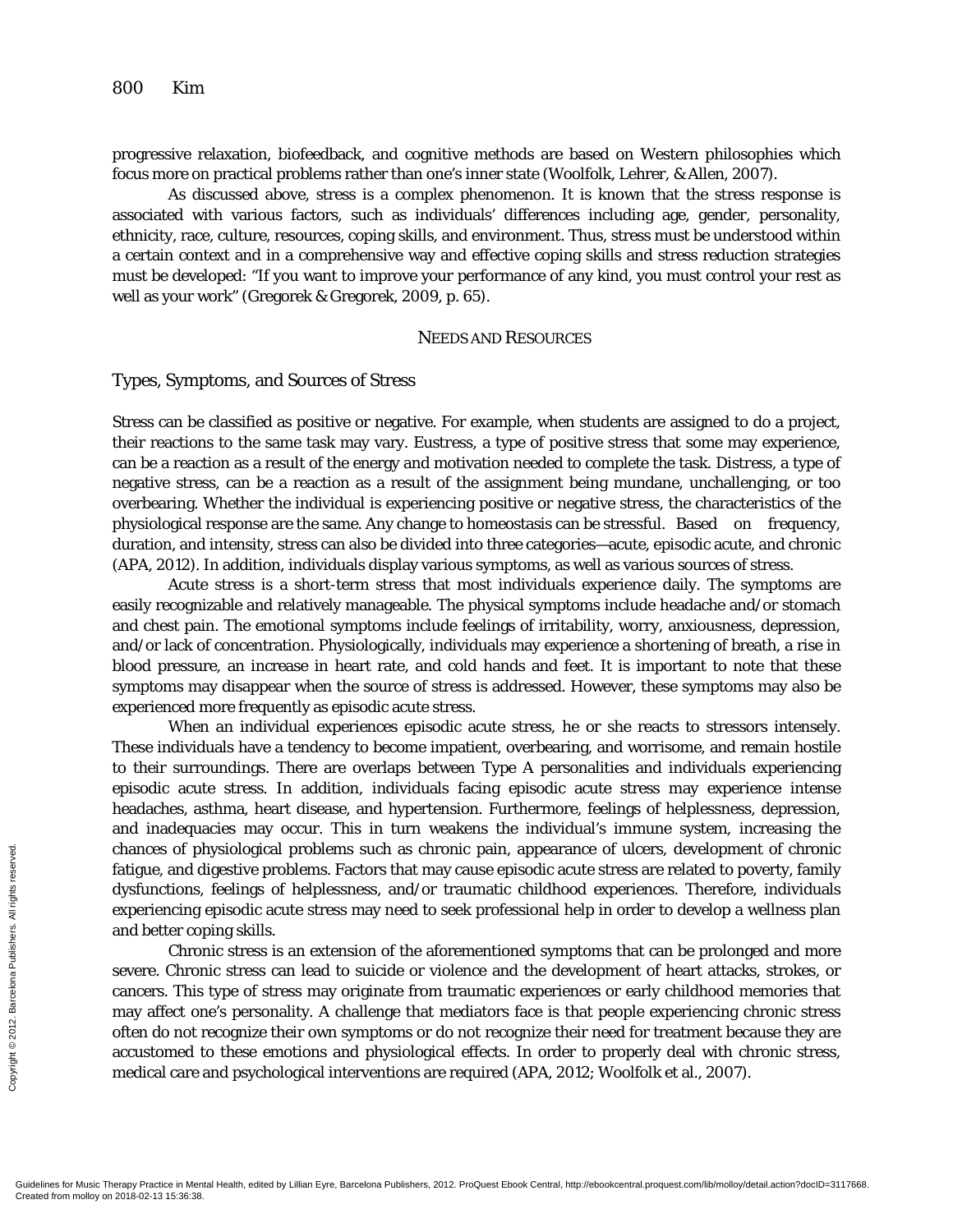The duration and intensity of all the different kinds of stress may be relieved when an individual learns to accept some of his or her challenges, foster meaningful relationships with others, strengthen resilience, and develop positive thoughts. The physical symptoms of stress may be alleviated by regular medical check-ups, regular exercise, and healthy nutrition. Behaviorally, it may be helpful to examine responsibilities, develop time management skills, identify the sources of the stress, and engage in a wellness program regularly.

Given all the complexity that accompanies stress, how can music therapy help clients decrease stress? The literature review explains how many of the areas discussed above can be addressed through music therapy. Most importantly, individuals can develop proper coping skills through music therapy sessions. Priestley (1994) notes that "everyone must be aware of the stress caused by the need for constant and often traumatic changes to which one must make readjustment without time for the assimilation of the emotional resonances that they cause" (pp. 188–189) and that the role of the therapist is to "find [the client's] optimum stimulation level" (p. 189).

# Musical Characteristics of Clients with Stress

The type of stress and the symptoms being experienced by the client is often manifested musically in sessions. Some examples based on the author's observation are included here. In the case of *acute stress,* clients may have difficulty with following directions due to constant ruminations. Clients may move from one activity to another at a faster pace and have difficulty with engaging in relaxation or imagery. In addition, clients may also feel uncomfortable with silence. Further, clients may make constant demands of the therapist during the session or show apathy toward the music and the therapist. Clients with *episodic stress* may exhibit a restless mind and an incoherent and disorganized attitude; they may express strong emotions by playing an instrument loudly, clashing cymbals, or by abruptly ending their playing. On the other hand, some may exhibit a lack of interest in engaging in a musical activity, be unmotivated to contribute musical ideas, and be unwilling to try a new instrument or an activity. In either case, these clients may inhibit their creativity and flexibility in musical expression and react to any change intensely during the session. Because clients are most likely to be impatient, they can easily fall into conflict with other members in the group.

The clients with *chronic stress* may simply refuse to participate in the sessions as they may not acknowledge or be aware that they are experiencing chronic stress. Even though they agree to come to the session, they may remain inactive during the session because they may feel emotionally stuck or depressed. They may have difficulty expressing and connecting with their own feelings and often seek validation from others. They may demonstrate a lack of expressiveness and can be resistant to certain music or relaxation experiences. It is notable that individual differences among the clients in each type of stress should be considered as their coping skills and environments differ.

#### Coping Strategies and Music Therapy

Lazarus (1991) pointed out that coping with stress is a process that requires a person's ongoing efforts in willpower and action in order to overcome overwhelming situations. Problem-focused coping focuses on a person's coping skills in dealing with the environment and the impact of the coping skills on psychological stress. Emotion-focused coping postulates that the way a person perceives and interprets his environment affects the person's psychological stress. Thus, when identifying the sources of stress and current coping skills, the first method examines what situational factors cause stress and how the person acts in response. The latter method evaluates how a stressful situation makes the person feel and what the person does to feel better (Lazarus & Folkman, 1984). Table 1 illustrates how these coping skills are addressed in MUSIC OF FELA<br>
STERS Should<br>
FOR STERS Should<br>
EVERT COPING STEAT<br>
Will power and<br>
person's copin<br>
stress. Emotic<br>
affects the pe<br>
skills, the fir<br>
response. The<br>
does to feel b<br>
Cuidelines for Music Therapy Practice in Me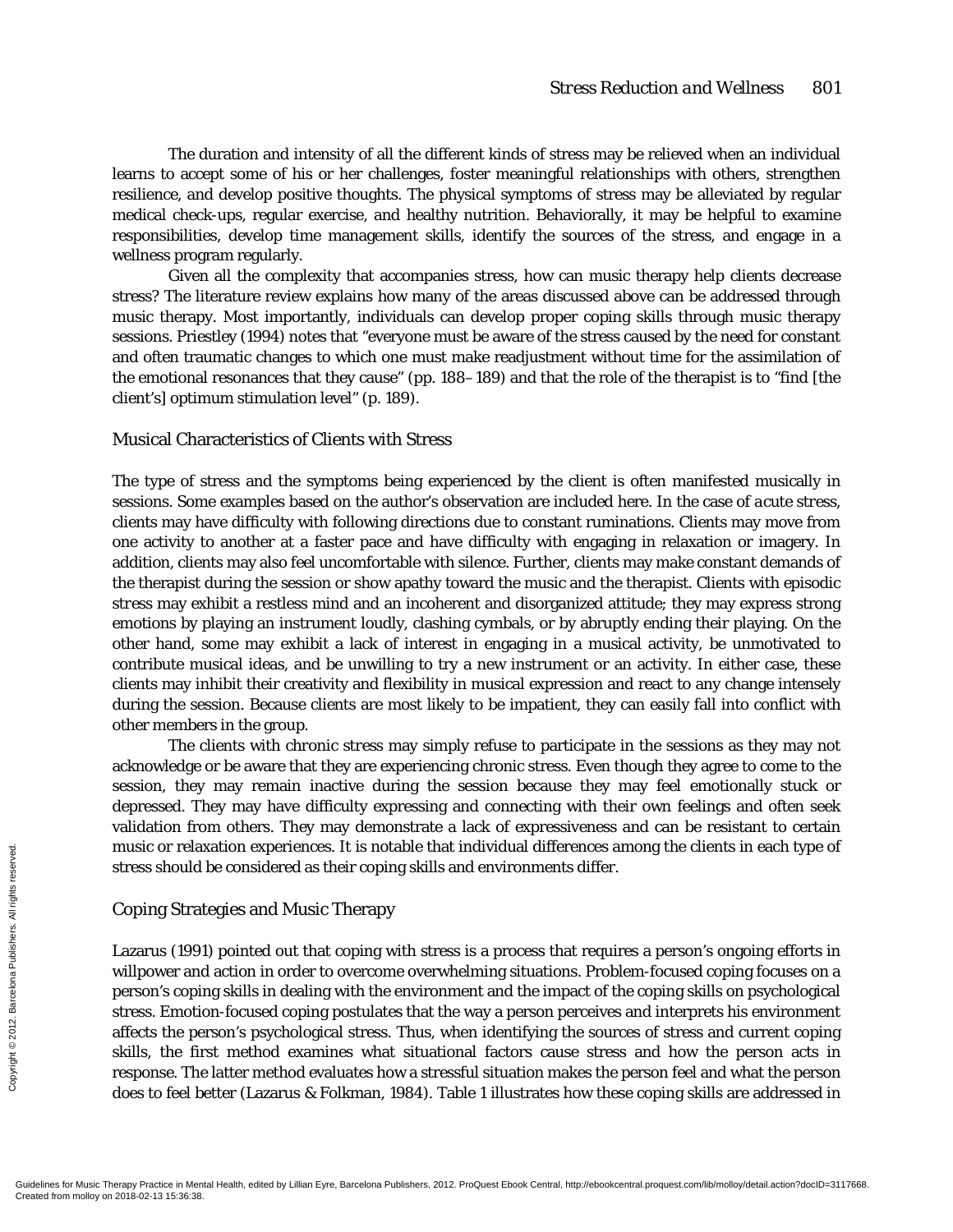music therapy. The techniques listed in the table are described in detail in this chapter. Note that (p) denotes problem-focused coping and (e) denotes emotion-focused coping for stress. Both coping methods can be addressed in music therapy sessions.

Table 1. Coping Strategies

|                                | <b>Music Therapy</b>                                                                           |            | <b>Goals for Developing Coping Strategies</b>                                                                                                                                                 | <b>Techniques Used in Music</b><br><b>Therapy</b> |                                      |
|--------------------------------|------------------------------------------------------------------------------------------------|------------|-----------------------------------------------------------------------------------------------------------------------------------------------------------------------------------------------|---------------------------------------------------|--------------------------------------|
|                                | <b>Focus</b>                                                                                   |            |                                                                                                                                                                                               |                                                   |                                      |
|                                | Mind                                                                                           | a)         | Identify stressors $\overline{(p)}$                                                                                                                                                           | a)                                                | Take care of my                      |
|                                |                                                                                                | b)         | Examine the client's value,                                                                                                                                                                   |                                                   | cultural being                       |
|                                |                                                                                                |            | goals, "optimum stimulation                                                                                                                                                                   | b)                                                | <b>Assertiveness training</b>        |
|                                |                                                                                                |            | level" (Priestley, 1994, p. 198) (p)                                                                                                                                                          | c)                                                | Journaling                           |
|                                |                                                                                                | C)         | Identify one's strengths (p)                                                                                                                                                                  | d)                                                | Imagery                              |
|                                |                                                                                                | d)         | Evaluate current resources and                                                                                                                                                                | e)                                                | <b>Music therapy</b>                 |
|                                |                                                                                                |            | coping skills (p)                                                                                                                                                                             |                                                   | improvisation and<br>desensitization |
|                                |                                                                                                | $\epsilon$ | Help the clients prioritize their<br>responsibilities (p)                                                                                                                                     |                                                   |                                      |
|                                |                                                                                                | f)         | Sort out the stressors that can                                                                                                                                                               |                                                   |                                      |
|                                |                                                                                                |            | be avoided or altered (p)                                                                                                                                                                     |                                                   |                                      |
|                                |                                                                                                | g)         | Help the client react to the                                                                                                                                                                  |                                                   |                                      |
|                                |                                                                                                |            | stressor by adapting to or                                                                                                                                                                    |                                                   |                                      |
|                                |                                                                                                |            | accepting it (e)                                                                                                                                                                              |                                                   |                                      |
|                                | <b>Body</b>                                                                                    | a)         | Promote exercise regularly (p)                                                                                                                                                                | a)                                                | Music-assisted                       |
|                                |                                                                                                | b)         | Set aside relaxation time to help                                                                                                                                                             |                                                   | breathing                            |
|                                |                                                                                                |            | reduce the intensity of                                                                                                                                                                       | b)                                                | Yoga, tai chi                        |
|                                |                                                                                                |            | emotional reactions (e)                                                                                                                                                                       | c)                                                | Psychodynamic                        |
|                                |                                                                                                |            |                                                                                                                                                                                               |                                                   | movement                             |
|                                | <b>Spirit</b>                                                                                  | a)         | Spend time and share feelings                                                                                                                                                                 | a)                                                | Chanting                             |
|                                |                                                                                                |            | with a support group, which                                                                                                                                                                   | b)                                                | Community jam                        |
|                                |                                                                                                |            | buffers the person from the                                                                                                                                                                   | c)                                                | <b>Celebrating life</b>              |
|                                |                                                                                                |            | negative effects of stress (e)                                                                                                                                                                | d)                                                | Group work                           |
|                                |                                                                                                | b)         | Engage in an enjoyable activity                                                                                                                                                               | e)                                                | Tai Chi                              |
|                                |                                                                                                |            | daily (p)                                                                                                                                                                                     | f)                                                | <b>Imagery</b>                       |
| iblishers. All rights reserved |                                                                                                | c)         | Connect with others (e)                                                                                                                                                                       | g)                                                | <b>Expand creativity</b>             |
|                                |                                                                                                | d)         | Utilize community resources (p)                                                                                                                                                               | h)                                                | Use one's energy in a                |
|                                |                                                                                                | e)         | Keep a sense of humor (e)                                                                                                                                                                     |                                                   | more productive way                  |
|                                |                                                                                                | f)         | Adopt a perspective to look at                                                                                                                                                                |                                                   |                                      |
|                                |                                                                                                |            | challenges as opportunities (e)                                                                                                                                                               |                                                   |                                      |
|                                |                                                                                                |            |                                                                                                                                                                                               |                                                   |                                      |
| Copyright © 2012. Barcelona Pu | <b>Wellness Development</b>                                                                    |            |                                                                                                                                                                                               |                                                   |                                      |
|                                | Practiced in many Eastern cultures and ancient societies (Roskam, & Reuer, 1999), the wellness |            |                                                                                                                                                                                               |                                                   |                                      |
|                                | (Dunn, 1977) advocates a holistic approach that connects the mind, body, and spirit (Grocke,   |            |                                                                                                                                                                                               |                                                   |                                      |
|                                |                                                                                                |            |                                                                                                                                                                                               |                                                   |                                      |
|                                | Created from molloy on 2018-02-13 15:36:38.                                                    |            | Guidelines for Music Therapy Practice in Mental Health, edited by Lillian Eyre, Barcelona Publishers, 2012. ProQuest Ebook Central, http://ebookcentral.proquest.com/lib/molloy/detail.action |                                                   |                                      |

# Wellness Development

Practiced in many Eastern cultures and ancient societies (Roskam, & Reuer, 1999), the wellness model (Dunn, 1977) advocates a holistic approach that connects the mind, body, and spirit (Grocke, 2009;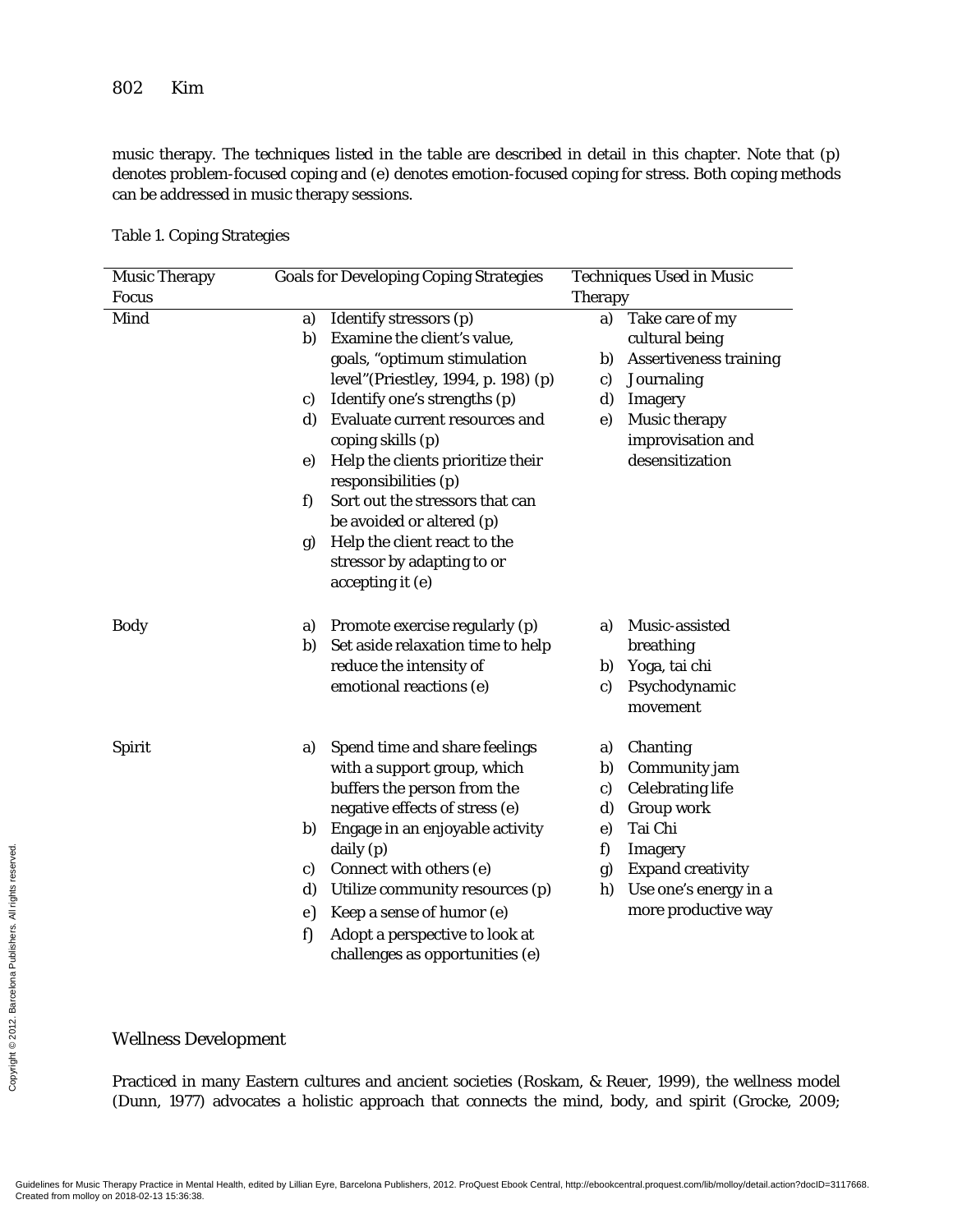Shoemark, 1987). A state of well-being is defined as "an integrated method of functioning which is oriented toward maximizing the potential of which the individual is capable. It requires that the individual maintain a continuum of balance and purposeful direction with the environment in which he is functioning" (Dunn, 1977, pp. 4–5). As a preventive intervention as well as a cost-effective method, wellness programs include nutrition, physical exercises, stress reduction, regular medical check-ups, mind-body interventions, and meditations (Belgrave, Darrow, Walworth, & Wlodarczyk, 2011; Ghetti, Hama, & Woolrich, 2003). The wellness model is based on the belief that the individual is capable of affecting one's health status by actively participating in treatment decisions, promoting a healthier lifestyle, adopting a more optimistic attitude, being more involved in the community, and maintaining preventative measures (Krout, 2007; Scheve, 2004). In other words, the individual takes responsibility for his or her own health. Wellness programs are available in a variety of settings, including educational settings, geriatric workplaces, and community centers (Belgrave et al., 2011; VanWeelden & Whipple, 2004). These settings often include music-assisted wellness programs. The emphasis placed on the wellness program varies depending on where the person is in their stage of life and depending on the needs of the person. Wellness techniques are developed both for therapy sessions and for individuals to reduce stress and increase relaxation. Thus, an individualized wellness program is recommended. However, it is notable that currently group wellness programs are more cost-effective and therefore used more often.

Clientele of all age groups can benefit from wellness programs (Grocke, 2009). Children are of an "ideal age" (Ghetti et al., 2003) to learn about what constitutes a healthy lifestyle and proper coping skills. In addition, "music may be a medium to help young people reduce their negative emotions"(Labbé, Schmidt, Babin, & Pharr, 2007, p. 163). Parents, teachers, and members of the community can work together to help promote the well-being of children. For example, using song lyrics and teaching children wellness concepts, (e.g., brushing one's teeth and eating healthy foods) increases the awareness of health. Employing structured musical activities will help children engage in breathing exercises or other physical exercises and release tension, improving concentration. By participating in a variety of music ensembles, children can further develop social skills and leisure skills.

In adulthood, "self-awareness and self-responsibility" (Ghetti et al., 2003, p. 132) are emphasized. Wellness programs can be personalized, depending on the individual's need. Stress management has been predominantly used in wellness programs for adults. More and more, many workplaces implement wellness programs and promote employees' health: "Stress is a prevalent mental health problem in the workplace, and having a high level of perceived stress is associated with poor work performance, higher health care costs, and poor quality of life" (Clark et al., 2011). Music-assisted meditation and relaxation, such as joining in a musical ensemble, may help lower their stress levels and develop proper coping strategies.

For the elderly, maintaining a state of well-being and effective stress management is important in enabling them to continue their involvement in their community. "Self-responsibility for health, nutrition, exercise, stress management, interpersonal support, self-actualization, and spiritual development" (Ghetti et al., 2003, p. 134) are integrated into wellness programs. Music therapy can be a medium for reducing stress by achieving independence, preventing illness, delaying the normal aging process, continuing social engagements, and developing spirituality (Clair, 1996; Hanser & Mandel, 2010). Well-being means "to remain interested in life and to participate fully in it" (Clair, 1996, p. 33). Strategies. For the exercise, stress<br>  $\frac{1}{2}$   $\frac{1}{2}$   $\frac{1}{2}$  exercise, stress<br>
et al., 2003, I<br>
stress by achi<br>
engagements, remain intere<br>  $\frac{2}{2}$  and  $\frac{2}{2}$  are that one becc<br>
person and h<br>
stress among<br>
lis

As reviewed above, stress can better be understood within a wellness model. It is recommended that one become engaged in such a program as early as possible because a healthy lifestyle will affect a person and his or her experiences throughout one's life span. While various methods are used to manage stress among Americans (e.g., exercising, reading, spending time with friends or family, and napping), listening to music (48%) has been ranked as the most frequent method of stress management (APA, 2012).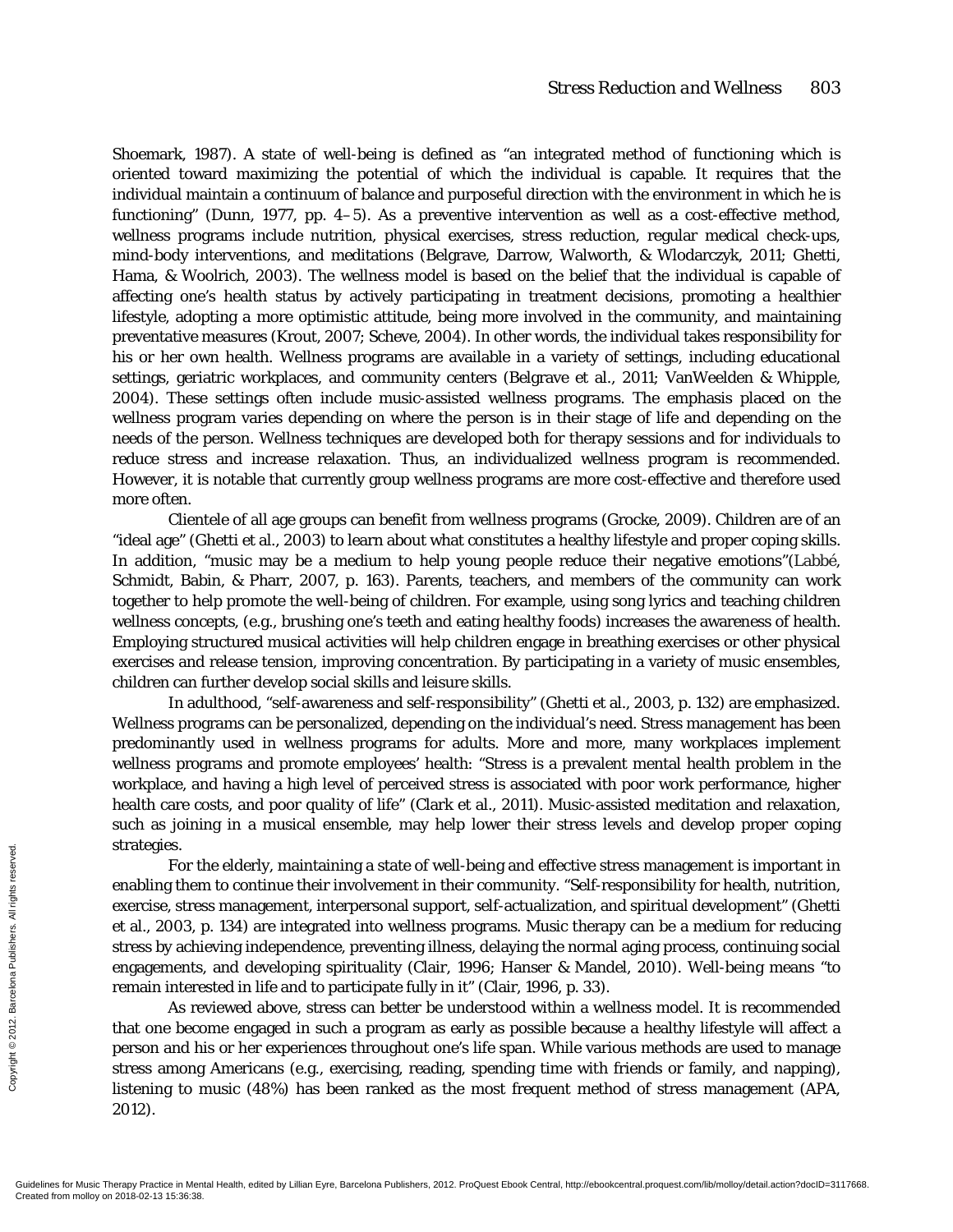## REFERRAL AND ASSESSMENT

# Guidelines

Referrals come from various sources, including self-referral, parents, caretakers, or professionals who work with the clients. Ongoing assessment is necessary to meet the needs of persons with stress because stress levels are often fluctuating. To utilize session time more efficiently, it may be possible in some cases to send out a music therapy assessment form and ask the client to return it prior to the first session. Then, during the assessment session, the therapist will utilize music activities to assess the client's needs and review the assessment form with him so that pertinent information can be further elicited. An individual assessment session is beneficial, even if brief, because each person understands and experiences stress in a unique way. Guidelines for an initial assessment are as follows:

- 1) Stress Inventory: Assess the client's perceived stress level and identify sources of stress, symptoms of stress, and current coping skills. The client's value and "optimum stimulation level" (Priestley, 1994) are also examined. Standardized stress inventories can be used, such as Holmes-Rahe's Stress Scale (1967) or Spielberger's State-Trait Anxiety Inventory (STAI) (Spielberger, Gorssuch, Lushene, Vagg, & Jacobs, 1983).
- 2) Music Inventory: Ask the client to identify his favorite music and relaxing music, as well as music that could cause stress.
- 3) History of Music Experiences: Any participation in musical ensembles or musical training as well as the client's wishes to learn about music or musical instruments are noted. Family musical backgrounds are also helpful information.
- 4) Medical Information: The client's medical conditions are noted prior to *every* session.
- 5) Psychosocial Information: Any traumatic experiences or personal history relating to stress are noted. Spiritual and religious information are necessary to avoid any conflicts regarding music methods.
- 6) Music Assessment: During the assessment session, using improvisation and songwriting assess the client's well-being in the physical, psychological, and spiritual domains in relation to stress and healing. Both the therapist and client together can identify underlying causes and stressors of which the client may not be aware. If the member is open to engaging in songwriting, this method is also helpful in identifying any irrational thoughts and expectations when setting goals, "as original musical lyrics may often reveal aspects of an individual's belief systems" (Dileo & Bradt, 2007, p. 533).

During sessions, the therapist should consider the following:

- 1) Set realistic goals: Clients often have a tendency to take on more than they can handle, resulting in increased stress levels. It is important for clients to routinely check their daily schedules and make any adjustments to establish realistic daily goals.
- 2) Help the client to select a preferred music intervention. Ultimately, he should be able to prevent stress outside of sessions through these self-help methods. Homework assignments may be helpful, e.g., providing recorded music and verbal directions for relaxation.
- 3) Encourage the client to explore combining other creative methods. The root of stress comes from ongoing interactions between an individual's perception and his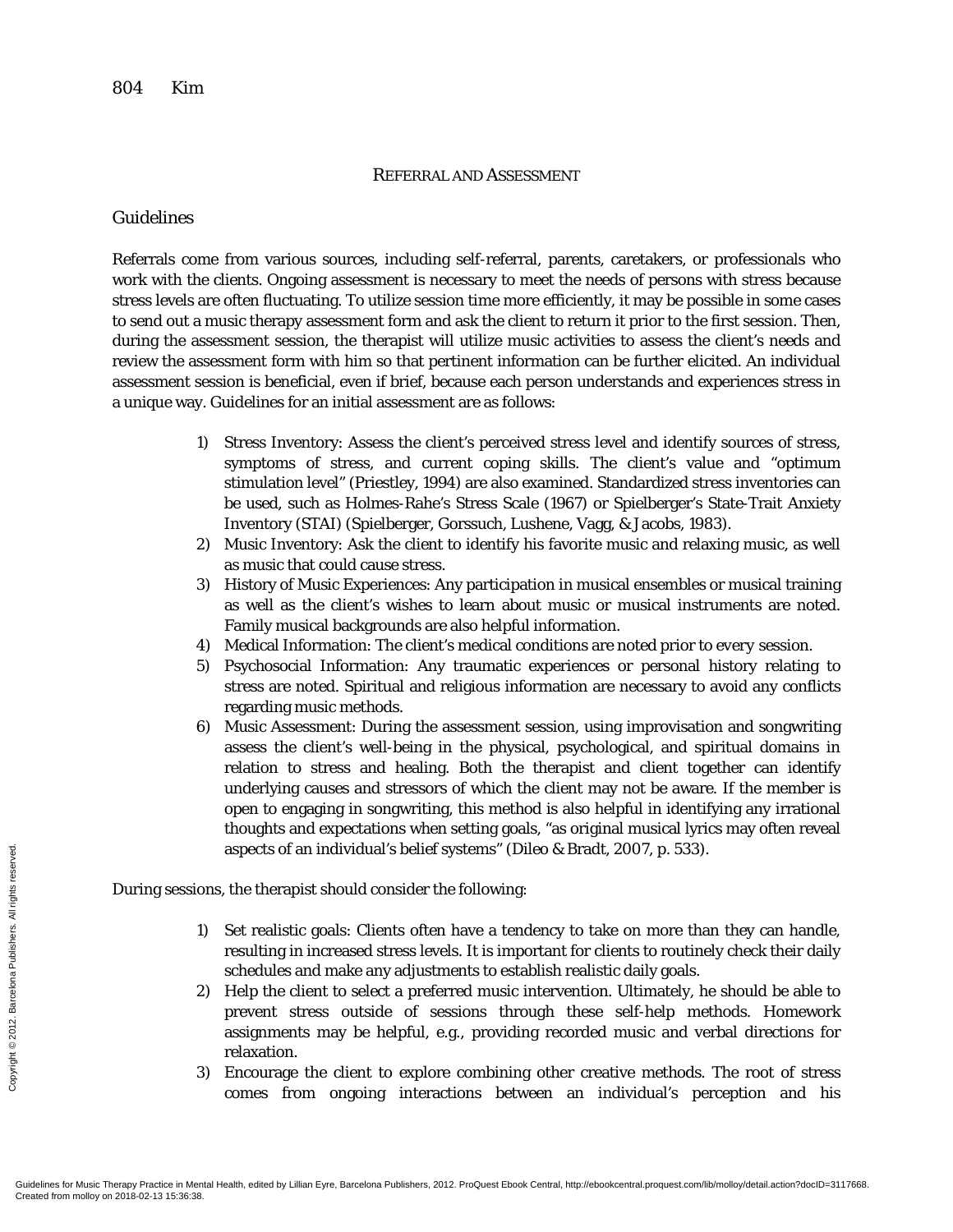environment. These methods may enhance the client's flexibility, openness, and coping skills. Recommend music that research has proven to be helpful in managing stress.

- 4) Keep in mind that only the client knows what is right for himself.
- 5) Be resourceful in finding ways to help the client cope (S. Kim, 2011).
- 6) Utilize group settings for clients to have opportunities for exchanging resources and supporting each other.

Having completed the assessment, the therapist designs and implements a treatment plan to manage stress. The following guidelines for music interventions in the treatment of stress are based on the current literature in music therapy and other fields as well as this author's clinical experiences with a wide range of populations. Although these interventions may be adapted to a clinical setting, they are primarily for people with stress or those who are interested in stress prevention.

Most of these methods can be conducted in individual or group sessions with any age group. It is recommended that the therapist implement mind–body integration (Deckro, Ballinger, Hoyt, & Wilcher, 2002) with any of the music interventions for stress reduction. Also, the therapist should experience these methods personally before implementing them with clients. For some members, excessive stress may result from trauma or personality (e.g., Type A, or neurotic traits) and may need to undergo a deeper level of work to resolve the issues causing stress. A client requiring this level of intervention should be referred to a music therapist who is qualified to practice a specific advanced method. Analytical Music Therapy (AMT), Bonny Method of Guided Imagery and Music (BMGIM), or Nordoff-Robbins Music Therapy (NRMT) is recommended. More detailed information about advanced methods can be found in Bruscia (1987).

## OVERVIEW OF METHODS AND PROCEDURES

All four music therapy methods are used for treating stress, in addition to combinations of music therapy methods.

## Receptive Music Therapy

- Music-Assisted Breathing: Clients learn and practice diaphragmatic breathing using music to cue the deep breathing response.
- Stress Reduction Through Movement: The client breathes and executes gentle movements to music.
- Tension and Release Body Relaxation: Clients hold, tense, and relax each muscle group; this procedure is adapted from Jacobsen's (1938) progressive muscle relaxation.
- Vibroacoustic Therapy: is the use of the vibratory and acoustic or sound properties of music as a clinical treatment for therapeutic goals.
- Relaxation for Children: Children improvise live vocal music and/or use prerecorded music to promote relaxation while they are lying down and listening receptively.
- Music and Imagery—Favorite Place: In a relaxed state while listening to music, the client creates an image of a favorite place that will promote the relaxation response.
- Entrainment: The client listens to music improvised by the therapist to reduce physical pain.
- Musical Analytical Meditation (MAM): The client listens to music improvised by the therapist while focusing on breathing and imagery. It is preceded and followed by a verbal discussion to provide focus for the client's goals.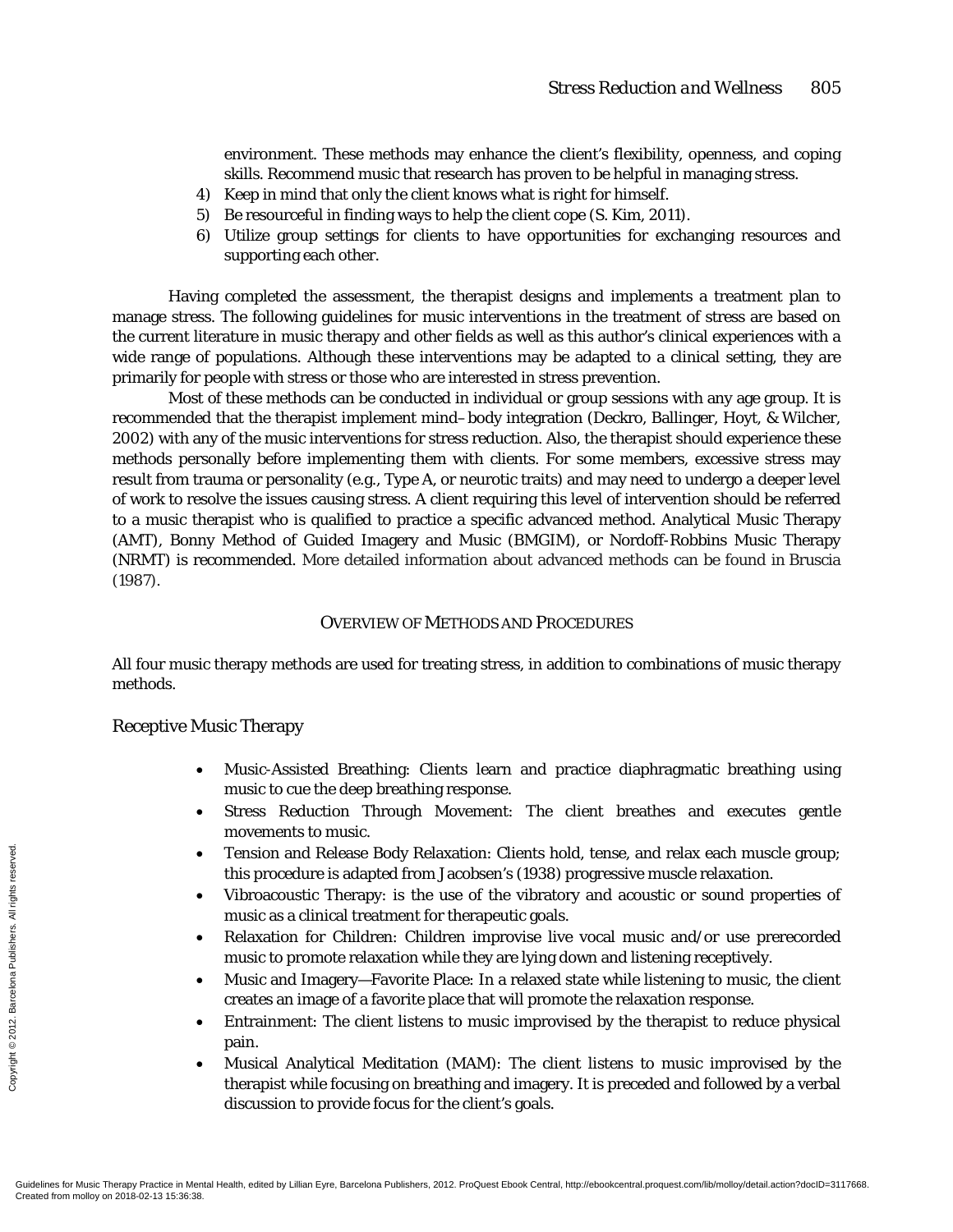Improvisational Music Therapy

- Vocal Toning—Celebrating Your Authentic Voice: Clients engage in vocal toning and improvise vocal phrases to express feelings.
- Role-Playing to Enhance Assertiveness: Clients improvise lyrics with or without a melody or improvise instrumentally over a structured harmonic accompaniment to affirm one's needs.
- Rhythmic Drumming—Connecting to Others: Clients play drums in a structured rhythm using imitative, call-and-response, solo and accompaniment, and free improvisation structures.
- Psychodynamic Movement: Clients improvise movements based on their experiences of stress while the therapist provides a grounding accompaniment and interprets the movements musically. Clients may also vocalize while moving.
- Music Therapy Improvisation and Desensitization (MTID): Clients access images, feelings, and sensations related to stress and to relaxation and then improvise relaxing music to replace the stressful experience with a calm and relaxing one.

Re-creative Music Therapy

• Chanting to Liberate Stress: Clients create a sound or chants based on a personal affirmation, a prayer, or a line of a song and sing it repeatedly to release stress.

# Compositional Music Therapy

• Song Composition: Clients partially or completely create new lyrics to an existing song or compose a new song.

# Multiple Methods of Music Therapy

- Singing and Accompanying Songs Across Cultures: Clients sing songs from different cultures and accompany them on instruments. The instrumental accompaniment may develop into an improvisation.
- Community Jam—Musicking Together: Clients rehearse, perform, improvise, listen, play, and/or sing with others with the intention of enjoying music together.

# GUIDELINES FOR RECEPTIVE MUSIC THERAPY

# Music-Assisted Breathing for Groups: Breathing Tension Away

*Overview.* In music-assisted breathing, clients learn and practice diaphragmatic breathing using music to cue the deep breathing response. Diaphragmatic breathing is a healthy and normal breathing pattern during which the client uses the abdominal muscles to breathe, instead of the chest muscles. This assures that ample oxygen is delivered to the lungs and relaxes the autonomic nervous system. As a result, it elicits the relaxation state. Diaphragmatic breathing is essential in calming the mind and body and in preparation for meditation. The goals are to learn how to breathe properly, to release tension, and to be more in touch with one's own body. Execution Music-Assis<br>  $\frac{1}{2}$ <br>  $\frac{2}{3}$ <br>  $\frac{2}{3}$ <br>  $\frac{2}{3}$ <br>  $\frac{2}{3}$ <br>  $\frac{2}{3}$ <br>  $\frac{2}{3}$ <br>  $\frac{2}{3}$ <br>  $\frac{2}{3}$ <br>  $\frac{2}{3}$ <br>  $\frac{2}{3}$ <br>  $\frac{2}{3}$ <br>  $\frac{2}{3}$ <br>  $\frac{2}{3}$ <br>  $\frac{2}{3}$ <br>  $\frac{2}{3}$ <br>  $\frac{2}{3}$ <br>  $\frac{2}{3}$ <br>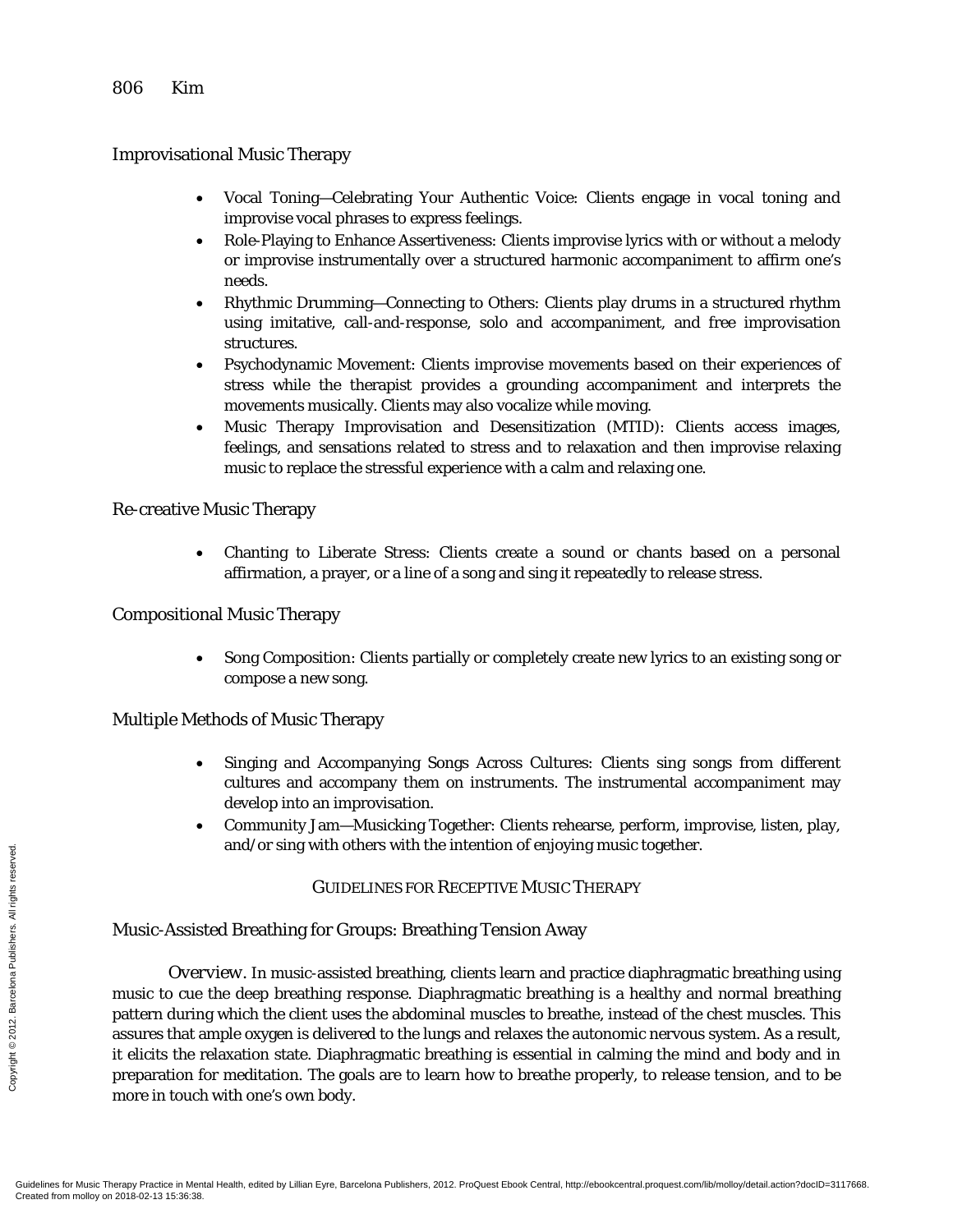This method benefits clients who have difficulty relaxing. Such clients may appear anxious, short of breath, easily irritated, and fatigued. Their daily schedule may be hectic. A client with medical conditions such as respiratory problems, cardiovascular problems, or hyperventilation should be monitored carefully. Any client who feels dizzy or light-headed should hold his breath for up to 30 seconds before exhaling. If the symptoms continue, pause the activity and return to it when the symptoms disappear. This method can be used in both individual and group music therapy settings at the augmentative level. It is beneficial for all ages. No specific training is required to implement this method.

*Preparation.* Provide a soothing and comfortable space. The client should be lying down on the floor using a mat or blankets or sitting up straight in a chair. Dim the lights, draw the curtains or blinds, and ensure that the room temperature is comfortable. Precautions must be taken to prevent any distractions (e.g., turn off cellular phone). Inform the client he should wear comfortable clothing and remove eyeglasses and jewelry if appropriate (Clair, 1996). The therapist will need a wide variety of relaxation CDs or music on an iPod or iPad with a good sound system and speakers. Note that commercial music can often be at a relatively fast tempo (Hanser & Mandel, 2010), so it needs to be carefully reviewed prior to the session. The music therapist selects a variety of musical styles for relaxation based on research studies or recommendations from other professionals. The general guideline in selecting relaxing music (Grocke & Wigram, 2007; Hanser & Mandel, 2010) includes a tempo of around 60 beats per minute, which is similar to the average heartbeat; soft volume; long phrases; consistency in dynamics; repetitive, predictable structure and form, and no sudden changes; instrumental music (the lyrics of music are involved with cognitive processing); and avoid heavy metal, punk, and strongly accented rhythmic music.

The therapist may also record her own improvised music that closely matches the client's pace and use the recording in sessions. A hand drum, rain stick, ocean drum, tone bar, woodwind instruments, or synthesizer is recommended. Nature sounds (e.g., water, wind, and waves) may also be incorporated into music.

*What to observe.* The therapist observes the clients' breathing patterns and their reactions and sensations, and assists them in using their abdominal muscles to breathe rather than their chest muscles. Also, observe whether the clients synchronize their breathing with the rhythm of the music. The music may be changed if it does not seem to work well. Anyone who becomes short of breath or dizzy should be advised to stop breathing deeply and return to a normal breathing pattern.

*Procedures.* This method is usually used at the beginning of the session; if so, it may be preceded by a greeting song that is familiar to the clients. The therapist then describes the mechanics and benefits of diaphragmatic breathing, explaining the connection between one's emotional state and breathing. The therapist invites clients to sit in a comfortable position with their feet flat on the floor and their eyes closed. This will lessen any distractions. At this time, it may be helpful for the therapist to demonstrate diaphragmatic breathing to the clients and to share what she observes in terms of their breathing patterns when they practice it. She then begins to play music softly and asks the clients to synchronize their breathing with the rhythm of the music while breathing normally and noticing their natural breathing patterns. The therapist may ask, "*Is your breath short, fast, or long? Do you breathe with your chest or stomach? What does your breathing tell you?*" Clients can then be instructed to put one hand on their chest and the other hand on their abdomen, while slowly inhaling through their noses and then exhaling out of their mouths. This should be continued for several minutes. If the client's hand moves up and down on his abdomen while he is breathing, he is performing diaphragmatic breathing correctly, enabling him to get more oxygen into his lungs. If a client has difficulty doing so, guide the client to expand his abdomen as though filling a balloon for four counts while inhaling, then four counts while exhaling, and then four counts while relaxing. This should be repeated several times, while reminding the client to breathe evenly and fully. Allow the client to breathe at his own rhythm, keeping mindful of the sensation of breathing while listening to the music. Toward the end of the experience, gradually lower the volume of Exercise<br>
Exercise the proportion of the proportions. The<br>
Sergence of their monomics of their monomics and the<br>
Sergence of the post of the proceed.<br>
Sergence and the post more abdomen as then four coupled the even of bre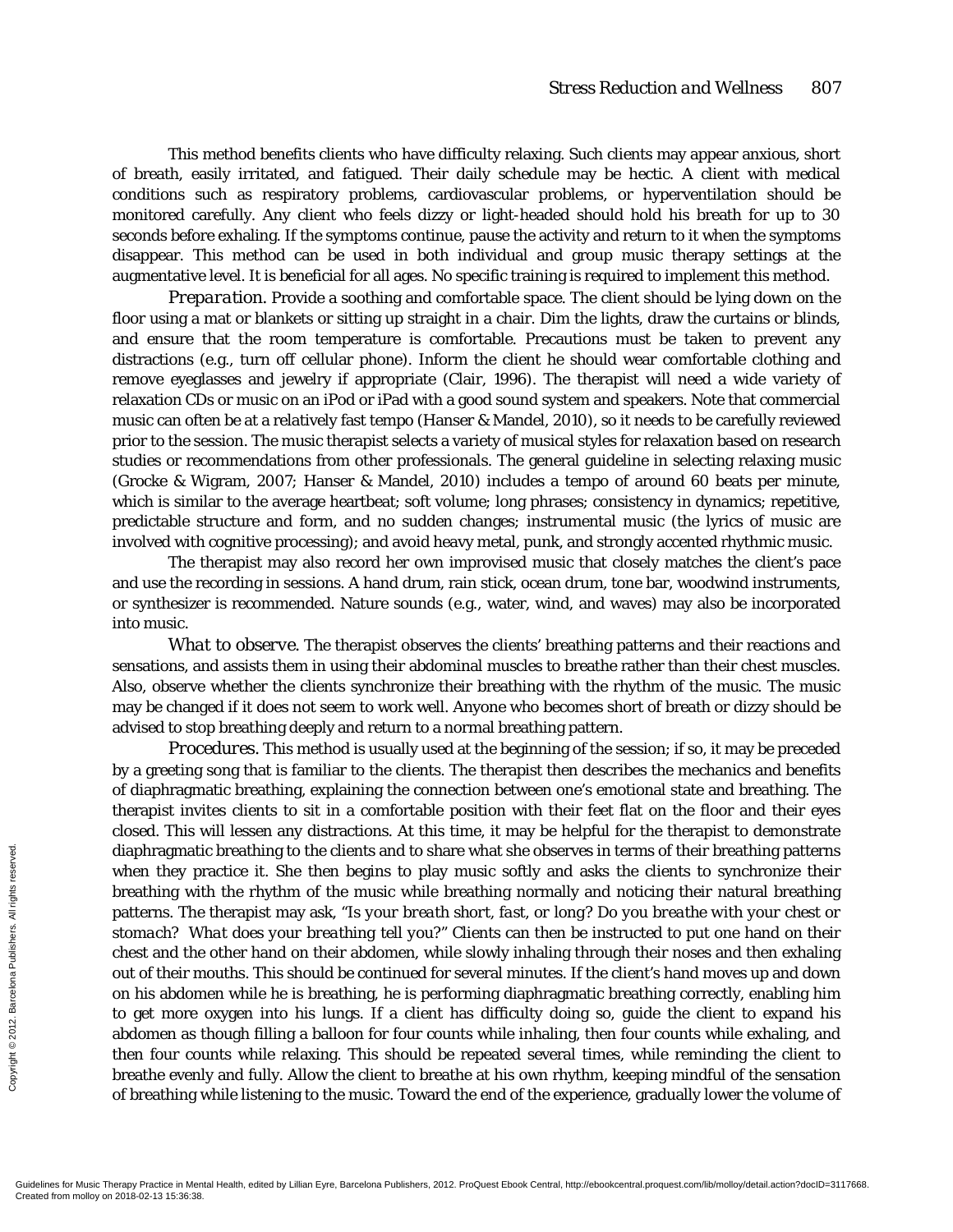the music. Once the client has finished, guide him to gently massage his face and wiggle his fingers and toes. At the end of the music, the therapist can ask the client or clients to describe their experiences during the exercise. The therapist should take note of client feedback regarding the environment, verbal directions, and the music to help ensure the effectiveness of future sessions. If this activity is used at the end of the session, close the session with a good-bye song.

*Adaptations.* This breathing procedure can be used as an independent activity or at the beginning of every session, and it can be used with individuals as well as groups. If space is available, it should be performed lying down on the floor using mats. Also, the therapist should encourage the clients to practice the technique at home daily as often as they need. The therapist may record the verbal directions with music so that the clients can practice by themselves at home (Clair, 1996; Hanser & Mandel, 2010).

Another alternative is adapted from Davis, Eshelman, and McKay (1995). This involves making sounds with the breathing. In this technique, the client is instructed to breathe deeply and pause for a moment. Then, exhaling on a slow and even breath, the client allows a natural vowel sound to issue forth from the abdomen; the sound can be anything from a gentle sigh to a guttural animal sound. If the client wishes, he can make any movement, for example, an arm movement along with the sound. The client is instructed to continue to breathe while exploring different sounds until he finds a sound that he connects with. As above, the therapist will ask him to share his experience verbally.

#### Stress Reduction through Movement

*Overview.* In this experience, the client breathes and executes gentle movements to music. Clients who experience fatigue, anxiety, restlessness, or depression may need to be energized with gentle movement experiences. When the client's body is relaxed, he becomes more sensitive to it and more aware of tension and breathing patterns that may be contributing to stress. The goals are to increase flexibility and body awareness, and to integrate mind and body.

Some clients may experience pain or aching in their body when they become more attuned to it, or when executing movements. Inform the clients that they should complete movements only within their physical comfort zone. Overstretching or strenuous movements may worsen muscle conditions. This procedure should not be done on a full stomach. Any client who recently received any surgery, has been diagnosed with a heart condition, or has had a prolonged disease is contraindicated for this method unless a doctor has medically cleared him. This method is effective in both individual and group therapy at the augmentative level. It is beneficial for all ages. No specific training is required to implement this method.

*Preparation.* Provide a soothing and comfortable space. The client should begin lying down on the floor using a mat or blankets or sitting up straight in a chair. Prepare the room as in the Music-Assisted Breathing procedure above and inform clients of attire recommendations. Refer to the information in the previous section regarding the characteristics of music that may be used. The therapist should have relaxation-appropriate recorded music, including a wide variety of relaxation CDs. A CD player, iPod or iPad, and good-quality speakers are necessary to play the music.

*What to observe.* Prevent overuse of one side of the body. Encourage clients to freely use their bodies. Observe breathing patterns to determine if clients are breathing productively or holding their breath. Observe the ease or difficulty with which clients execute movements: strength, flexibility, range of motion, and variety of movements. Some older adults may have difficulty due to physical limitations. Assist them as needed. The pace should be flexible. Fraction Mold States of Music Therapy Practice in Men<br>
Gradients for Music Therapy Practice in Men<br>
Created from molloy on 2018-02-13 15:36:38.<br>
Created from molloy on 2018-02-13 15:36:38.

*Procedures.* This method may begin in a sitting, standing, or lying down position. The client begins by taking long breaths through the nose with the mouth closed using the diaphragmatic breathing technique. Once the client is comfortable breathing in this way, the therapist facilitates deepening the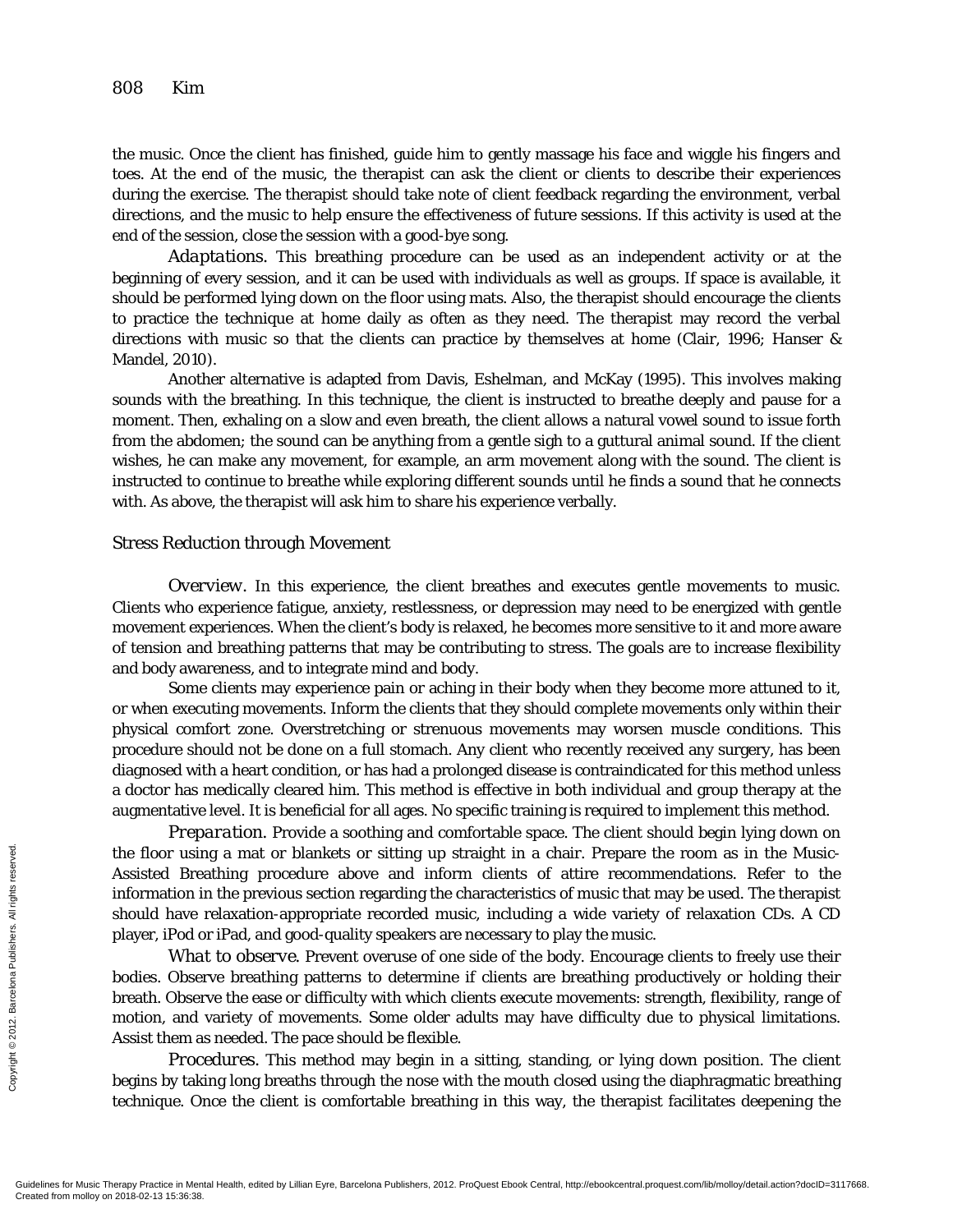breathing by counting. If the client is not already standing, ask him to stand in a relaxed position with his feet slightly apart at shoulder's distance and to continue breathing in a normal manner. The therapist then plays the selected music and guides the client to make a slow, easy turning movement from side to side, initiated at the level of the hips. Next, the client draws an imaginary circle in the air with his chin moving counterclockwise first, and then moving clockwise. This will prevent the client from stretching the neck too far back and squeezing the vertebrae in the neck. Next, the client begins with his arms at his side, raises them slowly above the head, and then puts them back down to the side. Following this, the arms might be bent at the elbow and swung gently from side to side in front of the body*.* At this point, the client may lie down. Then, the client should be instructed to bring his right leg closer to the chest to provide a gentle stretch and then to let go. The same should be done with the left leg, and then with both legs together. Then, bringing both knees up to the chest and holding them gently with the arms, the client can gently make a circular motion to relax the lumbar region before stretching the leg out. Finally, the client should be instructed to find a comfortable position and continue to rest on the mat. After a minute or two, the therapist asks the client to slowly and gently roll over on one side and support the body to come back to a sitting position. A brief check-in with the client is necessary to gain understanding regarding each client's abilities and limitations and to help the client adjust his routine to better meet these needs. It is recommended to practice these exercises for a few minutes each day, preferably in the morning.

*Adaptations.* Yoga (West, Otte, Geher, Johnson, & Mohr, 2004), tai chi, popular line dancing, or other movements can be combined with music to facilitate movement. It is important to encourage the clients to acknowledge their stressors and to attempt to find balance in order to cope with ongoing stress. A beach ball can be utilized as a symbol of a stressor (as a means of letting out aggression). For example, first ask the client to imagine holding a beach ball in his hands. Ask him to describe the shape, size, color, and texture of the ball. In addition, instruct the client to be aware of how the beach ball feels in his hands. Then, the client should be told to do whatever he wants to do with the ball, whether it is throwing it, playing with it, or squeezing it. Eventually, the ball will be thrown away at the conclusion of the imaginative activity.

#### Tension and Release Body Relaxation

*Overview.* Clients hold, tense, and relax each muscle group; this procedure is adapted from Jacobsen's (1938) progressive muscle relaxation. The length of the time for squeezing and relaxing is flexible. Clients become more aware of tension and relaxation as they systematically tense and relax each muscle group. This helps them to integrate relaxation for both body and mind (Clair, 1996; Scartelli, 1989). The muscle groups can be divided into a variety of specific groups, depending on the client's needs. The goals are to identify tense muscles, to release tension and to be more in touch with one's body. This method can be practiced in both individual and group therapy settings at the augmentative level. It is beneficial for all ages. No specific training is required to implement this method.

Clients with muscle tension, bodily pain, somatic symptoms, insomnia, irritability and persistent nervousness would benefit from this method. However, it would not be appropriate for clients with hypertension or myocardial infarction because this exercise may result in raising blood pressure or anxiety for them (Clair, 1996). Thus, it would be advisable if the clients consulted with their physician prior to the session. The therapist must inform the clients regarding the contraindications for this method and verify if they have had any physical injuries recently. This technique should not be practiced right after a meal or before physical exercise. The goals are<br>
the method can l<br>
beneficial for<br>
Clien<br>
nervousness<br>
hypertension<br>
anxiety for the served and verify if<br>
prior to the sea<br>
and verify if<br>
after a meal of<br>  $\frac{1}{2}$ <br>  $\frac{1}{2}$ <br>  $\frac{1}{2}$ <br>  $\frac{1}{2}$ <br>  $\frac{1}{$ 

*Preparation.* Provide a soothing and comfortable space. The client should be lying down on the floor using a mat or blankets or reclining comfortably in a chair. Prepare the room as in the Music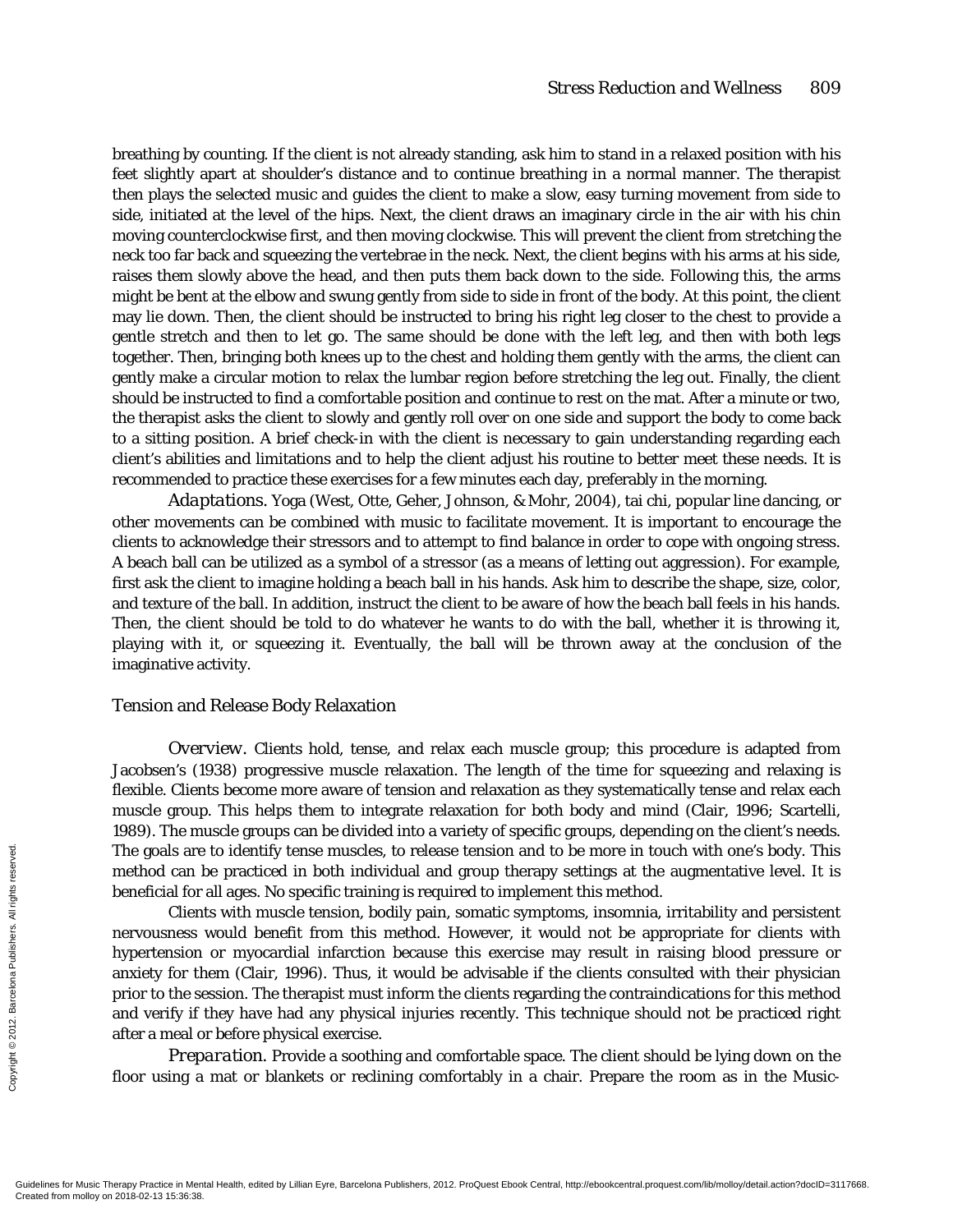Assisted Breathing procedure above and inform clients of attire recommendations. Refer to the information in the previous section regarding the characteristics of music that may be used.

*What to observe.* Monitor clients, making sure they use their muscles within their comfort zone. If any client seems to be in pain, ask him to discontinue the activity. Closely monitor clients who take medication or have medical conditions. If the therapist observes any client sweating profusely, breathing fast, or shivering, give proper assistance. Clients may begin to feel anxious while doing this activity. In this case, assist them in breathing normally. Any client who feels dizzy or uncomfortable should terminate this activity and focus on breathing naturally while relaxing the body.

*Procedures.* The therapist gives a brief introduction to Jacobsen relaxation and explains that she will verbally instruct them to tense and release various muscle groups. Clients should be reminded not to overtense any part of their muscles. If they feel pain or cramps at any time, they should be instructed to simply focus on the relaxation aspect for that muscle group. She then invites the clients to find a comfortable spot in the room. When the clients are settled and ready to begin the activity, the therapist plays the selected music and instructs them to do a preliminary body scan to become aware of any muscles that are tense or in pain, suggesting that as they do this exercise, they can focus on the tensed muscle to soften and relax it. Next, guide the clients to become aware of their natural breathing rhythm as they listen to the music. Diaphragmatic breathing may also be used at this time. The therapist then instructs the clients to contract and release their muscles, systematically focusing on each part of the body.

The exercise begins with the first muscle group, the hands and arms, including forearms and upper arms or biceps. Begin with the client's dominant hand and arm, instructing him to squeeze the muscles for five to seven seconds, and then relax them for 20 to 30 seconds before moving to the nondominant hand and arm. After the arms have been completed, clients should move to the second muscle group—the head, face, throat, and shoulders. They should begin by tensing and then relaxing the forehead. This should also be done with eyes closed. Next, the therapist should instruct clients to clench their whole face, and then relax. The chest, stomach, and lower back are the third muscle group. It can be helpful to instruct clients to make the sound "shhhh" when they exhale. The fourth muscle group, the thighs, buttocks, calves, and feet, are tensed and relaxed in that order. When the therapist reaches the legs, she proceeds with dominant thighs, calves, and feet, and nondominant thighs, calves, and feet. Each muscle group should be repeated once. If the area is still tense, it can be repeated up to five times. Additionally, throughout the process, the suggestion should be made to the clients that they are feeling more and more relaxed. Finally, instruct clients to squeeze their entire body, relax, and remain in position for a few minutes. The therapist turns off the music and tells them the exercise has been completed, gently bringing the clients back to the sounds of the room and an awareness of their bodies, then counts back from five to one, and then turns the light on. The clients are told they can rub their palms together gently a few times and massage their faces gently before opening their eyes and slowly sitting up.

*Adaptations.* As both tension and release are important components frequently used in music, certain musical elements such as pitch, melody, harmony, texture, phrasing, volume, and timbre are utilized to evoke tension and relaxation responses (Bruscia, 1987). Thus, the therapist selects these musical elements to facilitate the client's physiological responses to help them relax. More detailed information about creating musical tension and release can be found in Bruscia (1987), Robbins and Robbins (1998), and Wigram (2004). From five to o<br>
a few times an  $Adaj$ <br>  $\frac{1}{2}$  certain music<br>
tutilized to ev<br>
musical elem<br>
information and Robbins (199<br>
Brusc and hyperten<br>
the client nee<br>
melodies/har<br>
more harmor<br>  $\frac{1}{2}$ <br>
Guidelines for Music The

Bruscia (1987) specified five levels of tension in improvisation—hypotense, calm, cyclic, tense, and hypertense (pp. 435–436). First, the therapist should consider what degree of tension and relaxation the client needs and should choose the appropriate musical sound using consonance/dissonance and melodies/harmonies. When creating sounds to evoke muscular tension, they should be louder and have more harmonic dissonance than relaxing sounds. For example, sounds that evoke tension might include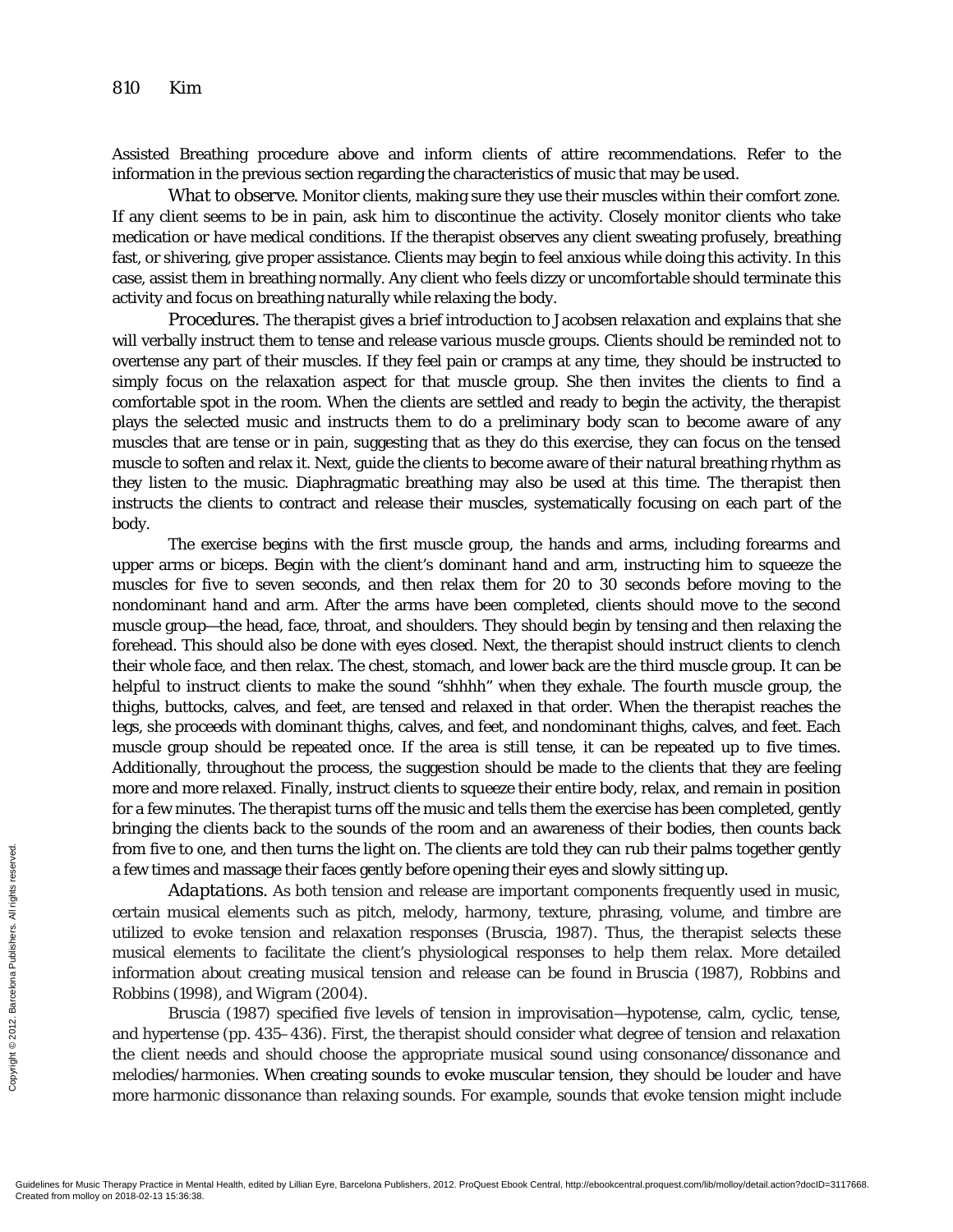strong accents and syncopations and have harmonies that contain seconds, sevenths, and augmented fourths in their chord structures (Robbins & Robbins, 1998). To release the tension, it is important to use melodic phrases that utilize calm, simple, repetitive, and more predictable sounds in a slower tempo. The use of melodies and simple chords, e.g., triadic, diatonic, octaves, and fifths, can aid in releasing the tension in the body. Pauses in the music and the use of dynamics are also important to consider. The therapist can also reinforce tension or release vocally.

The therapist might also record the verbal directions and encourage the clients to practice by themselves twice a day at home at their own pace (Clair, 1996; Hanser & Mandel, 2010). The therapist can also recommend music that may be suitable for this exercise. Because this activity may help to improve the quality of sleep (Clair, 1996), clients may practice this activity before going to bed.

Another adaptation is to use a short form of the procedure. Instructions for the short form would be: "F*irst, tighten both fists, biceps, and forearms together and then relax."* Then, the second and third muscle groups described above can be done together. Finally, the fourth muscle group is treated similarly, saying, for example: *"Squeeze and release. Take a deep breath. Raise your feet and toes toward your face while tensing your shins. Hold and relax. Tighten your calves, thighs, and buttocks together and then relax"* (Clair, 1996, pp. 35–38). Additional procedures are introduced in Clair (pp. 279–295).

As an alternative procedure, the therapist can focus on specific physical symptoms of stress as described in Strauss (1984). The author noted that this procedure should be practiced in conjunction with proper medical care. Start with the breathing procedure as in the Music-Assisted Breathing exercise above. Then guide the client in a directed meditation with a focus on body sensation. Using relaxing music with the characteristics described above, ask the client to notice his thoughts in order to let them go. Then direct the client to an awareness of the parts of the body that are in pain or feel tense. Visualize the pain or tension or sensations in those body parts; while listening to the music, ask the clients to use the fingers of both hands to draw the healing energy from the solar plexus. Clients can be instructed as follows: *"First, place your fingers on the solar plexus for about ten seconds. Concentrate on it. Then move your fingers to the body parts that feel pain and tension, while listening to the music. Let the music energize the body part"* (pp. 95–97). Repeat this procedure until the client's muscles feel relaxed. Suggest that clients continue to play the same music for at least three months and perform this activity every day in the same location. After practicing exercises at home, clients who are attending a group experience can discuss what relaxation techniques they used, what they learned about themselves, how they will deal with stressors in the future, and how relaxation benefits them (Reuner, 2008).

#### Vibroacoustic Therapy

*Overview.* Vibroacoustic therapy is the use of the vibratory and acoustic sound properties of music as a clinical treatment for therapeutic goals. First researched and developed by Professor Olav Skille in Norway in the 1980s (Grocke & Wigram, 2007), there are various forms of vibroacoustic therapy practiced by different professionals. However, the description in this chapter is limited to the practice in which music is used for a specific clinical reason. Vibroacoustic equipment is relatively easy to build using a bed or a chair with a low-frequency bass woofer speaker. Although a variety of music styles can be used, sedative music would be best as it contains low frequencies, is rhythmically neutral, is soft in volume, and is "stable, predictable, and consistent" (p. 226). Created from molloy on 2018-02-13 15:36:38.<br>
Gradients for Music Therapy Practice of Dyer Created from molloy on 2018-02-13 15:36:38.<br>
Gradients for Music Therapy Practice in Men<br>
Created from molloy on 2018-02-13 15:36:38

The goals for this method include releasing tension; increasing energy; increasing self-regulation; and identifying unconscious material related to stress. Clients who wish to participate in this activity should consult with a physician prior to the treatment. Some individuals may display stress responses, physical or emotional reactions, dizziness, or discomfort. The client with "acute inflammatory conditions, psychosis, pregnancy, hemorrhaging, and active bleeding, thrombosis, hypotension, or [users of]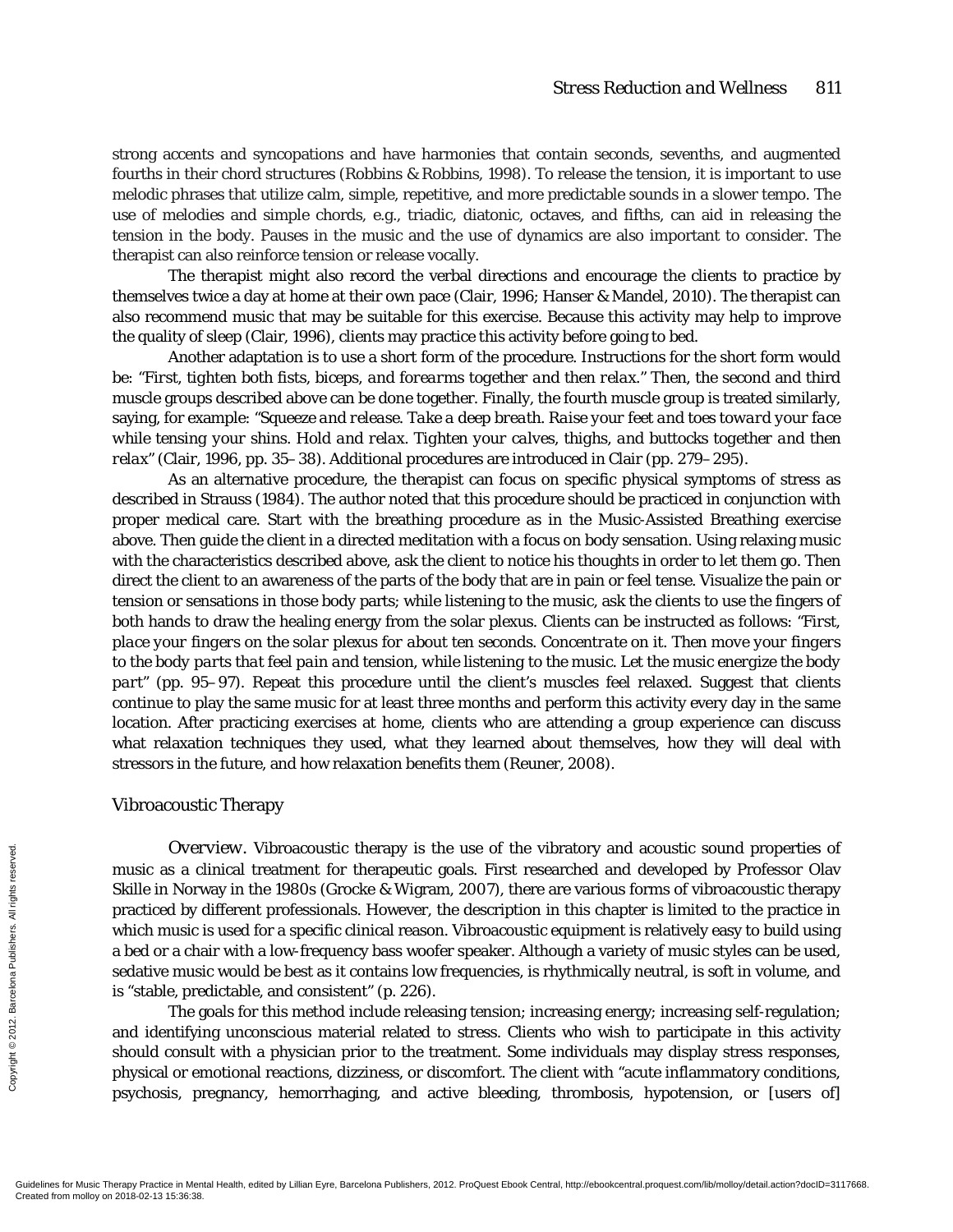pacemakers" (Grocke & Wigram, 2007, p. 227) cannot receive this treatment due to side effects. Individual therapy at the augmentative level is suitable. This method is used only for adults. No specific training is required to implement this method.

*Preparation.* This method requires a vibroacoustic bed or chair built with low-frequency woofer speakers. To avoid dissonant tones, select music with low frequencies of 44 Hz and lower. Moreover, relaxing sedative music, as well as the pulsed sinusoidal and low-frequency tones (30–80 Hz) are most effective for experiencing vibrations in the body (Grocke & Wigram, 2007).

*What to observe.* If there are any unusual responses (e.g., crying, shaking), gently call the client's name and check in with him. Also, adjust the volume according to the client's needs for that day. He may need an additional blanket or pillow to feel more relaxed. Observe his facial expressions and postures for signs of relaxation. If he is not relaxed, ask him if there is anything that the therapist can do.

*Procedures.* First, always review with the client whether he has any health concerns or is taking any medications. Explain the procedures in detail. It is important that the client knows that he or she has control over the situation by stating that the treatment can be stopped at any time. Grocke and Wigram (2007) provide the following explanation to the client regarding the procedure: *"This 35-minute rest period is for you to relax and listen to the music you have chosen as your preferred music. I am here just to be with you, but we shouldn't talk during this time. You can listen to the music and relax, and I will read a book"* (p. 222). The client sits in the vibroacaustic bed or chair. The client will begin by engaging in Music-Assisted Breathing. Then begin the music at a low volume and turn the bass tone to zero, gradually increasing it periodically. After the treatment is complete, the client will remain in the seat for about 30 minutes to rest.

*Adaptations.* Depending upon the client's condition on the day of the session, the frequency and volume may be adjusted accordingly. The time of the treatment is also flexible, depending on the client's condition.

# Relaxation for Children

*Overview.* Children improvise live vocal music and/or use prerecorded music to promote relaxation while they are lying down and listening receptively. The goals are to release tension and stress, to increase relaxation, and to engage creativity. Children who ruminate, are restless, display short attention spans, have short tempers, or have a hard time self-regulating can benefit from this method. Some may have a hard time adjusting to a relaxing environment. The purpose of the activity should be explained first, and care should be taken to guide them step-by-step. This method can be used in both individual and group therapy settings at the augmentative level. No specific training is required to implement this method.

*Preparation.* A comfortable and soothing environment with dimmed lighting is necessary. A comfortable room temperature, mats, and pillows should be provided. Suitable prerecorded music with a good sound system must be available. Lullabies, nursery rhymes, or classical music (e.g., "Twinkle, Twinkle Little Star"; Prelude: Cello Suite No.1 by Bach) that are familiar are recommended.

*What to observe.* The therapist should note which children are having difficulty settling into the experience. Observe if anyone appears uncomfortable. If a child becomes fidgety or attempts to engage with other peers, approach the child quietly and tell him that it is time to rest. If he still has a hard time, gently massage his back or hold his hand until he becomes quiet. Provide support for those clients who need more assurance. If needed, offer pillows or stuffed animals. Exercise<br>
Exercise the monotonical propriate of the monotonical propriate of the server interaction<br>  $\frac{1}{2}$  are defined to the client of the clients ab<br>
Guidelines for Music Therapy Practice in Men<br>
Created from molloy

*Procedures.* If recorded music is being used, the first step involves choosing music that appeals to the client or group. Play a few seconds of the opening of a couple selections of soothing music and ask the clients about their music preferences. Then ask them to find a comfortable spot in the room and lie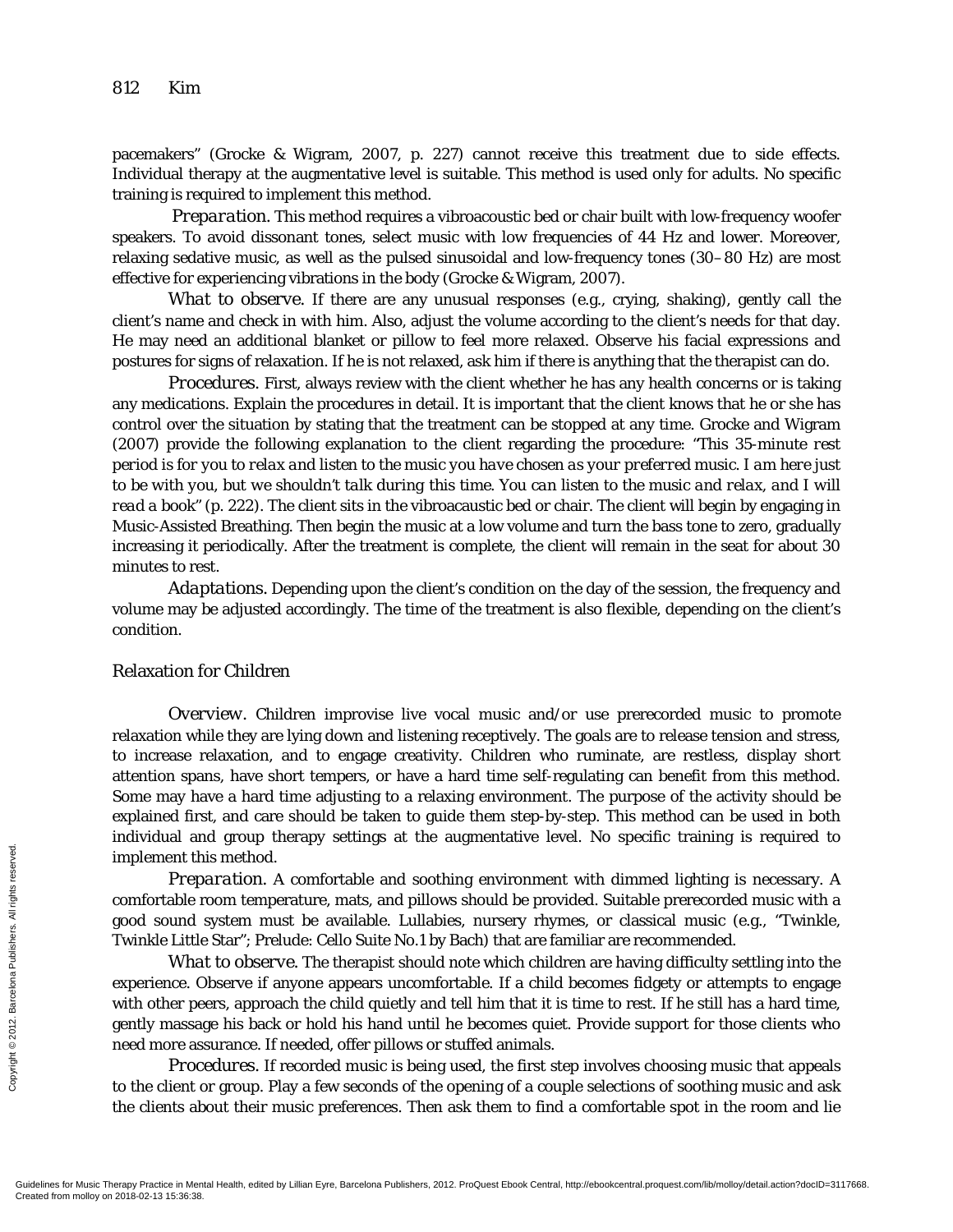down on the mats. The therapist informs the clients that she is dimming the lights and begins a relaxation induction that involves a breathing exercise. Soothing music is played, either recorded or improvised: "live music is always very effective because it can be tailored specifically to the [clients], matching their energy closely" (Grocke & Wigram, 2007, pp. 85–88). A 5- to 10-minute session of vocalization by the therapist using a simple harmonic structure may also create a feeling of comfort. Ask the clients to be silent while listening to the music. At times, the children may need to be redirected to the music, for example, "*Let's listen to the music; you will be quieter, quieter, and quieter*." The therapist should state that anyone requiring assistance should raise his or her hand. When the music has stopped, the therapist should inform the children to count down from five to one. Once the countdown ends, the lights should be turned back on. The clients can move their arms, shoulders, and legs, and slowly get up. After a brief verbal check-in, the children should put away their mats.

*Adaptations.* Music and movement may be effective as preparation for relaxation. For example, walking and jumping prior to relaxation will help the children to expend their energy and relax better. As they find a spot to lie down, beginning the relaxation with a lullaby or vocalization while the children close their eyes may be helpful. To help them better relax, while music is playing, the therapist may read a fairytale such as *Sleeping Beauty.* Seeing a silk fabric being waved gently in the air during music listening is also recommended to create a soothing visual effect. If the group is an older adolescent group, familiar self-selected music is preferable, and other props, such as a flickering candle, can be useful (Grocke & Wigram, 2007, p. 88).

# Music and Imagery—Favorite Place

*Overview.* In a relaxed state while listening to music, the client creates an image of a favorite place that will promote the relaxation response. The goals in this music imagery experience are to help the client connect with oneself—in body, mind, and spirit—and to achieve a more relaxed state through imagery and personal associations. This method can be effective when clients display somatic symptoms, are very anxious, or have a hectic daily schedule. Clients who are open to utilizing their imagination may benefit from this procedure. It is not appropriate for any clients who have poor reality orientation to participate in the music and imagery experience, as it may lead to hallucinations and delusions (Clair, 1996). In addition, this method may induce anxiety for clients who are uncomfortable in a meditative state or who experience unpleasant associations to past experiences evoked by the particular music used. This method can be used in both individual and group therapy settings at the augmentative level. It is beneficial for all ages. No specific training is required to implement this method, although advanced training in imagery and relaxation techniques is recommended.

*Preparation.* Provide a soothing and comfortable space. The client should be lying down on the floor using a mat or blankets or sitting up straight in a chair. Prepare the room as in the Music-Assisted Breathing procedure above and inform clients of attire recommendations. Improvised live music or recorded music can be used. Art materials (e.g., crayons, oil pastels, sand, board, pens, markers) may be needed. If the therapist uses improvised live music, the verbal directions can be recorded prior to the session, including breathing procedure and guidance during this experience. See Music-Assisted Breathing for indications regarding music choice. Prep<br>
Established From More using a<br>
Breathing precorded mus<br>
meeded. If the<br>
session, inclu<br>
Breathing for<br>
From Ma<br>
postures, gest<br>
that they can<br> *Proc*<br>
choose the m<br>
going to enter<br>
Guidelines for Music Therapy Practi

*What to observe.* Closely observe each client's reactions, including facial expressions, body postures, gestures, and sensations. If they appear to be uncomfortable during the imagery, remind them that they can open their eyes and come out of the imagery whenever they wish.

*Procedures.* Before beginning the imaging experience, the therapist should give instructions and choose the music in collaboration with the clients. Instructions include telling the clients that they are going to enter into a relaxed state, and then they will imagine that they are relaxing in their favorite place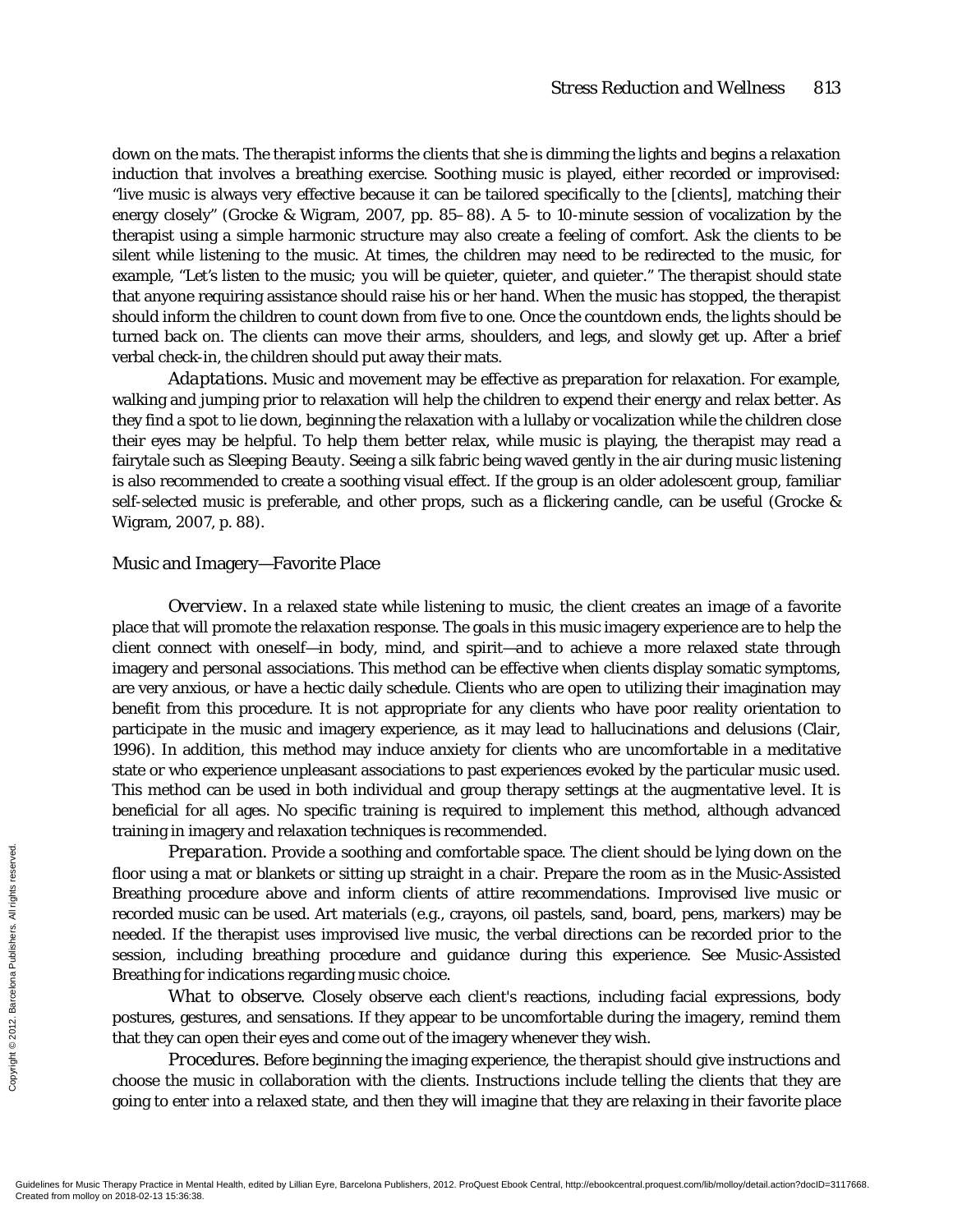while listening to music for approximately 15 minutes. Because each client will imagine his unique favorite place, the clients might begin to consider where that will be before the relaxation begins. It is important to encourage clients to use their senses to observe the image they create (Merrit, 1996). They may see shapes, colors, people, and figures in addition to having olfactory and/or tactile sensations (Bonny & Savary, 1990; Bush, 1995). Also, the therapist reminds clients to remain in touch with their senses, sensations, and images. While this experience is most successful when lying down with eyes closed, clients should be instructed that if at any time they become uneasy with the feelings or images evoked, they may open their eyes and feel free to stop imaging. Next, the therapist plays a couple of excerpts from the recorded music and collaborates with the clients in choosing a musical selection that is preferred or acceptable to all in the group. Alternately, if the therapist is comfortable doing so, she may improvise music to accompany the clients' imagery experience. Appropriate music will enhance the clients' ability to access imagery related to their favorite places.

This activity can be done either sitting down or lying down. The therapist first guides the clients in the procedure described in Music-Assisted Breathing above. Verbal directions should be repeated clearly. To induce a relaxed state, the therapist should use a warm timbre in a medium-range pitch and proceed at a moderate pace to allow the client time to form the image. Note that when working with children in a group, it may be necessary to project the voice with more volume. Immediately following the breathing experience, begin to play the selected music (or improvised music), bringing the clients' attention to their breath and its natural rhythm, and helping clients relax by suggesting that as each thought appears, they allow it to fall away and bring their attention back to the music.

Following the breathing exercise, the therapist states: *"Find a relaxing position and let the tension leave your body. Let the music guide you as it takes you to your favorite place. This can be outdoors by a mountain, ocean, or your house, backyard, wherever it would be …* [pause] *… notice how this place feels. Look around, notice the smells, the temperature. … Do you notice any particular colors or shapes? Do you see anybody, or are there other people around you? If not, are you content to be alone? Take some time to look around and find your favorite place …* [pause] *… Allow yourself to settle in and feel comfortable in your space. … Notice the relaxing feeling that comes over you here. Notice the sounds, smells, colors. Notice how your body feels. You are content, happy, and relaxed to be here. … If your thoughts wander, gently bring them back to your favorite place …."*

Clients should not be left alone to image without verbal guiding for more than 30 seconds at the time. Thus, at various intervals, the therapist might suggest, *"Notice what is happening now. Has anything changed? What are you aware of? Notice the relaxed feeling in your body and allow it to deepen."* Allowing intervals of 30 seconds between verbal directions will allow clients to enter more deeply into the music and the sensations it evokes. The therapist should notify the clients one minute before the music ends, saying, *"The music will end soon."* When the music ends, direct the clients to a more alert state. Using a normal speaking voice, slowly say, *"The music has ended now. Allow the image to fade, while keeping the relaxing, pleasant feelings with you. Know that this is your special private place and that you can return here whenever you need to."* Then instruct the clients to become aware of their breathing and the sounds inside and outside the room. Ask them to wiggle their fingers and toes and gently move their heads around, and then to place their feet flat on the floor and begin to stretch their arms and any other part of the body that needs stretching. Finally, invite them to open their eyes and come to a sitting position when they are ready. Thust ends, s<br>
state. Using a<br>
state. Using a<br>
while keeping<br>
that you can<br>
breathing and<br>
gently move i<br>
arms and any<br>
come to a sitt<br>
Befor<br>
what they ex<br>
and sensory e<br>
and sensory e<br>
time finding<br>
unusual. Eac<br>
sensati

Before beginning the verbal processing, be silent for a moment and allow the clients to reflect on what they experienced. If the group is ready, have them share what they experienced, including any visual and sensory experiences, as well as any difficulties or challenges. If clients express that they had a difficult time finding imagery, this should be addressed at this time. Clients should be assured that this is not unusual. Each person has a unique way of experiencing imagery, and for some, the image may be a sensation rather than a picture. It may also take some time to be able to focus on the imagery. Some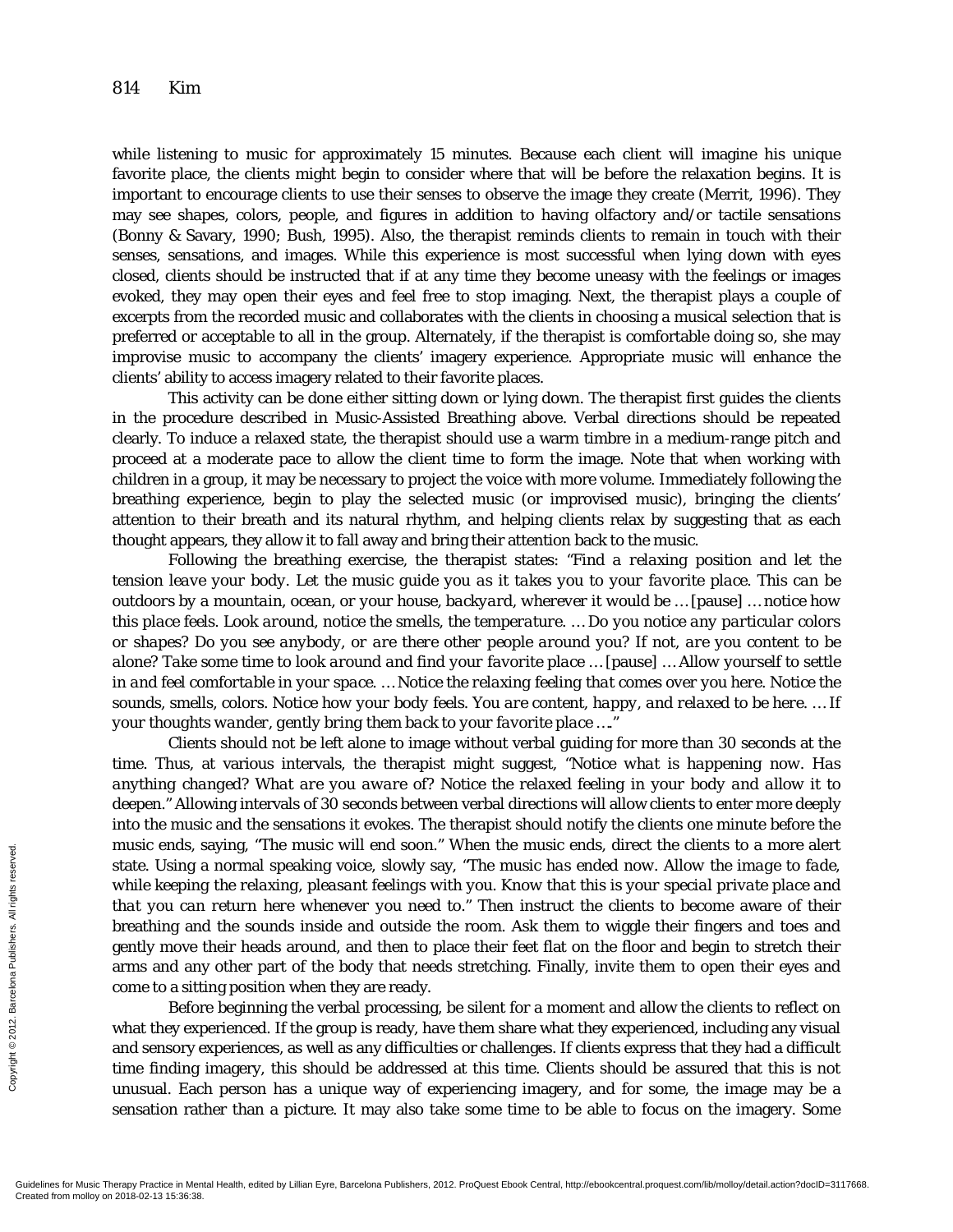clients might note that their mind wanders or that they are having negative thoughts. If this occurs, they should be told not to avoid these experiences. Instead, the next time they image, they should simply be aware of the thoughts and breathe with them, releasing these thoughts while exhaling. If they are pleasant thoughts, they should be encouraged simply to stay with them and enjoy them.

After the imagery experience, other creative arts, e.g., drawing, free writing, or movement, can be incorporated to further process it. The drawing "allows recall, keeps participants entrained in their own process, and may suggest new scenes or avenues of exploration, or expand upon the drawing experience" (Grocke & Wigram, 2007, p. 211). Whatever thoughts, feelings, images, and fantasies come up, clients should feel free to write them down. For young children, provide materials such as crayons or sand.

*Adaptations.* To help the clients' imagery experiences, props such as pictures and flowers can be used. Music incorporated with natural sounds can be used (e.g., birds, water, wind). The therapist can also play live music. Another method can be to suggest that members create motions along with the music. They can be spontaneous, making motions independently or as a group. When working with children, they might be instructed to play with sand to create a favorite place or write about or draw a favorite place while listening to music.

#### Entrainment

*Overview.* In this method, the client listens to music improvised by the therapist to reduce physical pain; it is adapted from Dileo and Bradt (1999, 2007). The music improvised by the therapist matches both the client's perception of pain or discomfort and his perception of healing music that brings relief from pain or discomfort (Dileo & Bradt, 1999). Krout (2007) offers this explanation of the phenomenon, describing entrainment as "the natural predisposition for the human body and its physiologic processes to respond to and synchronize with both its internal and external environments, including sound and rhythm" (p. 137). In the stress relief model, goals of entrainment include reducing stress-related pain, releasing tensions, identifying stressors, increasing self-awareness regarding stress, and achieving relaxation.

This method can be used for clients who exhibit any symptoms of stress, but particularly for individuals with chronic stress and their caregivers. Clients with mental illnesses, hearing difficulties, musicogenic epilepsy, or brain dysfunctions are not appropriate. Cathartic reactions may occur as "relaxed states minimize the client's defenses and allow psychological issues to be more readily evoked by music" (Dileo & Bradt, 2007, p. 527). The success of this experience is dependent on the improvised music's capacity to accurately represent the client's experience of pain or discomfort and relief or relaxation in sound. Thus, the entrainment session is done only in individual sessions. The music therapist should receive special training and supervision to utilize this method (Dileo & Bradt, 1999). This method is practiced at the intensive level.

*Preparation.* Provide a soothing and comfortable space. The client should be lying down on the floor using a mat or blankets or reclined in a chair. Prepare the room as in the Music-Assisted Breathing procedure above and inform clients of attire recommendations. A variety of instruments, including instruments from around the world as well as meditative instruments—for example, singing ball, didgeridoo, drums, tone bar, ocean drum, gong, rain stick, shakers, mallets, chime, tone bar, and blowing instruments, such as Indian flutes—should be available to afford the possibility of creating a wide variety of sounds. A synthesizer or an electronic piano, tubular bells, ocean drum, guitar, xylophone, and metallophone are also recommended. Exercise the<br>
Exercise the method is praid that the computed in the contract of the sum of the sum of the sum of the sum of the sum of the sum of the sum of the sum of the sum of the sum of the sum of the sum of the sum of

*What to observe.* Closely observe the client's physical and emotional reactions. In particular, be sensitive about nonverbal expression, e.g., how the client responds to the music. For example, observe the client's breathing patterns and the level of relaxation or tension in body parts. If the client is relaxed, his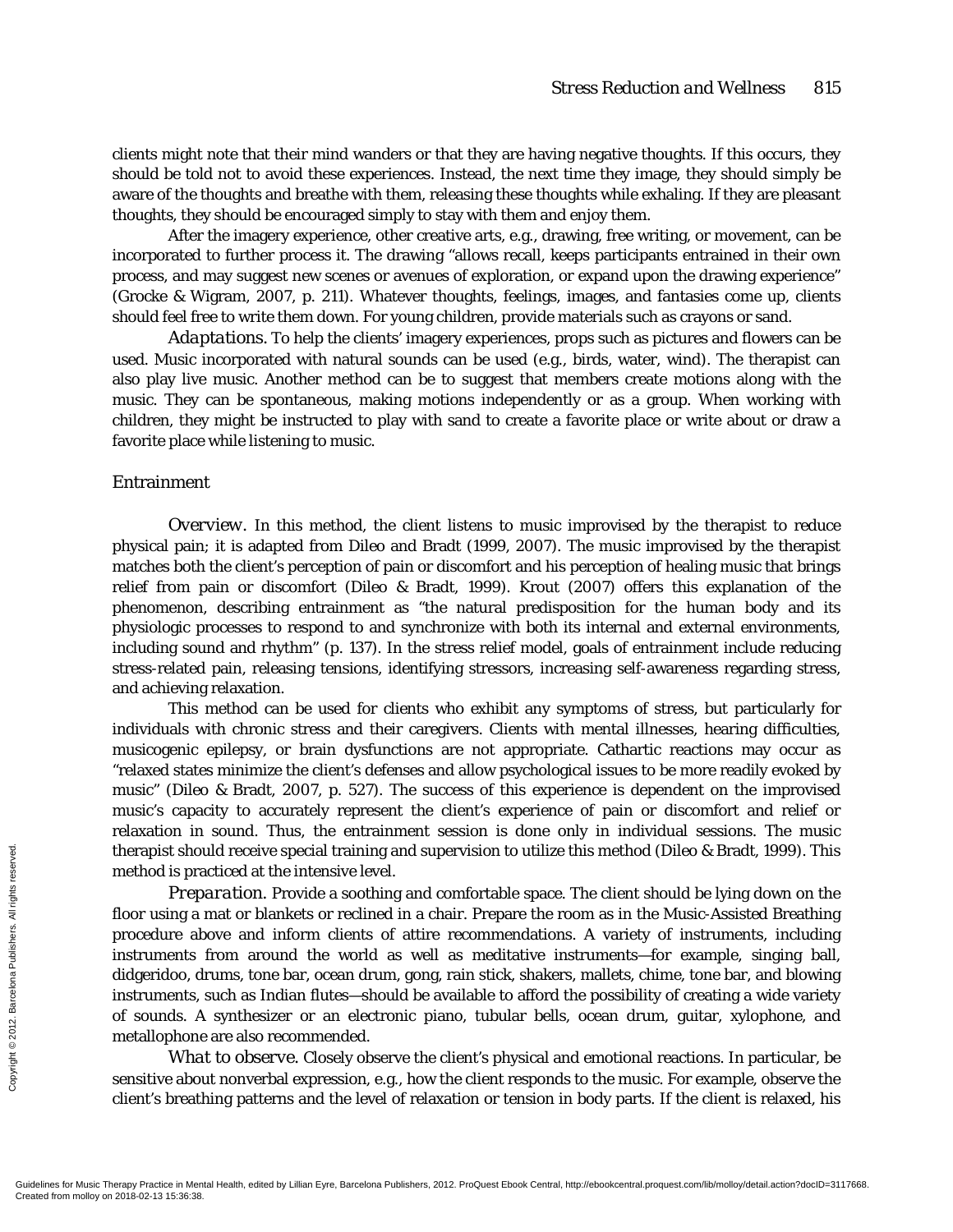breathing will also be calm. The client may experience deeper levels of an altered state and thus may require more assistance to return to an alert state at the end of the experience.

*Procedures.* In an initial discussion, the client is asked to use adjectives to describe in detail what the discomfort, stress, or pain feels like in the body. Help the client describe what the stress feels like, what shape or movement it might have, and the sounds, smells, and feelings associated with the stress. Once the therapist has a clear idea of the pain, she and the client collaborate to find a conglomeration and sequence of sounds that aptly depict the sensation of these feelings. Together, they explore the sounds that match the client's descriptions by using various instruments and adjusting the combinations, intensity, and development of the sounds with the help of the client's feedback. The same procedure is followed to create the client's unique relaxing sounds. Once the client is satisfied with the sounds for stress and the sounds for relaxation, the client lies down, the therapist positions all the instruments she will need within easy reach, and the entrainment procedure begins.

The client closes his eyes and breathes naturally, then indicates to the therapist when he is ready to have the therapist begin to play the stress sounds. The therapist's playing must *resonate* with the stress that the client is experiencing. The client uses hand signals to signify changes in the dynamics and intensity of the sound. The client uses a predetermined hand signal to indicate that he is ready to hear the relaxing or healing sounds, and the therapist continues to play these until the client indicates he is feeling relaxed. The therapist allows the client a few moments to return to an alert state, guiding him back to the room and helping him to become aware of his breathing and his body until he is able to open his eyes and sit up. The client and therapist discuss the experience, acknowledging the stressors in the client's life and their effects, and focus on ways in which music can be helpful in releasing tension and stress. This may help the client to gain further insight into how he can manage stress autonomously.

*Adaptations.* The therapist can record the music that she improvised for the session and allow the client to take it home to use when he feels stress. Another option is to suggest that the client create motions or his own sounds with music the therapist is improvising. The therapist can also join in with her voice to lend support. This might help the client to release anxieties and stress felt in the body. For example, if the client feels tension in one particular area of the body, he can move that area or make a sound that matches it in a way that helps him to release the tension. These motions and sounds can be spontaneous, or the therapist can help the client decide which movements or sounds might help before the music begins.

#### Musical Analytical Meditation (MAM)

*Overview.* The client listens to music improvised by the therapist while focusing on breathing and imagery. It is preceded and followed by a verbal discussion to provide focus for the client's goals. This method is adapted from Scheiby's *Analytical Music Therapy Training* (AMT) (2005). The goals are to manage symptoms of chronic stress and traumatic stress, to release tension, and to identify unconscious material relating to stress. This method can be effective when clients display somatic symptoms, are very anxious, or have a hectic daily schedule. Caregivers or individuals who are open to utilizing their imaginations may benefit from it. This method may not be appropriate for any clients who have poor reality testing. In addition, this method may induce anxiety for persons who are uncomfortable in a meditative state or who experience unpleasant associations to past experiences evoked by the particular music used. Thus, prior to the experience, the therapist should verify that the music choice is acceptable to the clients by playing an excerpt from it. This method is used in both individual and group therapy settings at the intensive and primary levels and is beneficial for all ages. It requires specialized AMT training and supervision. Exercise<br>
Exercise the manage symplement<br>
manage symplemental relat<br>
anxious, or l<br>
imaginations<br>
reality testing<br>
meditative string<br>
meditative string<br>
meditative string<br>
to the clients<br>
settings at th<br>
training and s<br>
Cu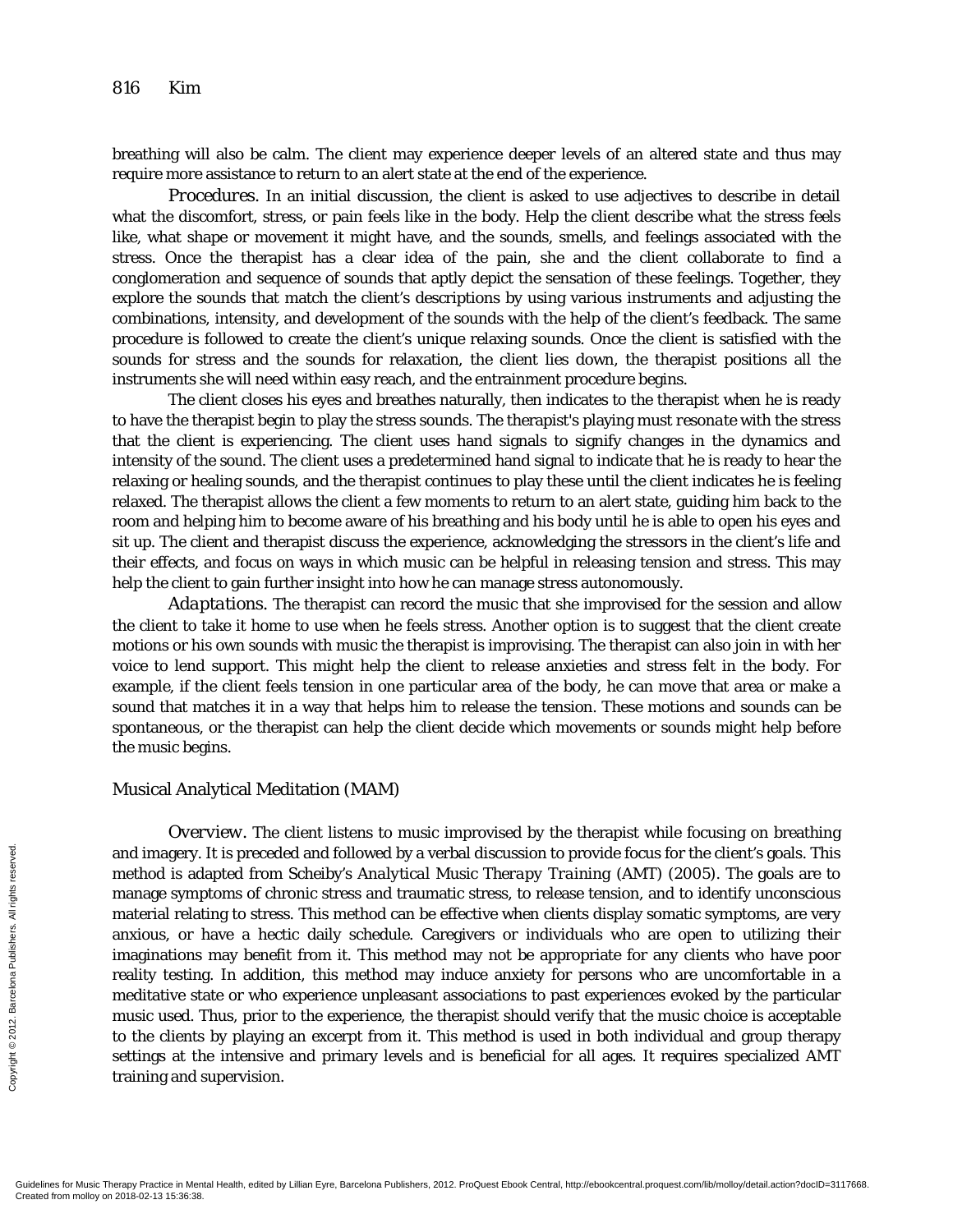*Preparation.* Provide a soothing and comfortable space. The client should be lying down on the floor using a mat or blankets or sitting up straight in a chair. Prepare the room as in the Music-Assisted Breathing procedure above and inform clients of attire recommendations. A variety of instruments, including instruments from around the world as well as meditative instruments (singing ball, didgeridoo, North American Indian drums, tone bar, ocean drum, gong, rain stick, shakers, mallets, chime, tone bar, bass resonator bar, and wind instruments such as Indian flute) should be prepared (Scheiby, 2005). A keyboard, marimba, Indian flute, cello, shruti box, tubular bell, ocean drum, guitar, xylimba, and metallophone are also useful.

*What to observe.* Closely observe the clients' words, breathing, vocal sounds, and bodily responses. Observe what type of music and musical instruments are effective for each individual client. Their physical, verbal, and emotional reactions will demonstrate whether they benefit from this activity.

*Procedures.* There are five steps during the session. They are:

- 1) Assessment: The therapist gathers significant information on the clients' physical, cognitive, and spiritual domains. In particular, she listens for themes related to stressors and helps clients to identify the sources of the stress and its effects. Next, the therapist gathers information on the clients' preferred music styles and preferred sounds of various instruments in order to choose instruments for meditation. She then provides instructions about the meditation procedure, making certain to tell clients that they can open their eyes if they wish to end the experience at any time. To begin the meditation, she asks the clients to set aside their thoughts related to stressors, find a comfortable seated position, and focus on breathing and listening.
- 2) Facilitation of Deepening the Breath: The therapist accompanies the clients' breathing with an improvisation using instruments such as the rain stick, ocean drum, gongs, mouth harmonica, or bass wind instruments.
- 3) Musically Accompanied Travel: While the client is in a relaxed position, the therapist will improvise to create meditative sounds. This is best achieved by providing musical structure, repetitiveness, and holding: "[T]he therapist can musically reflect, support, and reinforce the imagery" (Scheiby, 2005, p. 181).
- 4) Verbal Processing: Feelings, images, sensations, and thoughts that the clients experienced during the musical meditation are shared in the group or individual session. To increase the clients' insight, the therapist helps each client to identify stress-causing "blind spots" of which he was previously unaware. For example, the therapist might share her observation regarding a client's posture while he was listening to the music in a meditative state. Clients might also process their experiences with other modalities such as writing in a journal.
- 5) Musical Closure Ritual: A very clear, short, musical phrase is played to close the session, such as playing one time on the drum or playing a chord on the keyboard. Some may experience deeper levels of an altered state. The therapist then facilitates the clients' return to the present place and time, while reminding them that they can re-create the pleasant meditative state at any time.

*Adaptations.* The therapist can play improvised meditative music led by either her consciousness or by countertransferential reactions (Priestley, 1975). The therapist begins to play a steady holding rhythm or ostinato on a harmonic instrument and invites the client to "let go." The therapist instructs the client to embrace all of the noise around him and to surrender to the silence. Advise the client that if he has a thought, he should try to let it go repeatedly. If the clients need more structure, the Execution  $\frac{1}{2}$ <br>
Execution  $\frac{1}{2}$ <br>  $\frac{1}{2}$ <br>  $\frac{1}{2}$ <br>  $\frac{1}{2}$ <br>  $\frac{1}{2}$ <br>  $\frac{1}{2}$ <br>  $\frac{1}{2}$ <br>  $\frac{1}{2}$ <br>  $\frac{1}{2}$ <br>  $\frac{1}{2}$ <br>  $\frac{1}{2}$ <br>  $\frac{1}{2}$ <br>  $\frac{1}{2}$ <br>  $\frac{1}{2}$ <br>  $\frac{1}{2}$ <br>  $\frac{1}{2}$ <br>  $\frac{1}{2}$ <br>  $\frac$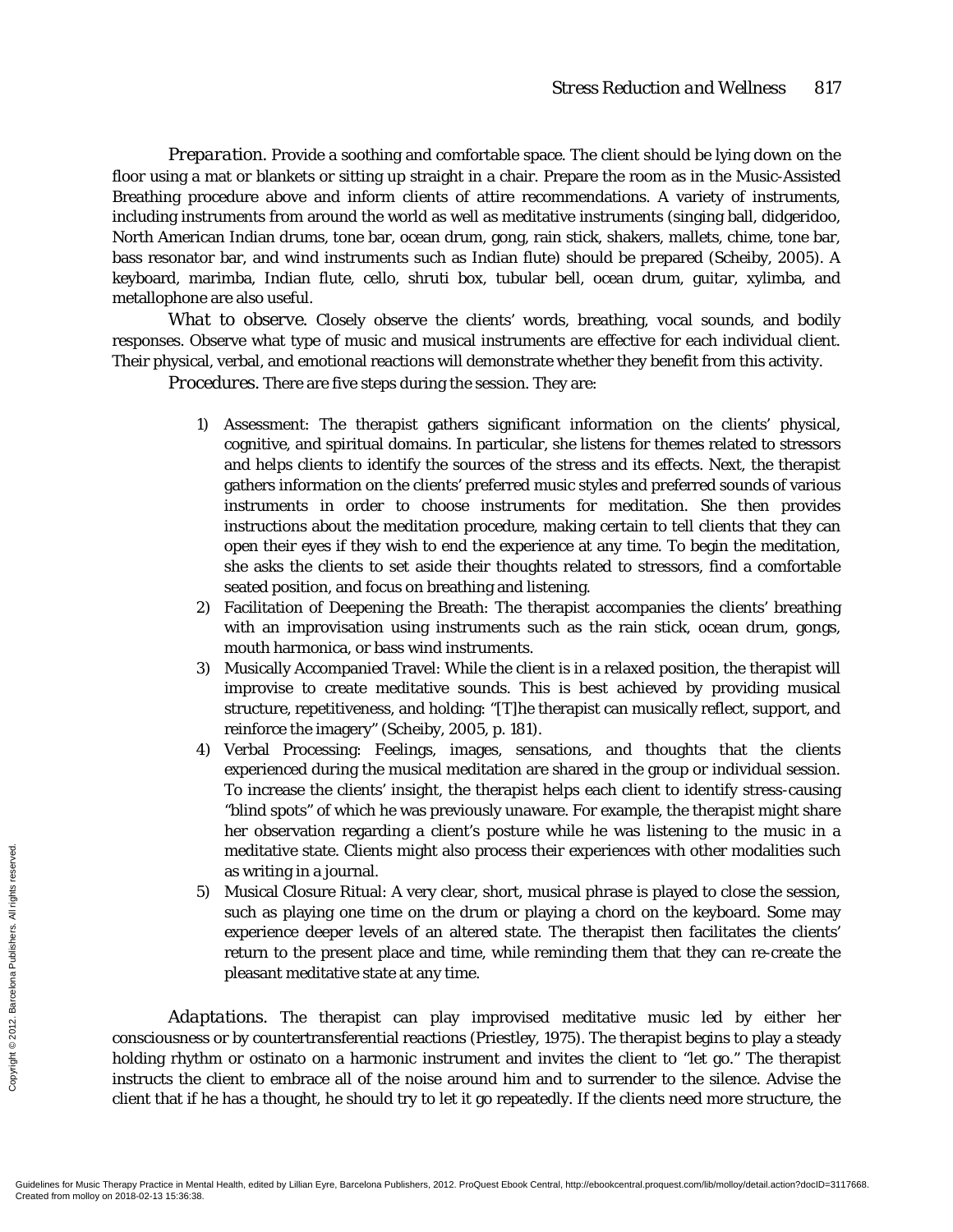therapist may offer more verbal directions. Also, they may discuss their preferences of musical instruments (live music). After the activity, the group may share their experiences or write in a journal.

#### GUIDELINES FOR IMPROVISATIONAL MUSIC THERAPY

# Vocal Toning—Celebrating Your Authentic Voice

*Overview.* In this method, clients engage in vocal toning and improvisation to express their feelings. The goals are to discover the client's own voice, to release tension, and to prevent stress. This method can be effective for clients who experience disconnection or imbalance between body and mind or need to release tension, connect with others, or maintain wellness: "Singing and resonating with another, being empathically connected—these are the moments where we can share the different levels of experience with each other" (Uhlig, 2006, p. 83). Although structured vocal improvisation can help relieve stress and tension, it is important for clients to feel in control during improvisation, as they often feel helpless due to the inability to control their stressful situations. Clients with respiratory problems or those who are short of breath may simplify the activity. Clients who have high blood pressure or respiratory problems should also closely observe their physical reactions. This method is practiced in both individual and group therapy settings at the intensive level. This method can be used with both children and adults. No specific training to practice this method is required.

*Preparation.* A quiet and pleasant environment should be provided with chairs in a semicircle. Some melodic instruments (e.g., Tibetan gong, singing balls, tone bar, xylophone, marimba, piano, and guitar) and drums are prepared.

*What to observe.* The therapist observes whether the clients are breathing well to support their voice. Notice if the clients vocalize easily and whether their vocalizations are connected with their emotions. Some clients may need more time than others to fully engage in this activity because they may be uncomfortable or unfamiliar with using their voices. In this case, they may observe what others do and join in when they are ready.

*Procedures.* The clients find a comfortable spot in the room and either sit on a chair or stand in place. The therapist begins with the Music-Assisted Breathing experience. If they are sitting and feel comfortable doing so, clients may close their eyes. When they have completed the warm-up Music-Assisted Breathing exercise, the therapist describes the vocal improvisation to the clients, telling them that they can make any sound that resonates in a place in their body that is comfortable and natural for them. When they have finished, they take another deep breath and sound the same or another tone. The therapist asks them to focus on their internal experience while doing the vocalization. For example, to notice the following: *"Is the sound coming out of your abdomen, chest, or throat? Does this sound connect to you physically? How is this making you feel? Are you feeling authentic? Are you feeling tired? Unmotivated? Pleasant? Comfortable or uncomfortable?"*

Clients are then invited to join in the therapist's vocalization by imitating what the therapist does or finding a different tone that is comfortable for them. The therapist plays a long note a few times with a steady beat on the Tibetan gong or any tone bar and then vocalizes a low tone of long duration. After breathing, the therapist continues to tone the same tone to support the clients. This continues for approximately 5 to 10 minutes, depending on the energy and participation of the clients. The therapist should ask clients how different tones elicit different physiological responses, if any. The therapist may guide the inquiry by asking clients how their head, neck, chest, stomach, legs, or feet feel after each tone. Each body part should be addressed individually and within reasonable intervals so that the client may have time to evaluate and respond. From motice the footage is a motice the footage is a motice that for  $t$  and  $t$  and  $t$  and  $t$  and  $t$  and  $t$  and  $t$  and  $t$  and  $t$  and  $t$  and  $t$  and  $t$  and  $t$  and  $t$  and  $t$  and  $t$  and  $t$  and  $t$  and  $t$  and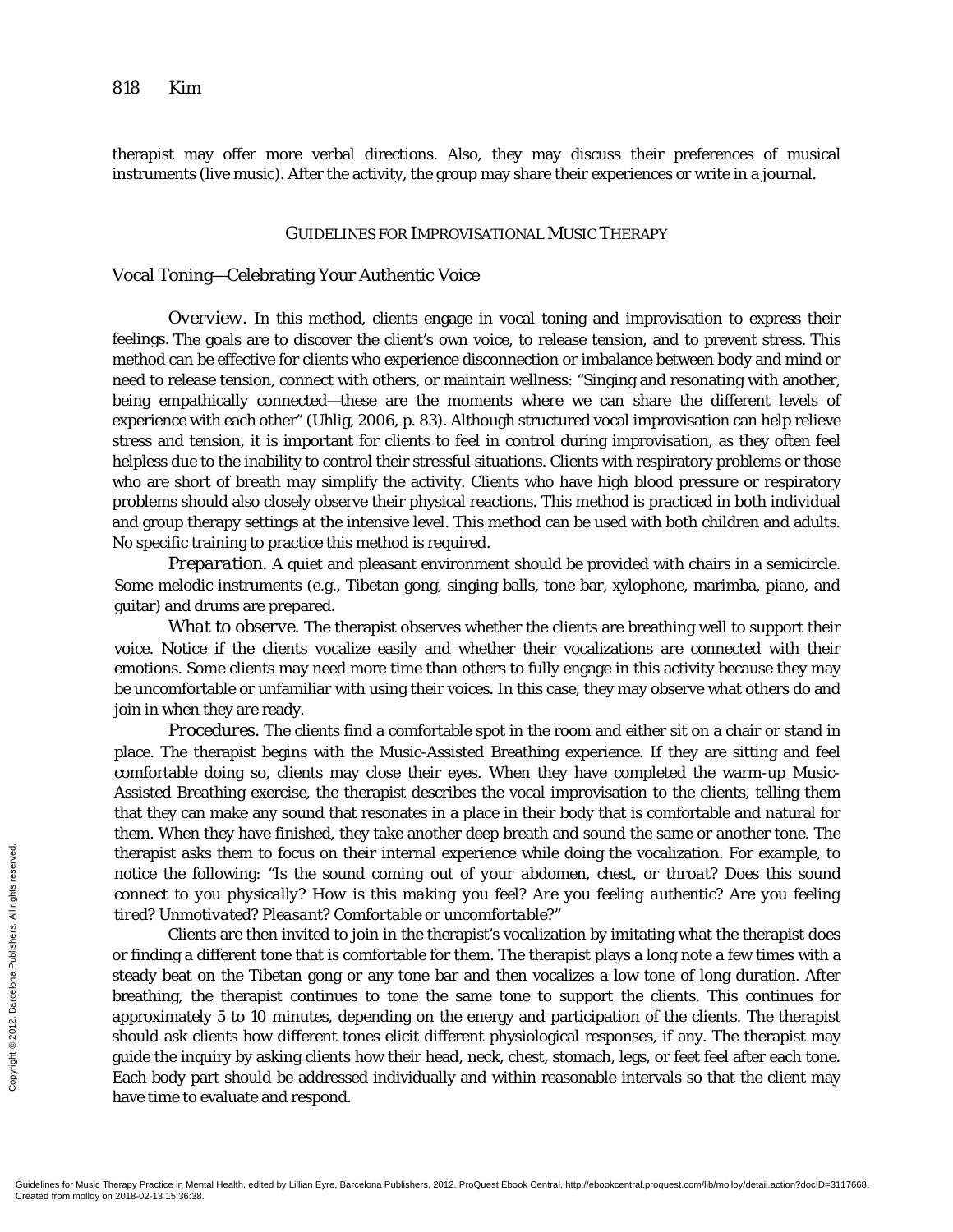In the next phase of the improvisation, the therapist demonstrates a musical phrase and asks the clients to explore creating one as well. Variations with different rhythms—combinations of short and long tones and ascending and descending melodies—can be explored in the group. Then, the therapist accompanies their vocalization on the piano or guitar. Clients can often express their type of stress through improvisation. As the therapist provides a safe and empathetic environment, they feel that they have control over their own vocalization and that they can express any negative emotions that they may have into their improvisation. When this happens, grounding, holding and containing (Bruscia, 1987; Priestley, 1994; Wigram, 2004) are effective techniques that can be utilized. Some examples of grounding are the use of strong octaves or fifths in the bass of the piano, steady pulsed beats on a bass drum, strong chords of a stable tonal nature using typically dominant and tonic chords, and a simple ostinato. To close the improvisation, the therapist plays the gong a few times, letting the sound resonate and die out each time it is struck. During this time, clients are asked again to focus on their internal experiences before slowly opening their eyes. Afterward, clients may either write down or draw what they experienced. The therapist leads a discussion in which the clients share their thoughts and feelings, with a focus on how this method might be used to release stress in their lives.

*Adaptations.* This activity may be done in dyads while clients harmonize with each other. Clients may sit back-to-back to feel the vocal vibrations and support each other. The therapist can encourage clients to be playful—for example, making babbling sounds that represent the relationship between mother and infant. When working with children, it is necessary for the therapist to give more direction (e.g., soft, loud, an animal sound) to help children be expressive.

#### Role-Playing to Enhance Assertiveness

*Overview.* Clients improvise lyrics with or without a melody or improvise instrumentally over a structured harmonic accompaniment to affirm one's needs. This method was adapted from Gregorek and Gregorek (2009) and Priestley (1994). The goals are to increase self-awareness and self-esteem, to be more assertive, and to relieve physical symptoms related to stress. Clients who exhibit somatic symptoms or who experience chronic stress would benefit from this method since the inability to voice their needs may affect their level of stress. Clients lacking in self-esteem would also benefit greatly from engaging in this activity. There are no contraindications. This method is suitable for both individual and group therapy for adults at the intensive and primary level. No specific training is required to implement it.

*Preparation.* Place chairs in a semicircle and include hand drums and mallets, gongs, and cymbals within easy reach. The room should be comfortable and similar to a home environment. Paper and pencils, music sheets, and an accompanying instrument, e.g., piano, guitar, drum, and cymbal, for the therapist are needed.

*What to observe.* Clients will demonstrate how comfortable they are in asserting themselves through their physical and emotional reactions. Some clients will need more encouragement than others. Clients who feel uneasy singing their responses may speak them over the accompaniment. Others may prefer to begin by expressing themselves through playing an instrument. The therapist should note the choice of instrument and the volume with which it is played or the content and expression of the lyrics.

*Procedures.* A greeting song is chosen by the group and sung together to open the session. Following this, group members verbally share situations in which they experienced difficulties in their daily interactions with others, and they discuss their interpersonal goals. The therapist invites each client to write down an example of a difficult social situation, and then asks each one to consider something that is essential about that situation and frame this in a thought, feeling, desire, or need. Based on these examples, the clients create a song improvisation while completing the lyrics: "*I think … I feel … I want ….*" The therapist provides a simple chord progression, e.g., I-IV-V-I or a blues progression, and Exercise<br>
Exercise the map is through their<br>
Clients who f<br>
prefer to beginness who f<br>
prefer to beginnes who f<br>
copyrights reserved.<br>
Processed from the down<br>
is essential a<br>
examples, the<br>
Coudelines for Music Therapy Pr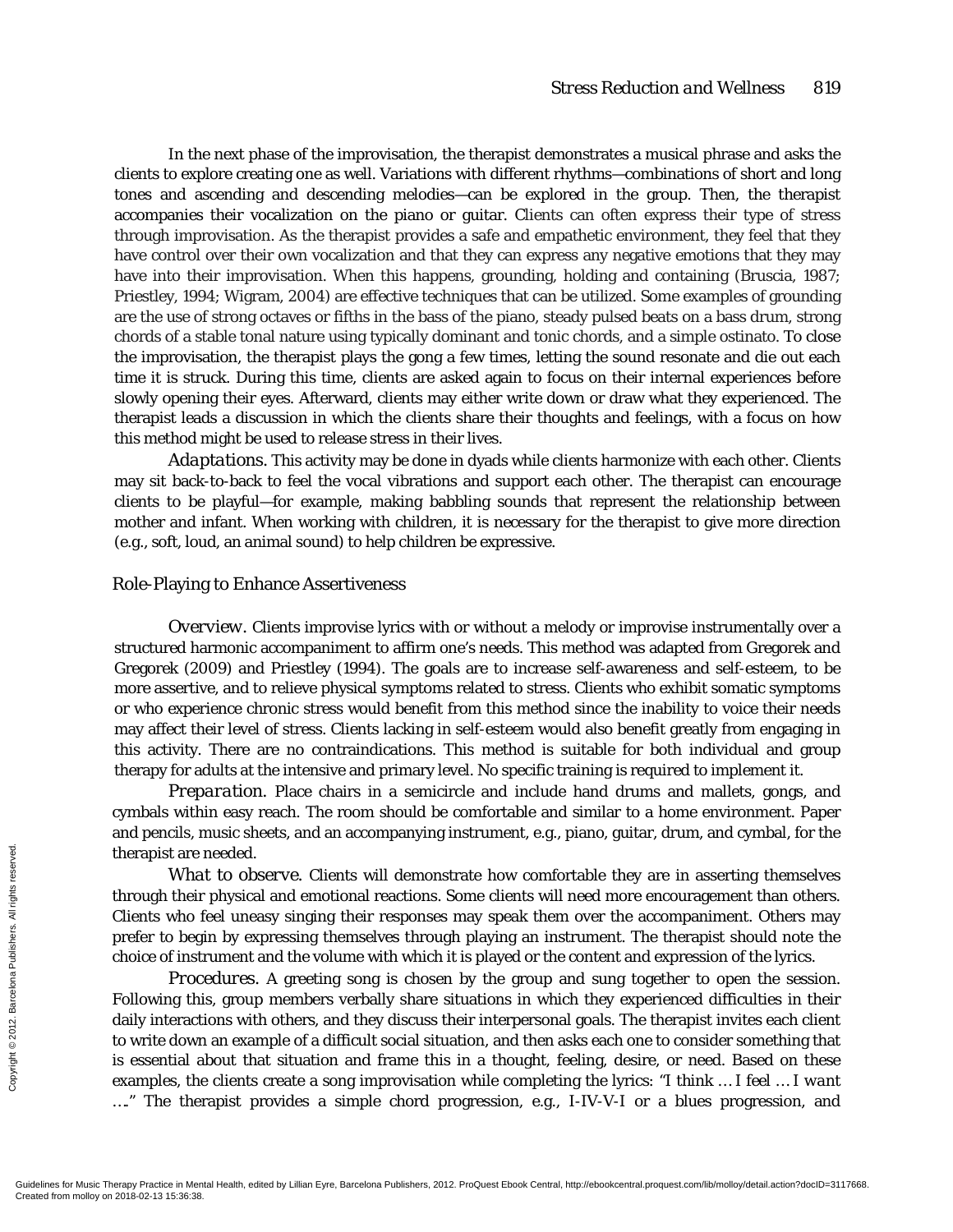accompanies their singing or recitation on an instrument. Clients who are not comfortable using words to express their needs can opt to choose instruments instead. The therapist may also use a call-and-response format to structure the improvisation. Afterward, clients may journal or draw to reflect on this experience, and then verbally share what it was like for them to express their needs. They may also share strategies for dealing with difficult interpersonal situations.

*Adaptations.* Drum and cymbal can be incorporated. Clients may support and emphasize the feeling behind their words by playing the rhythm of their speech or a basic beat on the drum. For example, if a client has difficulty saying "No" to others, he may play this very strongly on the drum while repeating "No." Clients should be encouraged to play in the tempo, rhythm, and volume that match their feelings. Another option is to incorporate role-play based on the issues and needs they wrote about. Other group members may provide instrumental accompaniment to match the words and feelings of the clients acting out the parts. The therapist may work on body language, eye contact, body posture, and tone of voice after the role-play and ask the clients to share their observations.

#### Rhythmic Drumming—Connecting to Others

*Overview.* Clients play drums in a structured rhythm using imitative, call-and-response, solo and accompaniment, and free improvisation structures. The goals are to relieve stress, to develop coping skills, and to feel a sense of belonging. Clients with stress symptoms that need to be released physically or individuals who feel isolated and are trying to maintain wellness through social contact would benefit from this method. This activity may cause pain for the client with upper-body physical problems. Some elderly clients may also react to loud sounds. Some children may become overstimulated as a result of this method. This method can be practiced in both individual and group therapy settings at the auxiliary level. There are various trainings to facilitate effective drum circles, but no specific training is necessary. It is for all ages.

*Preparation.* Arrange chairs in a semicircle with ample room between them. Provide easy access to a variety of drums and percussion instruments such as hand drums, congas, bongos, djembes, doumbeks, paddle drums, tubanos, shakers, doumbek, tambourines, guiro, cowbells, and gongs along with mallets. Earplugs can be made available for those who are sensitive to loud sounds.

*What to observe.* The therapist carefully observes the clients' physical and emotional reactions. Some may have unpleasant facial expressions due to the volume of the drum playing. If this happens, offer the client earplugs.

*Procedures.* The therapist leads the Music-Assisted Breathing experience and then invites the clients to choose a drum and introduce themselves by name rhythms on their drums. The therapist demonstrates how to play different drum tones such as the bass tone and high-pitched sounds and introduces techniques such as open, closed, slap, and palm strikes on various drums, asking the clients to experiment with these sounds on their drums. The therapist should begin to play a basic beat in the middle of the drum and then ask the client to imitate the beat on their drums. This leads into a continuous call-and-response where the therapist plays a rhythm that the group imitates and then all return to the basic beat. The alternation from basic beat to call-and-response rhythm continues with different rhythms. Next, while some clients continue to play, the rest will pause their playing and then join in again followed by the therapist's directions. Alternatively, the therapist can divide the group into two groups and teach each group different rhythmic patterns. While the therapist plays a third rhythmic pattern, she can direct the group to experiment with different dynamics and tempi (e.g., soft, loud, fast, slow), leading with her instrument or predetermined hand signals. Clients can also take turns in being the leader in the call-andresponse activity and in leading the musical elements of tempo and volume. After the drumming, the Exercise the contractes<br>
Exercise the experiment we middle of the<br>
call-and-responds to the call-and-response basic beat. The<br>
Secret Created from the strong exponse action<br>
Exponse action<br>
Condelines for Music Therapy Pra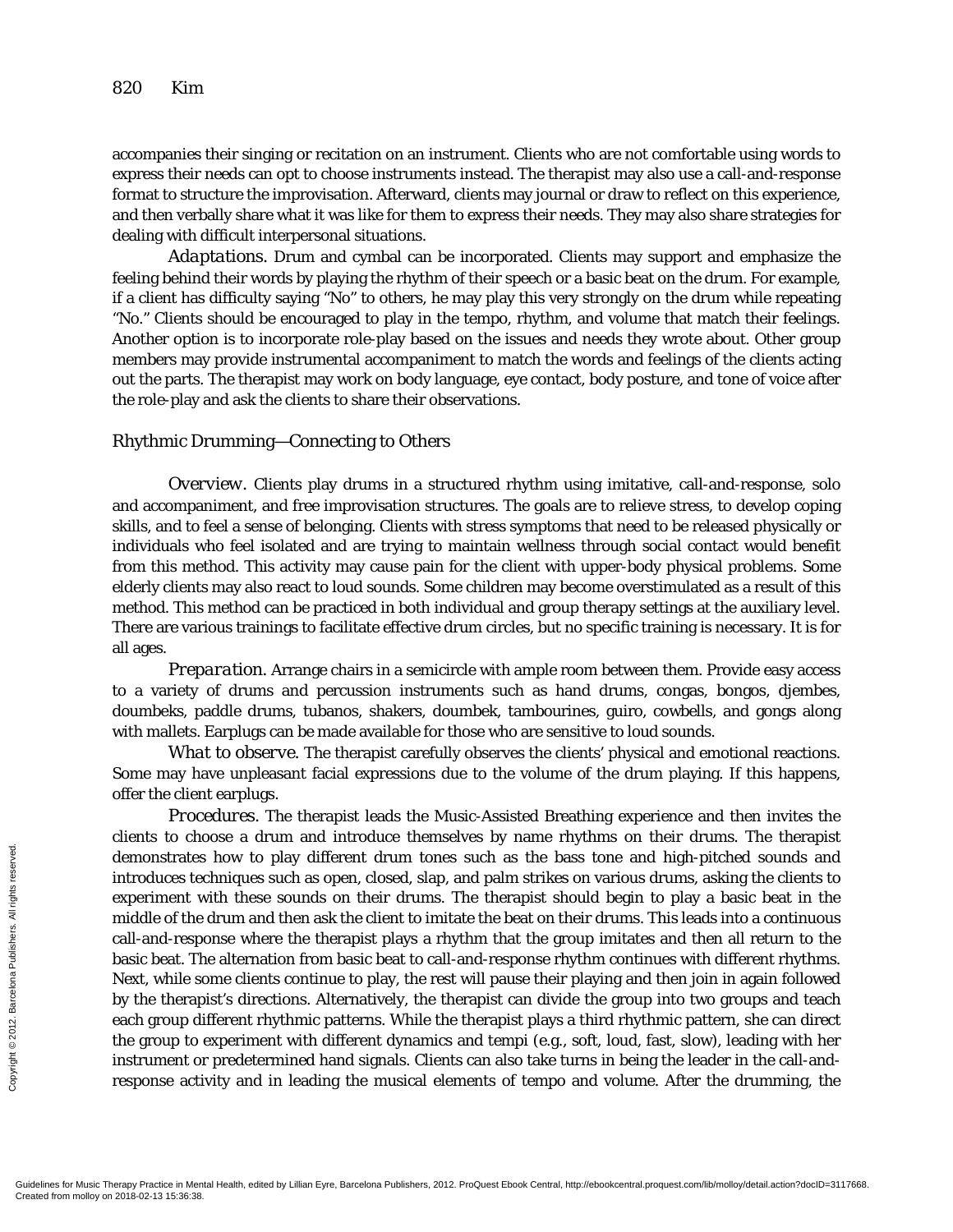therapist can lead the group in Music-Assisted Breathing, again followed by a short verbal discussion regarding how it felt to focus on the rhythm and drumming, and the effect this had on stress.

*Adaptations.* Chanting a song such as "Fanga Alafia" or any other vocalizations may be incorporated with the drumming (Reuner, 2008). The therapist may vocalize a melody and do a call-andresponse activity with the clients. For visual stimulation, some clients may dance with colored scarves along with the drumming.

## Music Therapy Improvisation and Desensitization (MTID)

*Overview.* Clients access images, feelings, and sensations related to stress and to relaxation and then improvise relaxing music to replace the stressful experience with a calm and relaxing one. Y. Kim (2005) developed this method as part of her doctoral study. A short version of her methods is presented here; detailed information can be found in her article. The goals are to identify stressors, to release tension, and to develop coping skills. Musician clients who experience chronic stress may benefit from this method. Also, clients who are not musicians but interested in improving their performance ability may also benefit from this activity. Clients who are unmotivated or resistant to creating improvisations may need assistance or may be contraindicated. This method is designed for adults and practiced in individual music therapy at the intensive level.

*Preparation.* A variety of tuned and nontuned musical instruments, including pianos or keyboards, guitars, xylophones, drums, shakers, wind chimes, cymbals, rain stick, and ocean drum should be provided for clients. If the improvisation will be recorded, then recording and playback equipment is necessary as well.

*What to observe.* The therapist observes how the client describes his stressors and the characteristics of his relaxing music. The therapist carefully observes the client's physical and emotional reactions and offers any suggestions for selecting music or instruments.

*Procedures.* The therapist should assist the client in identifying stressors and choosing a relaxing sound. First, the therapist will discuss the major stressors in the client's life and then discuss how the client would ideally like to feel. The therapist and client then choose instruments that produce sounds that help the client get in touch with his images, feelings, and sensations of calm. Together, therapist and client create two or three improvised pieces of music together to evoke the relaxing, calm feelings. This may be recorded and played back afterward. The therapist and client analyze the elements of the music and the feelings, images, and sensations that were experienced while playing.

In the discussion, the therapist can invite the client to share memories and associations to the music, including early memories and family experiences. In discussing the feelings of relaxation that issue from the improvisation, the therapist can also guide the client in identifying underlying causes of stress and ways of relieving that stress. The therapist might also suggest that clients create relaxing music at home using one's own voice or easily available sounds such as wind chimes.

The next session should focus on desensitization training. The client is directed to first think about an image related to the stress in his life and note the feelings and sensations he experiences. Following this, the client creates a relaxing image or scene and focuses on the relaxing scene for about 10 to 15 seconds, noting the changes in mind and body. Together, the client and therapist create an improvised musical piece that reflects the relaxing imagery (Y. Kim, 2005, pp. 20–21). From the impairs from the impairs of  $\frac{2}{3}$ <br>  $\frac{2}{3}$ <br>  $\frac{2}{3}$ <br>  $\frac{2}{3}$ <br>  $\frac{2}{3}$ <br>  $\frac{2}{3}$ <br>  $\frac{2}{3}$ <br>  $\frac{2}{3}$ <br>  $\frac{2}{3}$ <br>  $\frac{2}{3}$ <br>  $\frac{2}{3}$ <br>  $\frac{2}{3}$ <br>  $\frac{2}{3}$ <br>  $\frac{2}{3}$ <br>  $\frac{2}{3}$ <br>  $\frac{2}{3}$ <br>  $\frac{2}{3}$ 

*Adaptations.* The improvisation may be recorded and discussed during the session. It is most effective if the client chooses an instrument that accurately represents his stress. Meditation may also be incorporated with this experience. In meditation, the clients are encouraged to listen to their own rhythms while embracing all of the sounds around them. Those who live with a hectic daily schedule may feel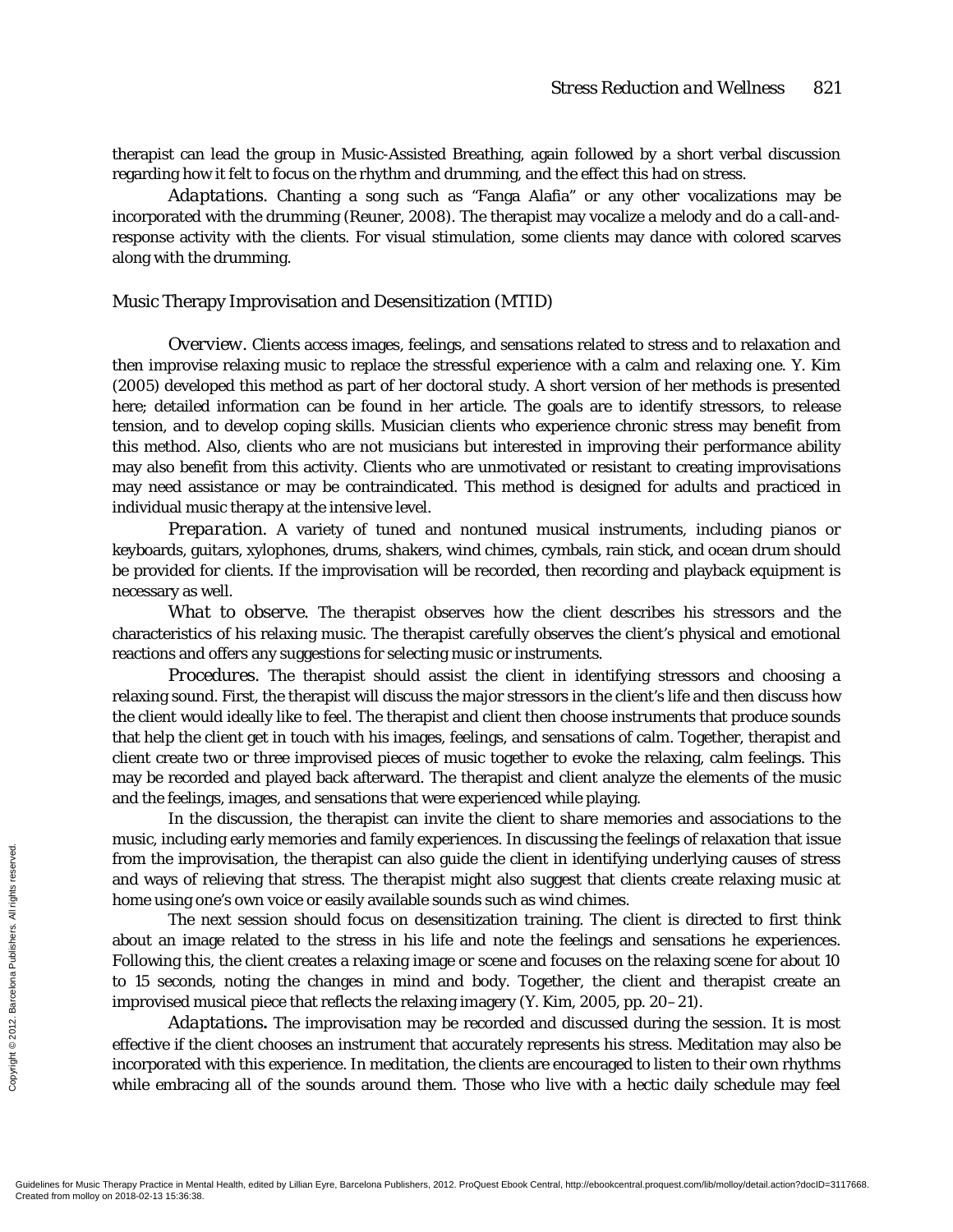uneasy being in silence. As clients practice being in silence, they become more aware of their body and mind, and learn to connect to them with greater ease.

As an alternative method, Joanna Booth developed the music, drawing, and narrative (MDN) method adapted from BMGIM (Grocke & Wigram, 2007). In her method, music is used to evoke calm and peaceful imagery, and then it is expressed in both drawing and narrative form. The therapist helps teach the client that he is in control regarding what to draw and write. While listening to this relatable music, the client should express his or her feelings by drawing. When the song is played again for the second time, the client should be encouraged to write a narrative to help "recall" and integrate the relaxing experience.

# Psychodynamic Movement

*Overview.* Clients improvise movements based on their experiences of stress while the therapist provides a grounding accompaniment and interprets the movements musically. Clients may also vocalize while moving. This method (improvised movement to improvised music) is adapted from Priestley (1975). Priestley claims that communicating with one's own body is "the most primitive and natural form: expressive movement" (Priestley, p. 78). It is important that the therapist addresses the client's selfawareness as a whole when targeting stress reduction. This includes the client's body, mind, and spirit. Being aware of the client, as a whole, will help make the music more effective when combined with other modalities. Through moving and speaking and relaxing to music, one learns to relax different kinds of tension. One also learns to be aware of tense shoulders and thighs, and of feelings of anger and jealousy, and to investigate their causes and try to do something about them (Priestley, p. 84).

The goals are to release tension, to develop coping skills, and to improve connections with one's mind and body. Clients with somatic symptoms, chronic pain, tensed muscles, fatigue, or depressive symptoms may benefit from this method. Although it is encouraged that all clients participate in the movement at some point, some may prefer to observe others in the first sessions and then gradually participate in making motions. Clients who have heart conditions or who are pregnant should be advised to not engage in this activity. Also, clients with physical problems may need assistance and should be advised to move only within their physical capacities. This method can be practiced in both individual and group music therapy settings at the augmentative level. It is used for all ages. It requires specialized AMT training and supervision (Pedersen, 2002).

*Preparation.* A safe environment and ample space between individuals are necessary. Clients should wear comfortable clothing. Live music requires the availability of a variety of melodic and percussive instruments. In some situations, recorded music may be used, and in this case, CDs and a good-quality sound system are required.

*What to observe.* The therapist should assess the client's physical functioning prior to implementing this method. Prompts may need to be given to encourage clients who are less active or who are reticent to move. Allow clients to observe before moving if they wish. Others may need a demonstration in terms of making a motion along with music. Sensitively observe what type of music is suitable for each individual client.

*Procedures.* Depending on the client's needs, this method may work better if the therapist starts with a more a structured activity and then moves to free movement. The therapist begins with the Music-Assisted Breathing procedure as a warm-up. The therapist then asks the clients to find a comfortable spot in the room and to focus on one's inner self, imagining how stress feels in one's body. They might be asked to visualize the shape and sounds of stress. The therapist explains that they will express the feelings of stress in movements and that they are also encouraged to express any sounds they feel while moving. First, it is suggested to utilize lively rhythmic recorded music, e.g., Latin music, to help clients get in touch From Managed and Served.<br>
From Managed and Served.<br>
From Managed and Served.<br>
From Managed and Managed and Managed and Managed and Managed and Served.<br>
First, it is sugned.<br>
Guidelines for Music Therapy Practice in Men<br>
Cr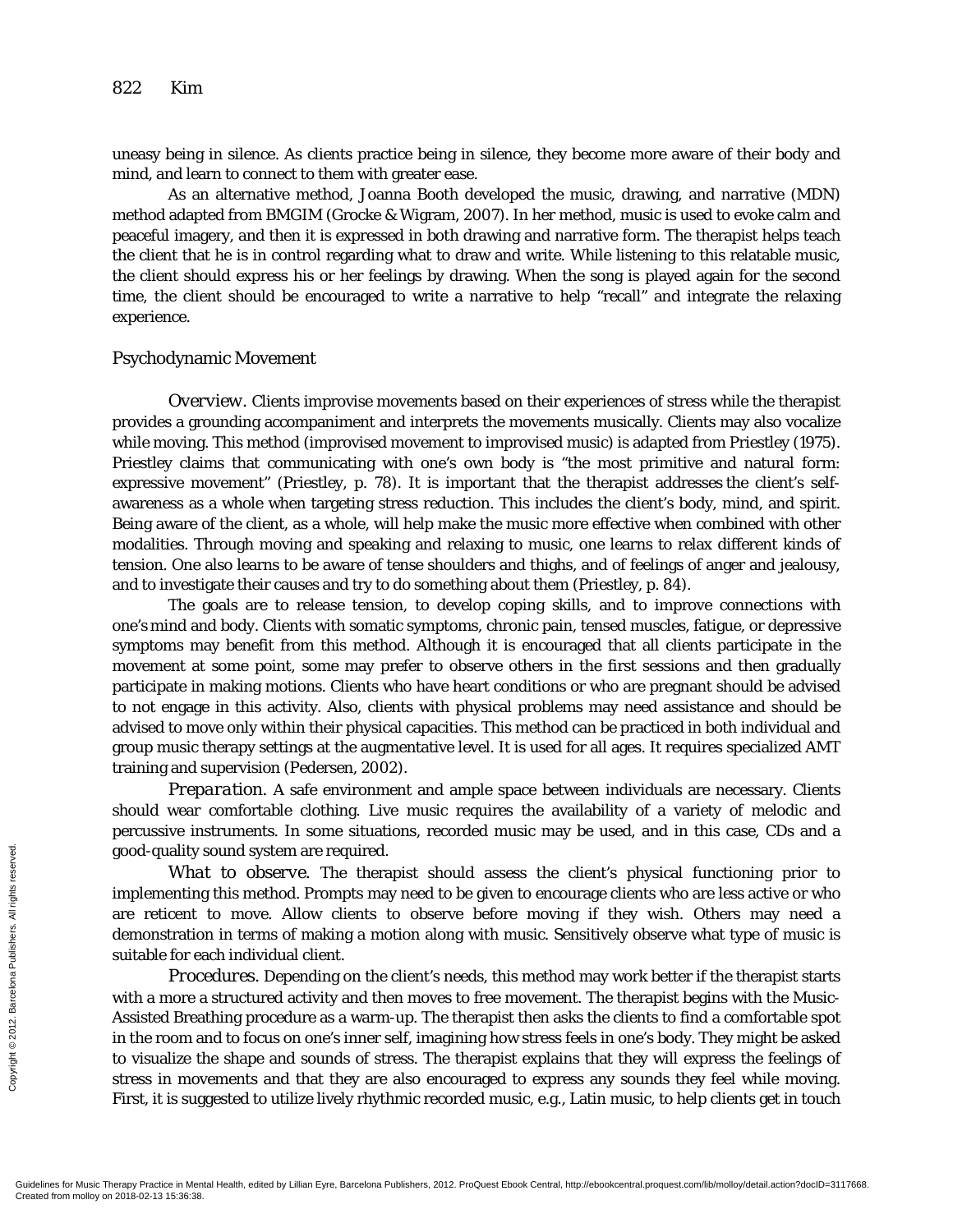with their bodies. While listening to this music, the therapist should encourage clients to make motions in relation to the beats and melodies of the recording (Priestley, 1975). The therapist should then provide an improvisation originating from "a deep and instinctual level," while the clients are engaged in movements that express what the body feels like under stress (p. 81). "Most important is for the therapist to put his mind and feelings into a condition of limpid contentment and play from there" (p. 82). In order to limit any association to music, atonal improvised music is recommended to match the patient's expression to a given stimulus. To help a client who is reluctant or new to the therapeutic process, the therapist may demonstrate how to make simple motions such as waving their hands or holding their bodies, thereby providing the client with a vocabulary of movements.

After the movement comes to an end, the clients participate in Music-Assisted Breathing to center themselves. Following this, they share their experiences verbally. The therapist leads a group discussion, asking questions such as *"What did your body feel like during the movement? What sorts of thoughts or ideas did you have that you want to share? What sort of mood were you in?"* (Priestley, p. 79).

*Adaptations.* Two music therapists can colead the session, where one leads the activity and the other provides the improvisation for the client. One client may take a leadership role and move to the music, while others imitate the leader in a call-and-response structure. Clients may also practice this method in dyads. While one client creates a movement, the other takes the role of his or her stressor, thus creating a conversation in movement with each other.

Another option is to stretch to the music. In order to assist the clients' movement and stretch as best as they can, use maracas or egg shakers in both hands in either a standing or lying down position. Clients can be instructed to raise their arms high above their shoulders and then high above their heads, as if trying to reach toward the ceiling, and then over and behind their heads. Clients should be instructed to keep breathing deeply, tightening their abdominals, and holding their breath. Next, clients bend toward their feet and touch the ground. They should be instructed to slowly lift their shoulders to their ears, release tension, and return to the normal position while exhaling.

Recorded music may be used, and if so, it should have a steady beat and be rhythmically strong. Recorded music or songs may also be chosen based on a theme or according to a client's preferences. Moving to one's favorite music can increase enjoyment and pleasure, which may consequently lead to a decrease in anxiety and stress. When clients can share their favorite music with others, they feel accepted and acknowledged, which promotes a positive spirit.

# GUIDELINES FOR RE-CREATIVE MUSIC THERAPY

#### Chanting to Liberate Stress

*Overview.* Clients create a sound or chants based on a personal affirmation, a prayer, or a line of a song and sing it repeatedly to release stress. The goals are to release tension, to build a stronger identity, and to create harmony between mind, body, and spirit. Repetitious chanting may deepen brain wave activity, increase warmth in the hands, and create a feeling of being centered (Campbell, 1992). Clients with tensed muscles or who are fatigued or depressed may benefit from this method. Some clients may be reluctant to try chanting due to unfamiliarity with this method or due to religious beliefs. There are no contraindications. This method is for all ages and is practiced in both individual and group therapy at the intensive level. No specific training is required. From molloy on 2018-02-13 15:36:38.<br>
Gradient Created from molloy on 2018-02-13 15:36:38.<br>
Gradient Created from molloy on 2012-02-13 15:36:38.

*Preparation.* A quiet, comfortable room with chairs arranged in a circle is required. Instruments such as a drum, Tibetan gong, or singing bowls may also be used as musical support. If the therapist uses a precomposed chant, she should select one that is relatively slow and free-flowing without being sentimental or sad or heavy in mood.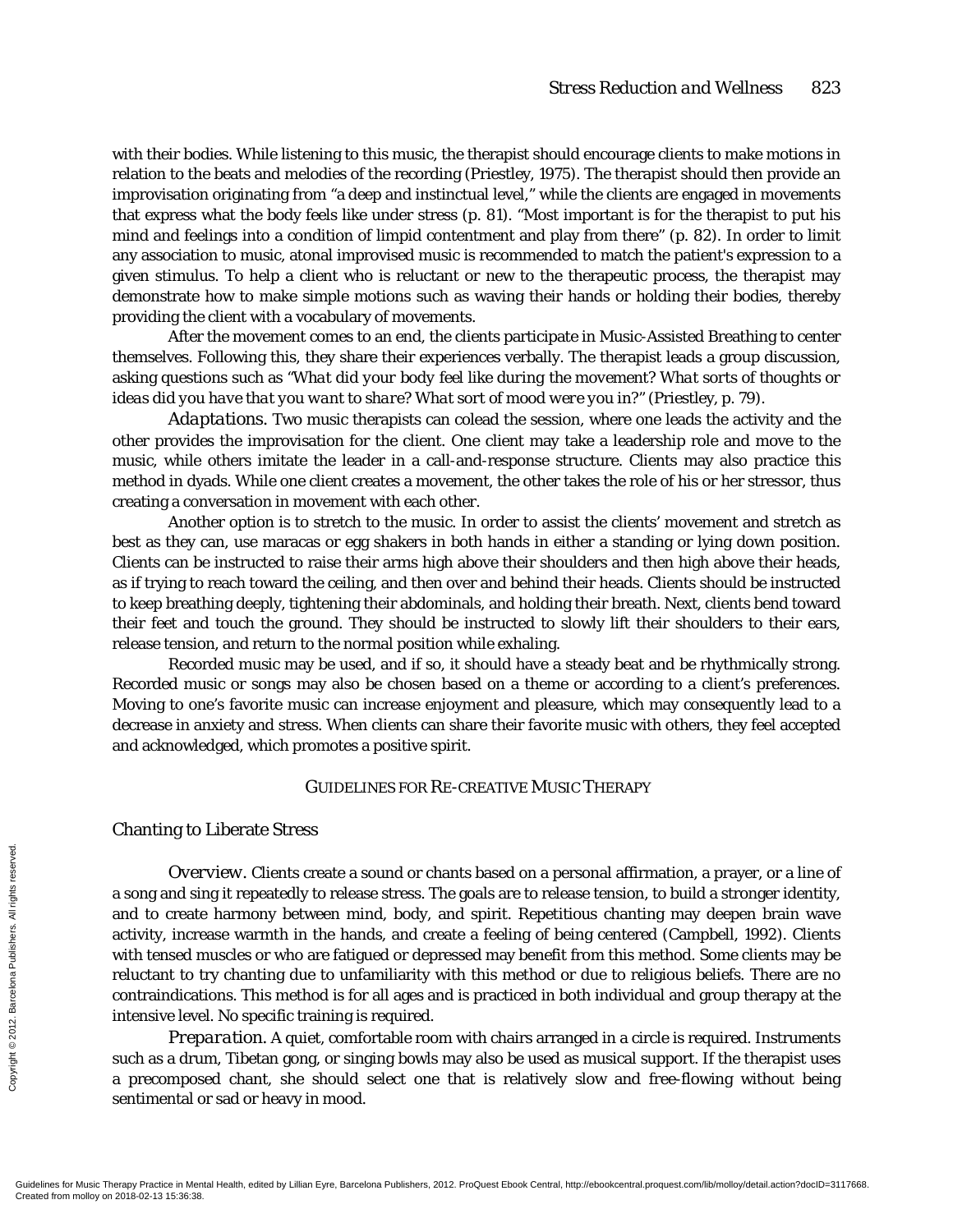*What to observe.* The therapist observes how the clients engage in chanting. If they are engaged, they should be in a comfortable posture and have calm facial expressions. On the other hand, if they are not engaged, they may chant in a soft volume or not join in chanting at all. Some clients may also react to the chanting emotionally.

*Procedures.* The therapist begins with Music-Assisted Breathing to center the clients. She asks the clients to choose an affirmation or word based on personal need, e.g., "I can do it," "I love myself," or to use a phrase from a prayer or a meaningful song. Clients then close their eyes, find a tone, and sing the word or phrase, using a simple melody and repeating it. The therapist can add gentle and nonintrusive instrumental accompaniment or provide a soft, steady beat on a drum. Self-produced, repeated sounds are most effective for relaxation. If a client cannot think of a word or phrase, the therapist may demonstrate a sound and ask the client to repeat it. For example, the "m" sound is a connector, "om" can move one from the objective world, and "aum" can be sung for a closure. Humming a melody is soothing and can help the members relax. Chants and words can be sung in call-and-response, with the therapist and group repeating the chant after the client sings.

*Adaptations.* Singing a lullaby or precomposed chants can be useful, particularly in the first sessions when clients are being introduced to this experience. There are also many beautiful chants across cultures, such as American Indian chants, Indian chants, and Tibetan chants. Helpful resources are *Circle of Song* by Kate Marks and *Sacred Circles/Affirhythms* by Terry Garthwaite. Both are available from [www.ladyslipper.org.](http://www.ladyslipper.org/) Singing or playing spiritual songs (e.g., "Down the Riverside," "Nobody Knows the Trouble I've Seen") or the client's favorite songs can also be used for liberating stress.

# GUIDELINES FOR COMPOSITIONAL MUSIC THERAPY

Songwriting is the main approach used in compositional music therapy for stress relief and well-being. Songwriting provides an outlet for a better awareness of stressors as well as self-expression. This is a collaborative activity in which the therapist is equipped with musical knowledge and the clients have their own enriching life experiences as a resource when creating the song. The "product" or song is not the focus, but rather, the focus is on the "creative process." However, for some members, this creative process may induce stress. The therapist can reduce the stress experienced by some persons in this activity by presenting it in a step-by-step fashion and by adjusting the demands of the task to the comfort level of the participants. Today, music writing computer software programs are also helpful in making this activity more pleasurable.

# Song Composition—A Song for Myself and for My Community

*Overview.* Clients partially or completely create new lyrics to an existing song or compose a new song. The goals with songwriting are to identify one's needs, to increase self-expression through music, to discuss coping skills, and to gain a sense of accomplishment. Clients who have difficulty identifying their stressors, want to increase self-awareness about their life patterns, or want to have an opportunity to selfexpress may benefit from this method. Some clients may feel uncomfortable with the idea of songwriting due to the unfamiliarity of this activity. Thus, the therapist should be sure to demonstrate this method with sensitivity and flexibility; otherwise, it may become another source of stress. This is for adults and is practiced in both individual and group therapy settings at the intensive level. No specific training is required. Created from molloy on 2018-02-13 15:36:38.<br>
Gradientes for Music Therapy Practice in Men<br>
Created from molloy on 2018-02-13 15:36:38.<br>
Created from molloy on 2018-02-13 15:36:38.

*Preparation.* The therapist should prepare a semicircle of comfortable chairs, a board, and markers. A variety of styles of music CDs should be provided, or assistive technology for music composition. This might include an iPod or iPad with speakers, a recording system, Midi keyboard,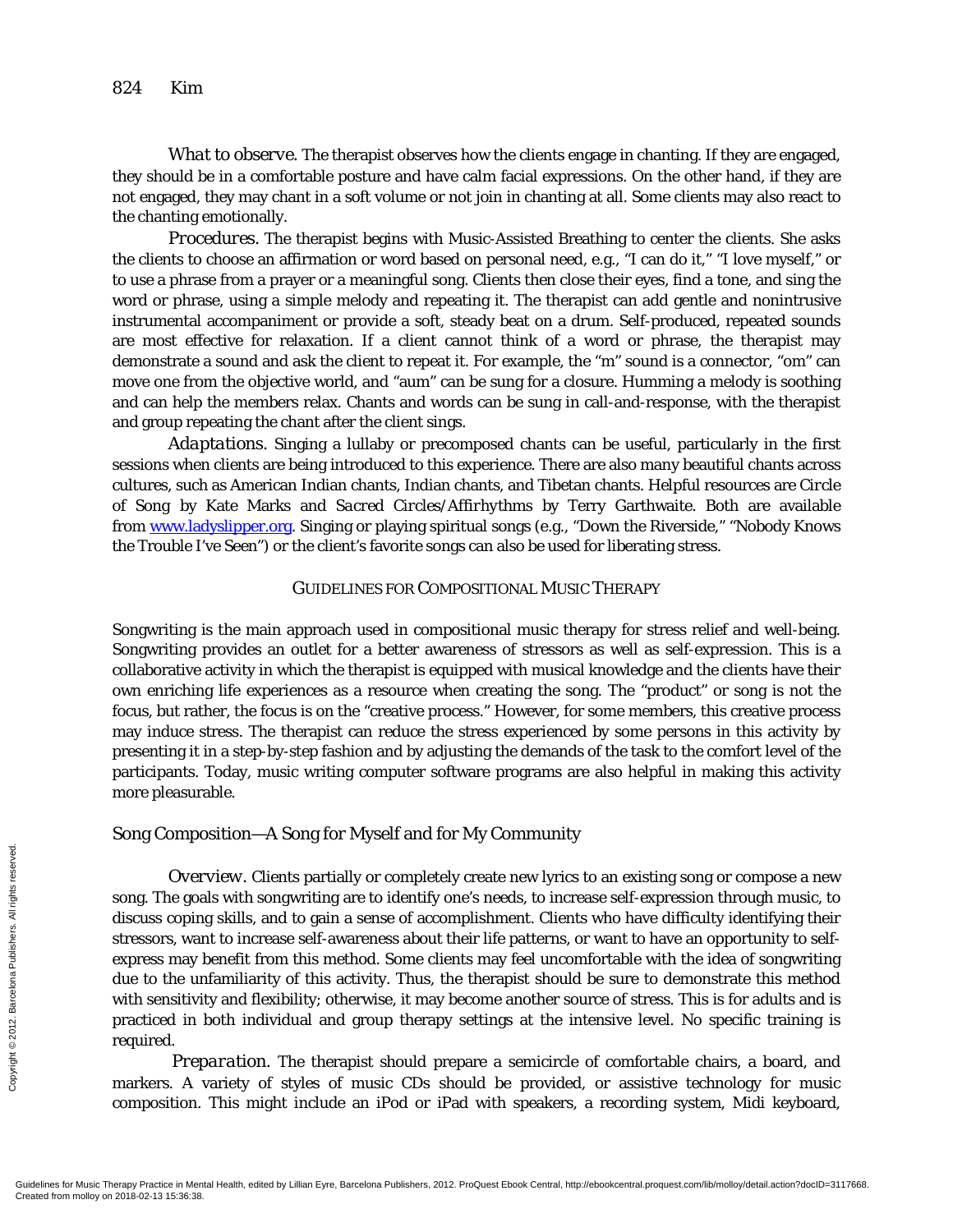and/or any music-writing software such as GarageBand, Cakewalk, Home Studio (Windows), Protastudio (guitar player), and/or Band-in-a-Box IV (Hanser & Mandel, 2010). Harmonic and accompanying instruments such as piano, guitar, and percussion should also be available to play the new song.

*What to observe.* Be sensitive toward members who seem reluctant to contribute an idea. A client with chronic stress may not be motivated to contribute ideas or may not want to engage in the cognitive process. However, these clients may feel more at ease in the musical process. Also, observe members' nonverbal expressions, particularly if a client becomes emotional or shows any physical reactions, positive or negative. Appropriate support and attention should be given to those members.

*Procedures.* The group begins by taking a few minutes for each client to center himself through breathing exercises as described in Music-Assisted Breathing. Next, the songwriting experience begins by choosing a topic. For example, the group may discuss precomposed songs that reflect on the chosen theme. If the theme is friendship as a support system, "A Little Help from My Friends" by The Beatles may be selected as inspiration. The therapist might also introduce a song (either recorded or live) that is suitable for the theme. While listening to the song, the clients should be instructed to apply the song to their personal situations and write down any thoughts, feelings, and images that occur as they are listening. The songwriting procedure has many options. The following are presented in order of most accessible to most demanding.

*Option 1: Filling In Selected Lyrics.* This is also called the cloze method. In this method, the clients fill in a few words or create new verses to a chosen song, keeping some of the original song lyrics and melody. Clients who are new to song composition may find this difficult, and the therapist can offer ideas that may make it more accessible. For example, rhyme is not always necessary. If a client cannot think of a word, another member or the therapist can offer a suggestion. Also clients should be encouraged to "pass" when they cannot come up with ideas. It is important to be flexible, so that clients do not feel an increased level of stress while participating in the stress reduction session.

To facilitate this procedure, the therapist can write words or phrases that come up for clients while listening to the original song on the left side of the board. On the right side of the board, the therapist writes the original lyrics of the song, while leaving a couple of verses blank or bracketed and color-coded. For example, the therapist may write the line "What would you do if I sang out of tune" and leave a blank for the next line. Once the song has been completed and all the ideas the group wants to express are presented, the therapist accompanies the members in singing the song with the new lyrics. This may be followed by a discussion related to internal experiences of stress and contentment while being involved in the process.

*Option 2: Creating New Lyrics.* Depending on the group stage and readiness of the members, the group may create a song with entirely new lyrics. The same procedure as above is used to select a topic. Once the topic is chosen, the group is broken into two smaller groups to discuss images, feelings, thoughts, or memories related to the topic. Based on the discussions, they will create lyrics to the song. One member in each group takes notes on the members' contributions. During the discussion, the therapist should spend some time with each group and provide assistance if necessary. When each group has completed their verse, both verses are written on the board. If necessary, the therapist and group may make changes such as rearranging the lyrics to suit the musical structure or lyrical coherence. This is followed by a performance and verbal discussion as above. From Mondel the top thoughts, or  $\frac{p}{\overline{z}}$ <br>  $\frac{p}{\overline{z}}$  (since  $\overline{z}$  and  $\overline{z}$  and  $\overline{z}$  and  $\overline{z}$  followed by a<br>  $\frac{p}{\overline{z}}$  and  $\overline{z}$  followed by a<br>  $\overline{z}$  and  $\overline{z}$  and  $\overline{z}$  and  $\overline{z}$ 

*Option 3: Creating New Lyrics and New Music.* Alternatively, the group may follow the procedure for new lyric creation above, and add to this the creation of a new melody. After creating the lyrics, the therapist plays simple chords that are suitable for the theme and the lyrics. She may begin with two simple chords, for example, play I and IV chords alternating in a steady rhythm, which is a structure that often appears in gospel songs. Other chord choices can be offered to the clients, and once two or three chords have been selected, a client can be asked to read the first line and then hum a melody for the line.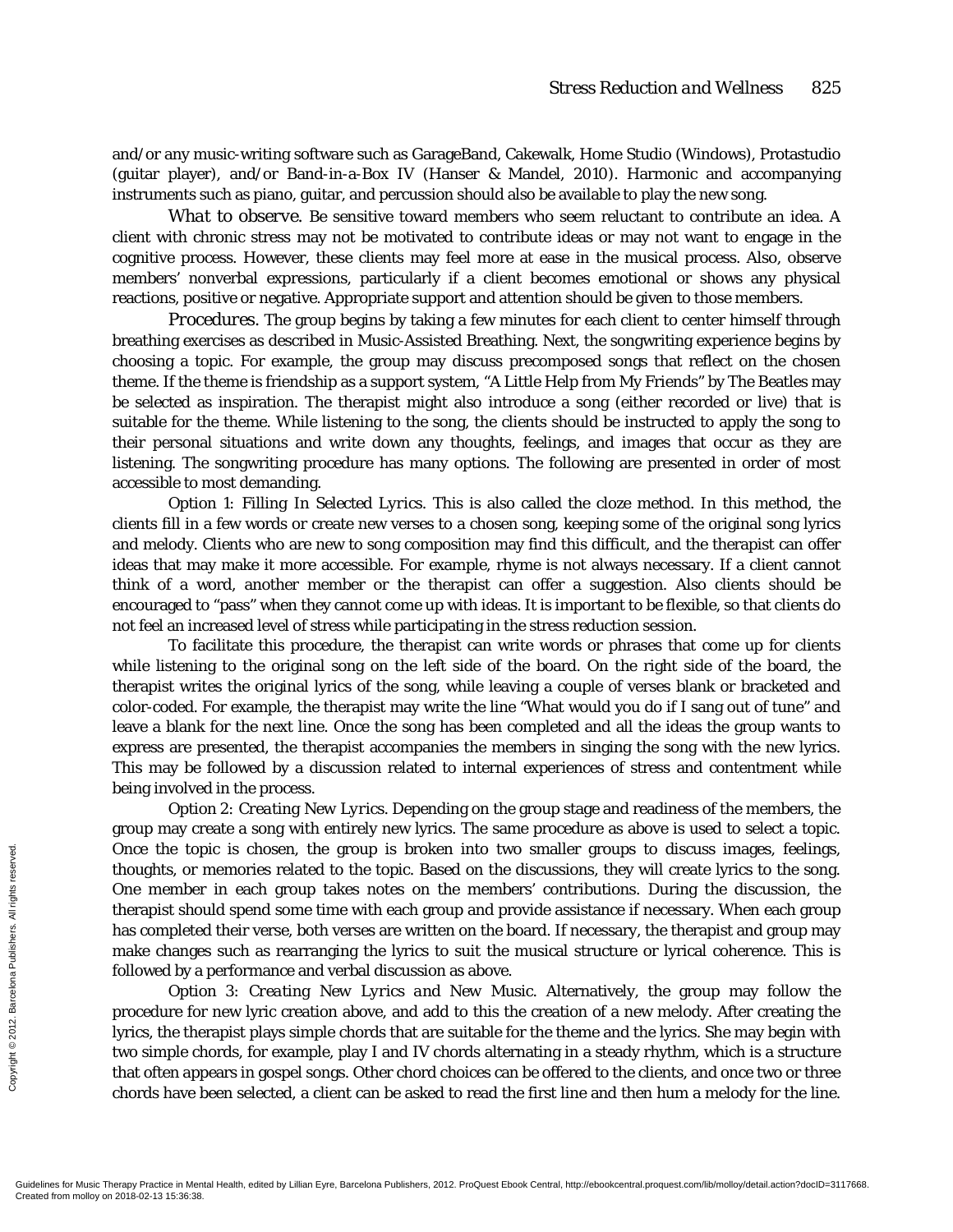When a client hums the melody, others repeat the same melody. At this point, the therapist and group members may decide to change a few notes in the melody or to continue with the second line in the same manner. This continues until the entire melody is complete. The group may add variations. The clients can discuss a title for the song. When the songwriting is complete, the group sings the song or a volunteer may sing a solo to the group. This is followed by a verbal discussion as above.

*Adaptations.* The themes may include any stressful or unpleasant event or memory, or anything that contributes to stress. For example, clients can be asked to write a letter to their own stress while expressing their feelings, "I feel …," "I hope…." Any negative thoughts, pressures, and concerns may be expressed. Also, clients may write about something positive. If a client seems to have a hard time finding words or musical ideas, the therapist may suggest that he listen to their spoken words and, based on these words, they may create a rap song instead. To simplify, the group may use the chord progressions of a precomposed song. As the group becomes familiar with the procedure that is described above, the therapist can add more choices of musical styles. It is important to provide balance between structure and allowing members to make choices. The clients can also create a song for their significant others, following the guidelines above. *Example*: 12-bar blues, a steady rhythm; the 12-bar blues is predictable and the melody repeats, so members are familiar with the three-part structure.

#### GUIDELINES FOR MULTIPLE METHODS OF MUSIC THERAPY

#### Singing and Accompanying Songs Across Cultures

*Overview.* Clients sing songs from different cultures and accompany them on instruments. The instrumental accompaniment may develop into an improvisation. Thus, this is both a re-creative and improvisational method. This method can be used to help manage acculturative stress (S. Kim, 2011). Acculturative stress occurs when an individual feels caught between two drastically different cultures: the culture of one's origin and the new culture. Music can be used to increase one's cultural awareness, enhance cognitive-emotional flexibility, and apprehend other cultures more deeply. The goals are to promote one's cultural well-being, to resolve internal cultural conflict, and to encourage taking risks and trying new things.

Clients who exhibit any symptoms of acculturative stress, such as fatigue or feelings of helplessness, or clients who want to prevent acculturative stress may benefit from this method. Some clients may be reluctant to share their problems because sharing personal problems may not be a part of their cultural norm, or they may be concerned about sharing their issues because of their legal status. The therapist should explain to all clients that they should share only what they wish to share and that all of the information is completely confidential. Also, music may bring out strong emotional reactions when, for example, singing about a missing family member. Check in with clients throughout the session and after the activity with regard to their emotional state. Individual or group therapy is appropriate at the intensive level, and this method is appropriate for all ages. No specific training is required.

*Preparation.* Create a comforting and welcoming environment. A variety of world music CDs and music books, as well as instruments from around the world such as singing bowls, tubular bells, didgeridoo, drums, tone bar, ocean drum, gongs, rain sticks, shakers, mallets, chime, tone bar, xylophones, metallophones, and blowing instruments such as Indian flutes are required. In addition, a guitar, synthesizer, and piano or electronic piano is helpful for the therapist to provide musical accompaniment. The therapist should have a good understanding of multicultural issues and should be knowledgeable about a variety of world music styles. Free the information of example,<br>  $\frac{1}{2}$  and the active intensive leve<br>  $Prep$ <br>
and music be<br>
didgeridoo, explophones, reserved.<br>  $\frac{1}{2}$  and music be<br>
didgeridoo, explophones, reserved.<br>  $\frac{1}{2}$  and accompanime<br>
acc

*What to observe.* The therapist should be knowledgeable regarding the culture of the clients to help anticipate which client may need more prompts or structure to increase participation. Cultural issues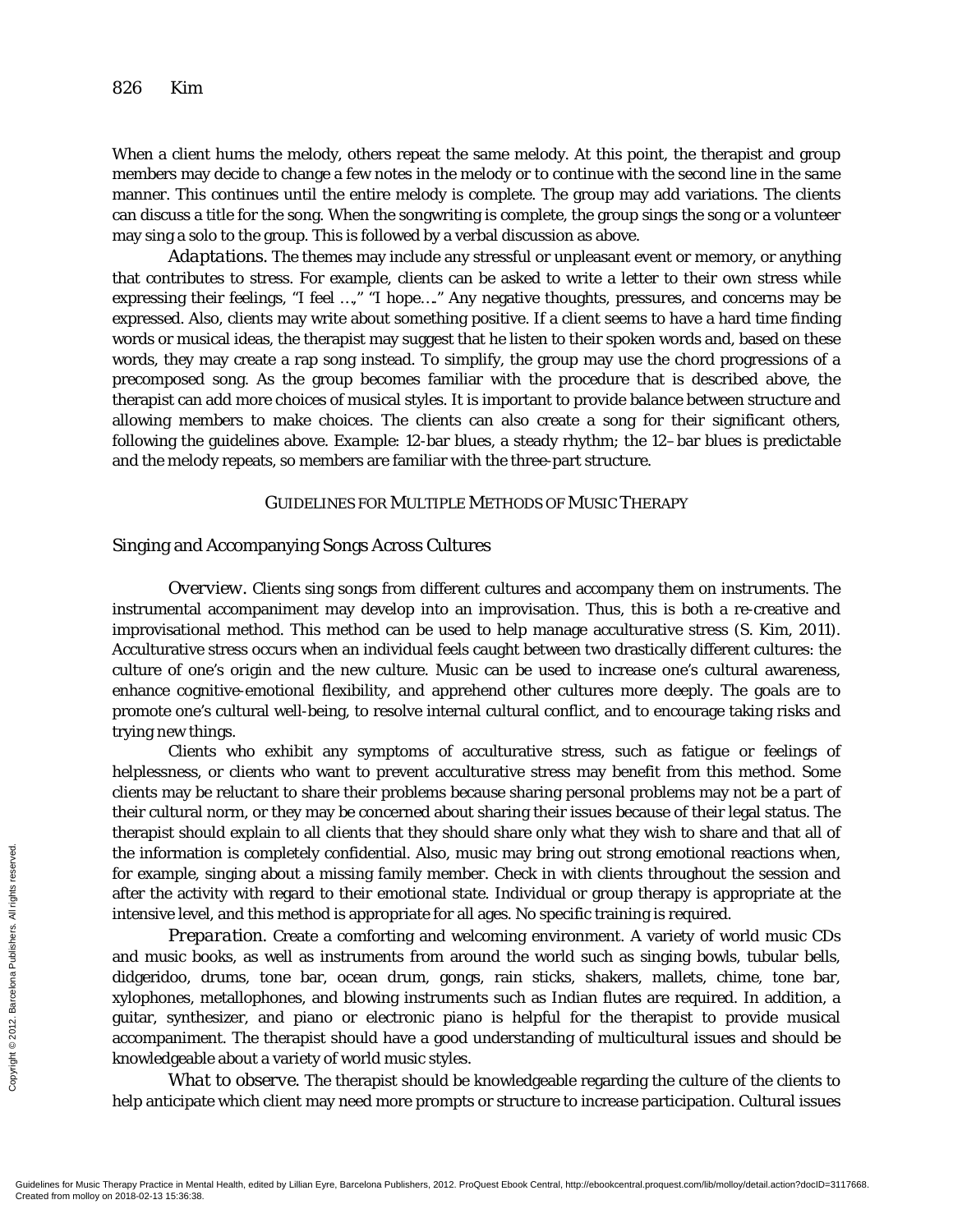may come up, and appropriate emotional support should be provided. The therapist should closely observe group dynamics and each client's interactions with other members. Clients' experiences with discrimination may emerge in the session.

*Procedures.* For a warm-up, the therapist may sing a familiar American folk song with the group. The song should contain a chorus line with simple words. Following this, each member of the group shares his own folk music or music that is meaningful to him. The therapist and other group members will accompany his singing on their instruments. This may become a group improvisation utilizing the chord structure of the song played by the therapist. The therapist encourages the clients to try new things, such as a song that is outside of their own culture, and a different way of playing during the improvisation. Also, clients may teach the group a song from their culture, and then everyone sings and plays it together. After the musical experience, clients may either take turns expressing their experiences in one word or engage in a group discussion.

*Adaptations.* Some clients may require more structure, e.g., providing detailed musical and verbal directions. This activity can also be combined with receptive or composition methods: "Familiar songs can be rewritten to become personalized reflections of the patients and/or their families. This technique is cross-cultural and can be used with all ages of [clients]" (Dileo & Magill, 2005, p. 232). Culture-related issues can be expressed through music-making. An example of a referential or song composition theme may be: "I miss you." Clients can also rehearse their songs and present them to family members and friends in a subsequent session.

#### Community Jam—Musicking Together

*Overview.* Clients rehearse, perform, improvise, listen, play, and/or sing with others with the intention of enjoying music together. The goals are to release tension, to develop coping skills, and to increase a sense of belonging: Musicking is considered to be a "self-healing practice" (Batt-Rawden, DeNora, & Ruud, 2005, p. 131). In the context of a therapeutic process, clients need different levels of assistance based on their previous experience in instrumental play and their musical skills. In addition, since this is a group setting, the music being played may not be everyone's preferred choice. However, this can become an opportunity to learn to tolerate differences among each other. It is important to encourage the group to be respectful of others' choices while at the same time expressing one's needs. This experience is for all ages and is practiced in group therapy at the augmentative level.

*Preparation.* A semicircle of chairs should be provided, with ample room between chairs. A variety of instruments (piano, guitar, drums, xylophones, ocean drum, rain sticks, shakers, mallets and mats), microphone and recording system, music books, and stand should be set up.

*What to observe.* Prompts and encouragements should be given to clients who are inactive, but it may be that some clients will benefit from listening to others and serving in the role of audience. It is important to create a safe and accepting environment, ensuring that the session will not become another source of stress.

*Procedures.* The group greets each other, and members share how they have been doing since the last session. They then discuss which music method they would like to engage in. This might take the form of an improvisation, singing songs with a specific theme and playing with instruments to accompany the song, or rehearsing precomposed music. If they decide to do an improvisation, they can discuss the theme of the improvisation, e.g., title, and choose an instrument that they want to play to express the theme; alternately, they may do a nonreferential improvisation or a drum circle. If, prior to the session, clients give their consent, the therapist may record the clients singing and playing so that they can listen back to their music. The session ends with a closing song chosen by the group. If the group is cohesive and Exerces the internation of an important to<br>  $\frac{2}{3}$ <br>  $\frac{2}{3}$ <br>  $\frac{2}{3}$ <br>  $\frac{2}{3}$ <br>  $\frac{2}{3}$ <br>  $\frac{2}{3}$ <br>  $\frac{2}{3}$ <br>  $\frac{2}{3}$ <br>  $\frac{2}{3}$ <br>  $\frac{2}{3}$ <br>  $\frac{2}{3}$ <br>  $\frac{2}{3}$ <br>  $\frac{2}{3}$ <br>  $\frac{2}{3}$ <br>  $\frac{2}{3}$ <br>  $\frac{2}{3}$ <br>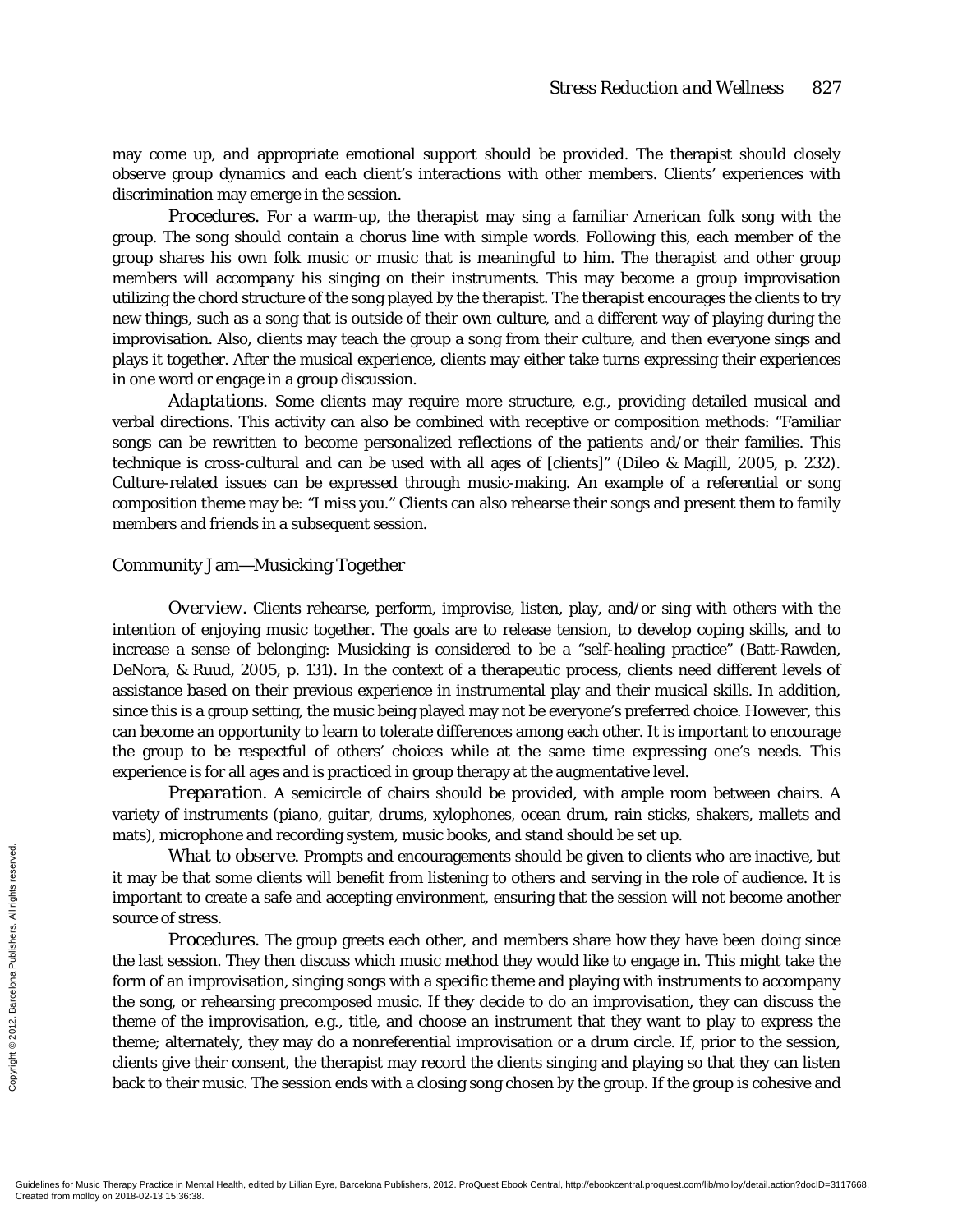develops a strong rapport over time, they might consider inviting friends and family to listen to them perform.

## CLOSING REMARKS ON METHODOLOGY

The methods described above are in the order of most commonly used in the literature. If it is not specified, the methods are used in either individual or group settings with some modifications. There are benefits to each session format: In individual sessions, the therapist can focus on the client's individual needs and follow his wellness plan. Thus, the client may be more able to open up and progress at a faster pace. In group sessions, clients may experience a feeling of support and a sense of community, which can also be a therapeutic agent to alleviate stress. In any case, the client's preference in the session format is also important to consider. The length and frequency of these sessions depends on the client's individual needs. A small group size, from four to six members, would be preferable. While many of these methods could be used as a complete session, various methods can also be combined in one session. In addition, the particular method used should specifically address the client or clients' goals.

It is therapeutically important for the client to feel in control; therefore, the more choices the client can make during the sessions, the more effective the session will be. However, the music therapist should also assess the client in the beginning of every session. Since stressors are closely related to environmental factors, it is possible that the needs of the client may be different from session to session. The therapist should also be aware whether the client accepts responsibility for his health and whether the client is willing to maintain a certain level of wellness. Thus, choosing a specific method can be done mutually. Also, note that one method is not appropriate for everyone. The therapist should be open to a variety of methods and incorporate them into the sessions to meet the client's interest.

For opening and closing experiences, breathing or toning exercises are particularly beneficial. In most cases, greeting and/or closing songs are also suggested in every session to provide a sense of continuity and stability. For example, sessions might begin with a greeting song followed by musicassisted breathing exercises and the tension and release body relaxation experience. Vocal toning can help clients feel more grounded and might also be indicated at the beginning of a session. These introductory exercises should lead to a more active music experience such as rhythmic drumming, psychodynamic movement, song singing, or song composition. Imagery and other receptive experiences that are less physically active can be coupled with improvisation or singing experiences. Chanting or singing a closing song or doing a group or even doing some breathing with a short imagery exercise can close the session, along with a closing song. In all sessions, the client's preference for the method of stress reduction must be considered. It may be necessary to modify the procedure, given a client's needs and energy level. The therapist should regularly discuss these methods with the client in order to assess what the client prefers from a choice of possible methods that the therapist feels best meets the client's needs.

# CARING FOR THE CAREGIVER

The concept of *allostasis* describes how prolonged stress can lead to physiopathology. When an individual is unable to maintain homeostasis due to the intensity of ongoing stressors and has exhausted all the resources that he has, the person experiences an "allostatic overload," which is the cumulative cost to the person's well-being. The stress may "not [be] life-threatening stress; however, if they do not manage their stress levels, the ongoing demand of work competes for coping resources, while reducing the ability to cope psychologically or physiologically with new demands that may be imposed by other stressors encountered in daily life" (Lovallo, 2005, p. 37). Caregivers provide care for their loved ones without being paid and often have an outside job as well. They are not necessarily equipped with medical knowledge or Exercise<br>
Exercise<br>
From a choice<br>
From a choice<br>
From a choice<br>
In a concept c<br>
is unable to 1<br>
resources tha<br>
person's well-<br>
stress levels,<br>
cope psychol<br>
encountered ip<br>
and and ofte<br>
Paid and ofte<br>
Created from molloy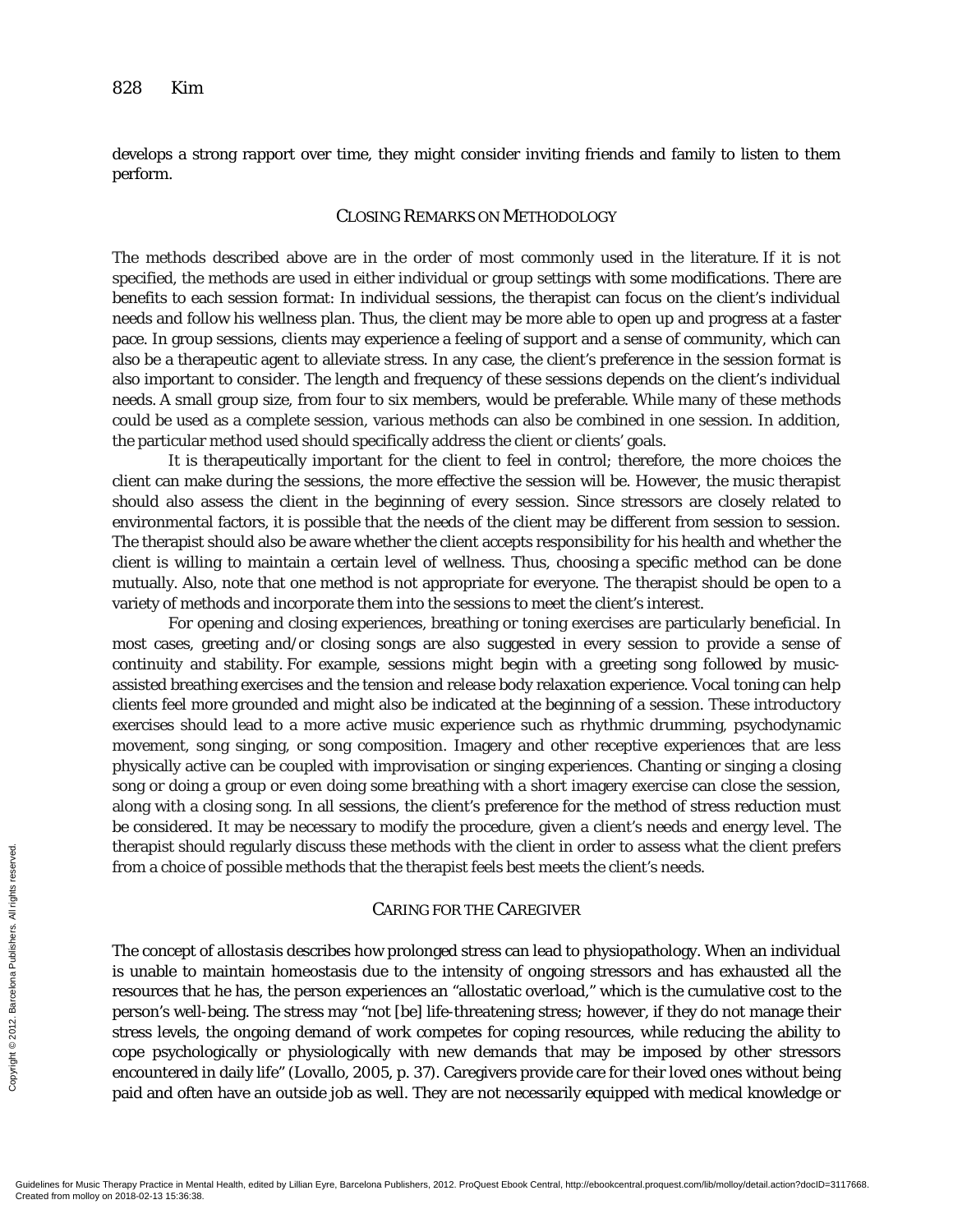skills for care. According to the American Psychological Association (APA) Annual Report (2012), caregivers, especially older adults, have been identified as a high-risk group (APA, 2012). Many caregivers reported that they are prone to unhealthy behaviors and less likely to change their lifestyles due to their set life circumstances. It is noteworthy that they are susceptible to chronic illnesses such as depression and obesity. With the increase of this population, health professionals must pay more attention to these individuals and continue to study effective stress management and prevention (Myers, 2010).

We as therapists are *helping* professionals. Taking care of ourselves is an integral part of our job, as the nature of this profession consumes a great deal of our energy and sensitivity (S. Kim, 2011; Scheiby, 2005; Priestley, 1994). "Psycho-hygiening" (Jahn-Langenberg, 2001) is the process in which we care for our psychological and emotional well-being to ensure that we provide optimal care when serving our clients. Our ability to do this depends on how well we cope with our own existing stress. To reduce and prevent stress, it is recommended that therapists utilize the activities described in this chapter.

#### RESEARCH EVIDENCE

Music and music therapy methods that reduce stress have been found to be effective in promoting wellbeing and bringing out positive physiological (Knight & Rickard, 2001; Krout, 2007; Edwards & Burard, 2003) and psychological (Clair, 1996; Hanser & Mandel, 2010) effects. The gate control theory of pain (Melzack & Wall, 1965) illustrates how music can diminish or prevent negative stimuli, such as stress (Schwoebel, Coslett, Bradt, Friedman, & Dileo, 2002). When stimuli travel from the brain to the spinal cord, they cause neural gates in the spinal cord to open. The amount of stress that one experiences correlates to the number of neural gates that are open. Interestingly, when music passes through the neural gates, the amount of stress that is experienced can diminish. Since music also affects the limbic system, which controls emotional behavior, it is possible to delay or alter negative emotional experiences by utilizing music. A variety of methods of assessing stress have been used (physiological, e.g., levels of muscle activities, skin temperature, and heart rate, and psychological measures, e.g., State-Trait Anxiety Inventory) to demonstrate the impact of music on stress. Stress-inducing tasks have also been used to examine the effects of music listening (Hirokawa & Ohira, 2003). In addition, a variety of music interventions, including receptive, re-creative, improvisational, and compositional music therapy methods have been examined in different settings, e.g., educational (Fernandez, 2004), workplace (Bittman, Bruhn, Stevens, Westengard, & Umbach, 2003), and wellness centers (Bittman, Berk, & Felten, 2001; Bittman et al., 2005). Music, often combined with other methods, e.g., progressive muscle relaxation (Hernandez-Ruiz, 2005; Jacobson, 1938), meditation (Rosenzweig, Reibel, Greenson, Brainard, & Hojat, 2003), yoga (West, Otte, Geher, Johnson, & Mohr, 2004) and creative arts media (Grocke & Wigram, 2007), has been explored.

#### Receptive Music Therapy

Two meta-analyses (Dileo & Bradt, 2005; Pelletier, 2004) present an overview of the effect of music on reducing stress and offer some recommendations for future study. Pelletier (2004) analyzed 22 studies examining the use of music to decrease arousal due to stress. Results suggested that music alone and music-assisted relaxation techniques are effective in enhancing relaxation when subjects are in an aroused condition due to stress. However, due to many variables in stress and the complexity of our mind and body, we do not know the precise nature of the effects of music on relaxation: Exercise the **Created from molloy on 2018-02-13 15:36:38.**<br>
Greated from molloy on 2018-02-13 15:36:38.<br>
Greated from molloy on 2018-02-13 15:36:38.<br>
Copyrights reserved. All rights reserved. All rights reserved. All right

The effects of music on relaxation are still difficult to identify based on the large number of relaxation techniques combined with differing musical selections,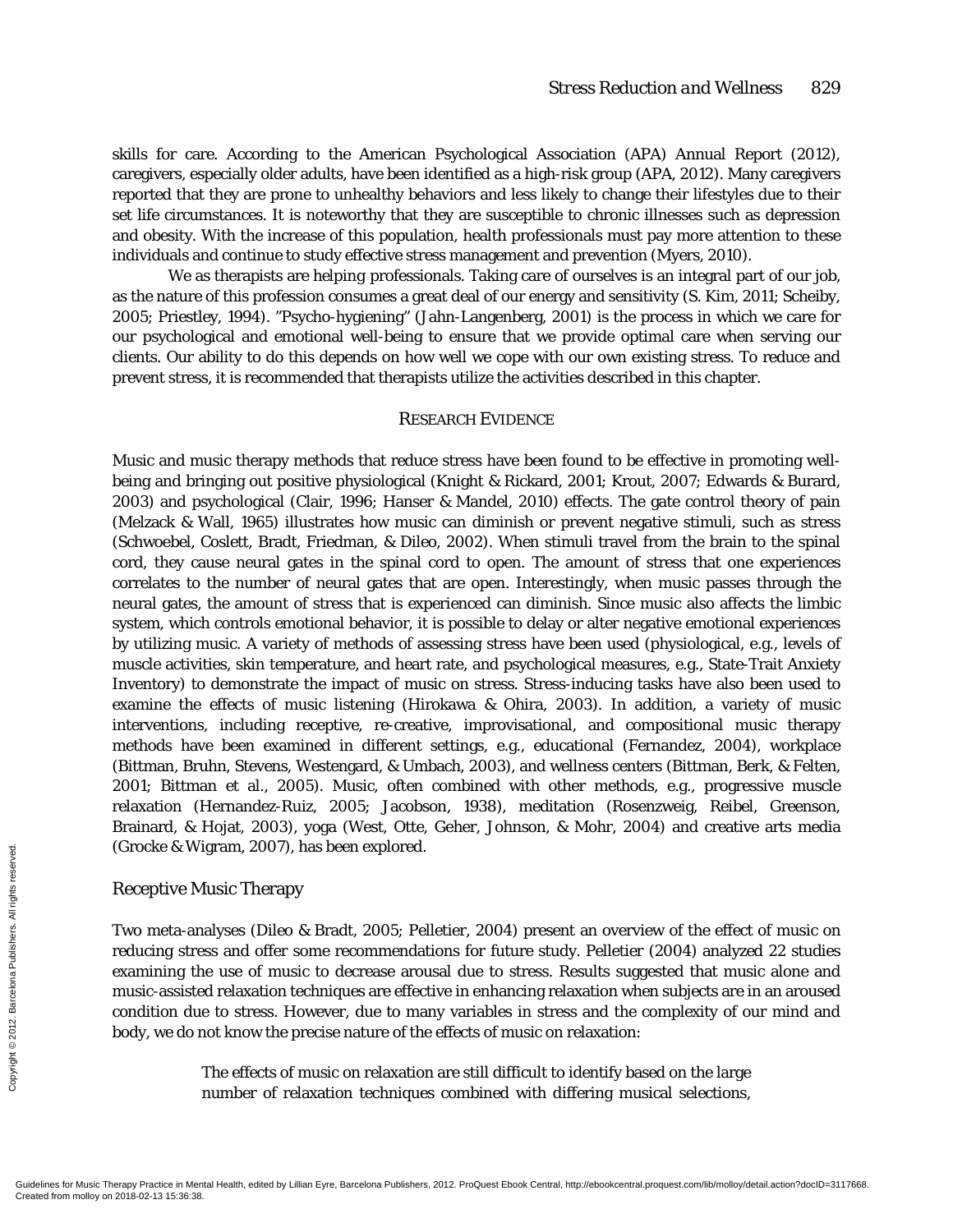the application of music therapy within various populations, different forms and levels of stress, and variations in measurement procedures. It seems a quantitative review of the research is greatly needed and past due (p. 193).

Through an examination of 41 studies with nonmedical populations, Dileo and Bradt (2005, 2007) found that self-report measures brought out higher effect sizes than the studies that employed physiological measures. While there have been inconsistent findings regarding whether relaxing music is more effective when chosen by a researcher vs. the client (Labbé, et al., 2007), due to the Iso principle, it seems that whether a specific piece of music creates a sense of calmness and relaxation depends on the client's preference of (Walworth, 2003) and familiarity with music (Tan, Yowler, Super, & Fratianne, 2012) and personal experience (Hoeft & Kern, 2007). However, familiarity with specific music can also adversely affect relaxation, so it is important to ask clients whether the chosen music has any negative associations. Thus, the therapist uses her training with input from the client to help guide the client in the selection of relaxing music (Dileo & Bradt, 2005). Regardless of the familiarity with the music, predictability of the music and a feeling of security are considered to be significant factors when choosing relaxing music (Grocke & Wigram, 2007).

A variety of types of music, such as classical, New Age, jazz, popular, spiritual, and world, have been examined empirically (Pinkerton, 1996; Smith & Joyce, 2004). While some researchers reported that classical music seems to have a greater effect on relaxation than hard rock (Burns et al., 2002) or heavy metal music (Labbé et al., 2007), according to Dileo and Bradt (2007), nonclassical music is more effective in stress reduction. The authors, however, cautioned that these results might be influenced by the fact that many studies did not consider personal preference and music selection. Interestingly, Hoeft and Kern (2007) studied recorded percussion music that had specifically been composed for wellness music to observe the mood, level of relaxation, energy level, and focus of the listener. Their results suggested that recorded percussion music enhances positive moods. They concluded that less referential music seemed to be more effective in relaxation, as the percussion music can "limit cultural or musical preference bias to modes, musical genre, or lyrics" (p. 142).

Some researchers also compared relaxation techniques that used music and no music (sitting in silence). While Burns et al. (2002) explained that sitting quietly may be a better way to engage in relaxation compared to listening to Mozart or hard rock, Labbé et al. (2007) found that listening to classical music after a challenging mental task can better relax individuals. Additionally, listening to classical music or self-selected music significantly reduced arousal and lowered stress as compared to sitting in silence or listening to heavy metal music.

According to Burns et al. (2002), the type of music does not affect one's physiological experience of stress because the feeling of "relaxed" is cognitive, not physiological, in nature. Thus, self-selected music can significantly reduce arousal and lower stress. Similarly, listening to relaxing music may bring out more of a psychological or emotional response than a physiological response. Labbé et al. (2007) examined both physiological and psychological measures of stress. Heart rate and respiration decreased in all conditions, and heart rate had a greater reduction when classical music and self-selected music were played. Respiration rate demonstrated a greater decrease when classical music and heavy metal music were played. Classical music appears to lower systolic blood pressure (Chafin, Roy, Gerin, & Christenfeld, 2004). Knight and Rickard (2001) played participants Pachelbel's "Canon in D" and found that it prevented an increase in anxiety, blood pressure, and heart rate by a cognitive stressor. It did not affect levels of cortisol and ACTH, but increased salivary IgA. The researchers noted that when the same piece is played repeatedly, it creates feeling of stability and familiarity. The researchers concluded that level of stress is related to the individual's feeling of control over a situation. From molloy on 2018-02-13 15:36:38.<br>
Gradientes for Music Can signals out more of a<br>
examined bot<br>
in all conditions in all conditions played. Respi<br>
were played. Respi<br>
prevented an<br>
levels of cortist<br>
played repeat<br>
str

Elliot, Polman, and McGregor (2011) attempted to define characteristics of relaxing music for anxiety control. In his study, 84 college students were asked to imagine an anxiety-provoking situation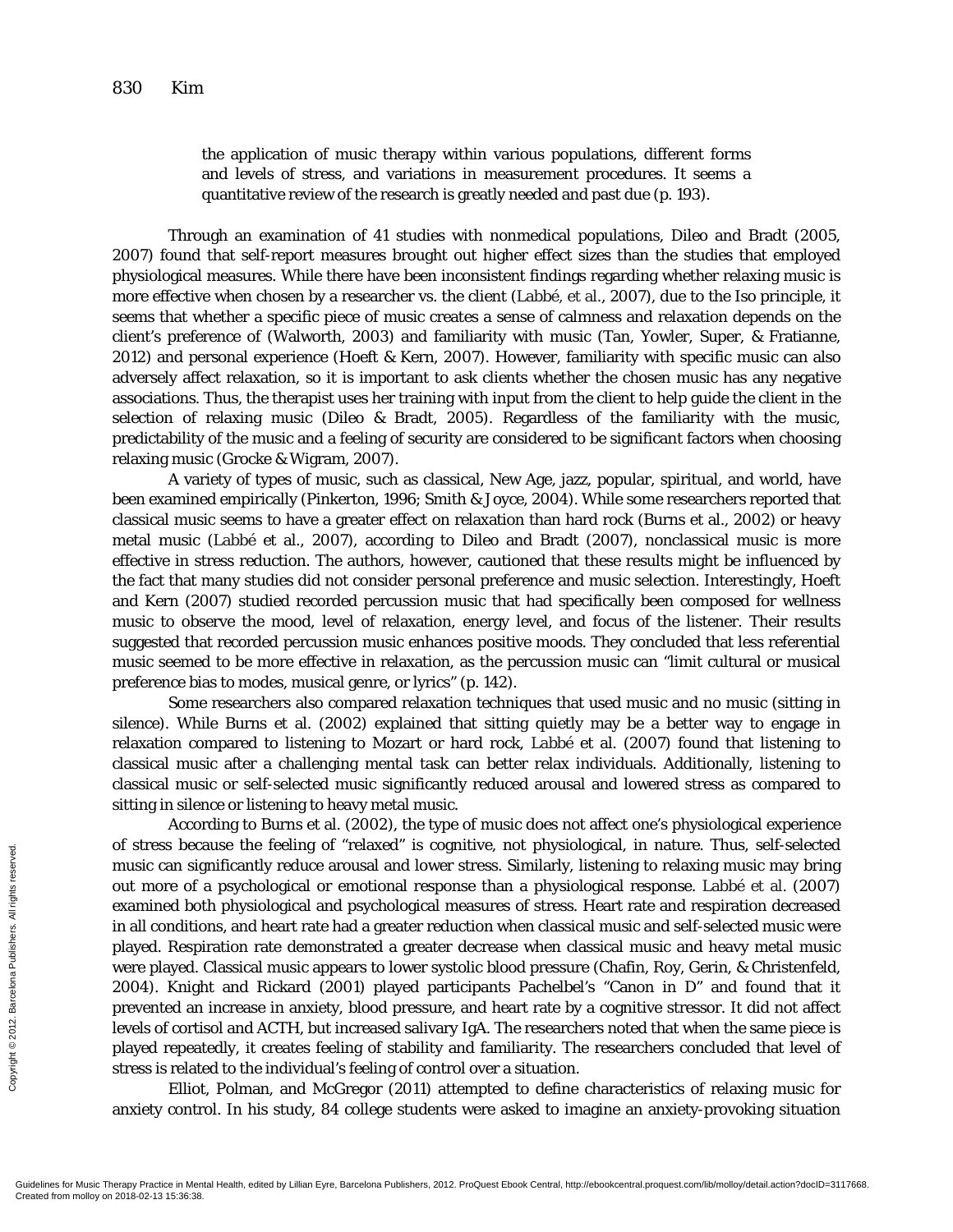and then listened to a selection of 30 compositions. They were then asked to identify levels of relaxation in each selection and the musical elements that were helpful in relaxation. Their findings suggest that relaxing music is a personal choice. Tempo is considered to be important, but music that is too slow may be perceived as boring. Similarly, Tan et al. (2012) examined the psychophysical properties of relaxation music and how it relates to music familiarity, preference, and degree of perceived relaxation. The authors concluded: "An individual's conscious experience of music listening must be considered globally by taking into account the intrinsic musical properties, personal preference, and familiarity with the music" (p. 170). The manner in which an individual perceives relaxing music is related to music preference for both music therapists' and healthy individuals' familiarity with and degree of relaxation.

Music listening as a relaxation method is often combined with other creative methods, such as breathing, meditation, cognitive restructuring, and movement (Pelletier, 2004). McKinney, Antoni, Kumar, Tims, and McCabe (1997) found music combined with imagery to be effective in reducing stress. Similarly, music-assisted progressive muscle relaxation with abused women has been found to result in improved sleep quality and reduced anxiety (Hernandez-Ruiz, 2005).

The impact of music on stress has been examined in several specific groups. When pregnant women (Chang, Chen, & Huang, 2008; Hanser, Larson, & O'Connell, 1983) and pregnant teenagers (Liebman & MacLaren, 1991) participated in music listening, they were able to decrease perceived anxiety and stress (Liebman & MacLaren, 1991). A study by Jespersen and Vuust (2012) in which 15 refugees residing in Denmark, many from Middle Eastern countries, listened to classical sedative music found a significant improvement of sleep quality and well-being.

#### Improvisational Music Therapy

Active music-making involving improvisation with instruments (Kim, 2005) and with voice (Valentine & Evans, 2001) has also been examined empirically. Singing and chanting, for example, can lower heart rates (Rider, Mickey, Weldin, & Hawkinson, 1991). Grape, Sandgren, Hansson, Ericson, and Theorell (2003) examined eight amateur singers with little to no experience and eight professional singers (6 males and 10 females) who had taken at least six months of singing lessons prior to the study, and gave each a 45-minute singing lesson. The authors found that the sympathetic nervous system of the subjects from the professional group was more activated than those of the subjects from the amateur group. Professionals showed more arousal than amateurs because amateurs considered the singing lessons as a means of self-expression. Singing, therefore, enhanced the well-being of the amateurs more than that of the professionals. Females in both groups showed less endocrinological arousal than males. Cortisol and prolactin levels decreased in women and increased in men; thus, the effects of singing were more stressreducing for women than for men in both groups (professional and amateur).

There have been studies conducted on the effects of drumming on the immune system of healthy adults (Bittman et al., 2001). Drumming may reduce burnout among health care workers and nursing students (Bittman et al., 2003). For example, Bittman et al. (2001) conducted a study at a mind–body wellness center. Sixty-one subjects were randomly assigned into a total of six groups. There were two control groups (resting while reading and listening to drum music) and four group-drumming experimental models using a variety of drumming music. Drumming experiences in group music therapy showed enhanced specific immunologic measures associated with natural killer cell activity and cellmediated immunity, compared to those of the control groups. Feducing for Windows<br>
Free adults (Bittm<br>
students (Bittm<br>
students (Bittm<br>
wellness cent<br>
control grou<br>
experimental<br>
showed enha<br>
mediated imm<br>
andiated imm<br>
created from molloy on 2018-02-13 15:36:38.<br>
Coudelines for Mu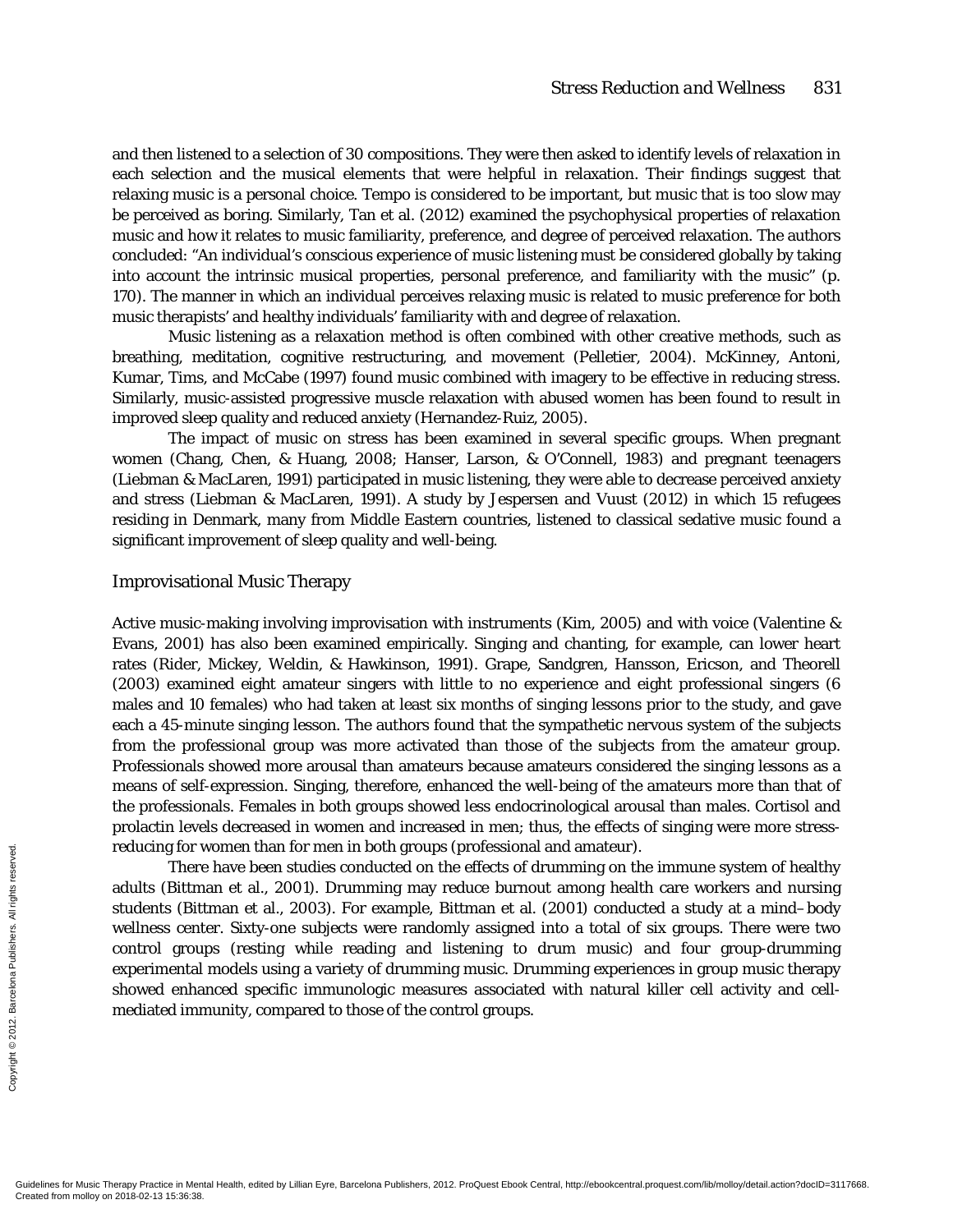# Re-creative Music Therapy

Tims (Wellness, n.d.) reported in AMC Music News that regular group keyboard lessons for elderly people brought a significant increase in immune hormones, increased feelings of control, and increased socialization, while the levels of anxiety, depression, and loneliness were significantly decreased. Tims strongly believed that "abundant health benefits can be achieved by older people learning to play music in a supportive, socially enjoyable setting" (para. 8). Tims's study is also confirmed by Hanser and Mandel (2010) and Clair (1996). It is evident that participating in a community choir (Kreutz, Bongard, Rohrmann, Hodapp, & Grebe, 2004) or any musical ensemble significantly lowered anxiety, stress, and depressive symptoms in the elderly.

Few studies are found on stress in children (Fernandez, 2004; Ierardi & O'Brien, 2007; Pavlicevic, 2001). Mackenzie and Hamlett (2005) created a community music program called "The Music Together Program" and offered it to families with typical children up to age four. The goals for this program were "to strengthen early attachment, to build social supports and increase the resilience of the family unit, and to reduce the potential impact of stress and adversity" (p. 43). They received weekly onehour music group sessions attended by 140 parents and caregivers, who were surveyed and provided positive feedback on the effects of the program. They concluded that this program was beneficial for building social support and managing stressful situations. Similarly, a music intervention group for middle school–age children was formed in Sweden (Lindblad, Hogmark, & Theorell, 2007). One hour of music education was provided each week throughout the school year. The results showed that the subjects in the music intervention group had lower cortisol levels, although not significantly so.

# Compositional Music Therapy

Studies on treating stress employing compositional music therapy in a nonclinical setting are scarce. However, there are studies that focus on patients and caregivers in hospital settings using song composition methods (O'Callaghan, 2001; O'Callaghan & Grocke, 2009) suggesting that these methods result in lower stress and provided an opportunity for self-expression through songwriting. The findings can be applied to clinical goals related to stress reductions.

# Multiple Music Therapy Methods

Hernandez-Ruiz (2005) examined music listening combined with progressive muscle relaxation to reduce anxiety and improve sleep patterns among 28 abused women residing in shelters. Thirty-minute music therapy sessions for five consecutive days were offered. During the sessions, 20 minutes of relaxing music chosen by the subjects was found to be effective in reducing anxiety and improving sleep quality.

Cevasco, Kennedy, and Generally (2005) conducted a study to compare movement to music, rhythm activities, and competitive games on stress and anger of females with substance abuse. Each intervention was implemented for a total of four sessions, one hour twice a week. Movement intervention addressed locomotor and nonlocomotor hand-eye coordination, body percussion, and stretching. Rhythm activity included African hand drumming, call-and-response, Kodaly experiences, playing resonator bells, participating in Orff rondos, and improvisations. Competitive games included Name That Tune, the aural discrimination of rhythms, playing notated rhythms, and doing lyric analysis. No significant differences among these interventions were found; however, individuals reported decreased levels of depression, stress, anxiety, and anger after the sessions. Exercise the<br>
Exercise the Cevas rhythm activity include Cevas rhythm activity intervention<br>
intervention valid and the served from the participating<br>
discrimination<br>
all reserved. All reserved from the participating<br>  $\frac{$ 

As reviewed above, future research on this topic is imperative. Suggestions for further research include the following: an examination of each of the three levels of the stress process—stressors,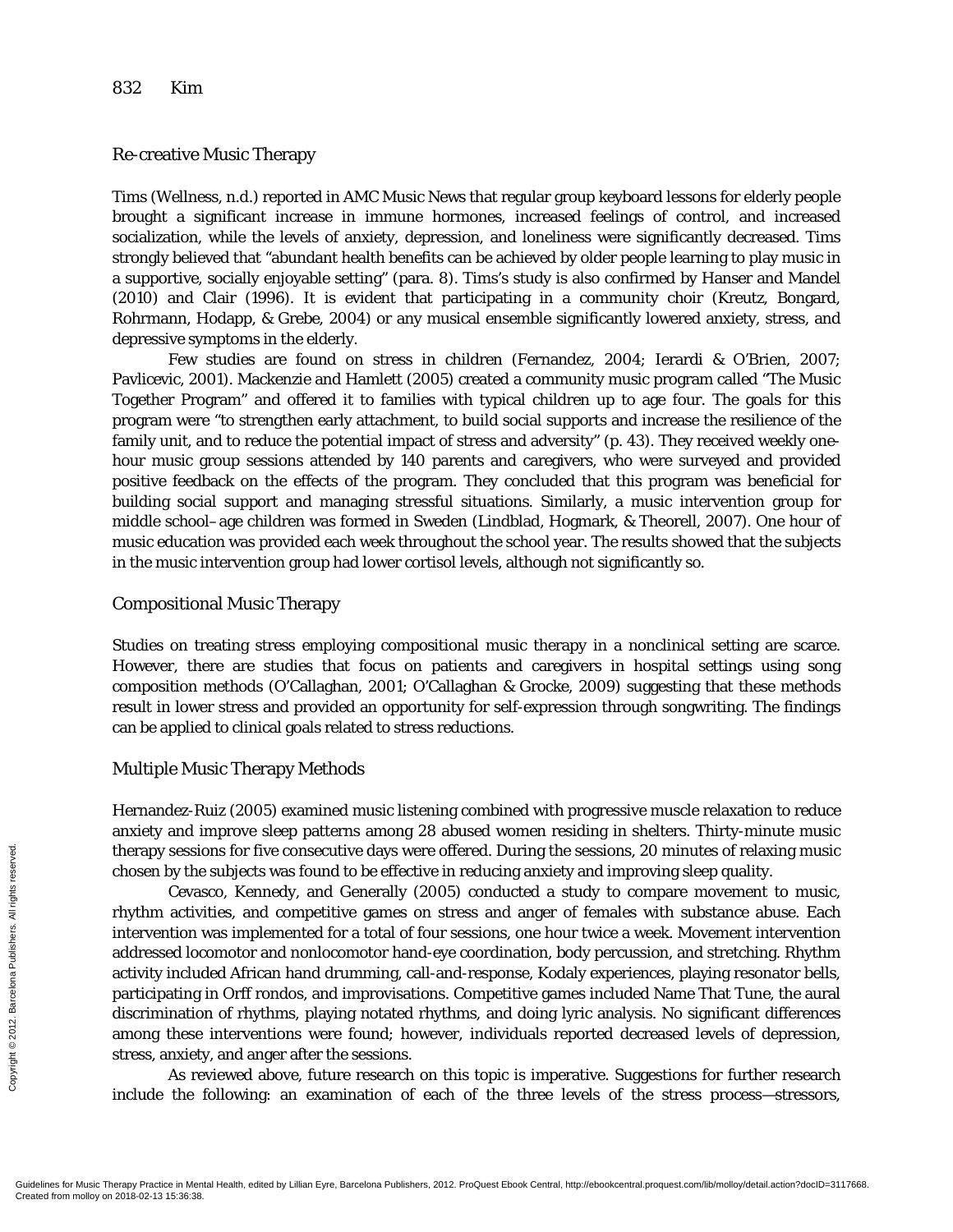moderators, and stress outcomes—and music therapy as an independent treatment so that the effects of music therapy can be clearly understood; recruitment of a variety of ethnic, age, and gender groups; an investigation of a greater variety of music to compare the resulting relaxation effects to better understand the characteristics of stress-relieving music; and an examination of individual differences and sociocultural factors.

# SUMMARY AND CONCLUSIONS

More and more, we live in a society that induces daily stress due to all the challenges and difficulties in our personal lives. Priestley (1994) suggests a positive way of looking at these aspects of life, pointing out that "times of stress [can be] viewed as opportunities for maturation" (p. 198). Stress can be manageable and can even produce positive outcomes. However, the intensity and duration of a stressful event can adversely affect a person's well-being when one's resources have been exhausted. Therefore, stress must be examined within a holistic context—physical, psychological, emotional, cognitive, and spiritual (Lehrer, Woolfolk, & Sime, 2007). The symptoms of stress vary in each individual due to different ages and/or experiences. Accordingly, treatment for stress is a specific and individual matter. *One size does not fit all*. Thus, an individualized wellness program, even in a group setting, is effective in addressing the needs of the individual. A variety of music interventions has been used in wellness programs to increase awareness of stress, to identify stressors, to reduce stress and tension, and to develop successful coping skills. Without sensitivity and proper training of the therapist, the use of music can also bring adverse results. Music therapists should continue to study effective methods.

As Bruscia (1998) noted, "health encompasses and depends upon the entire ecological system, from body, mind, and spirit and their interactions within the individual to the broader contexts of the individual's relationships with society, culture, and environment" (p. 78). The willingness of the individual to engage in experiences to reduce stress plays an important part in the wellness model. In addition, collaborative work with the individual, music therapist, family members, and community will help the members maintain an optimal state of well-being.

#### **REFERENCES**

- American Psychological Association (APA). (2012, January 11). The 2011 Stress in America. Retrieved from http://www.apa.org/news/press/releases/stress/2011/final-2011.pdf
- Batt-Rawden, K. B., DeNora, T., & Ruud, E. (2005). Music listening and empowerment in health promotion: A study of the role and significance of music in everyday life of the long-term ill. *Nordic Journal of Music Therapy, 14*(2), 120–136.
- Belgrave, M., Darrow, A-A., Walworth, D., & Wlodarczyk, N. (2011). *Music therapy and geriatric populations: A handbook for practicing music therapists and healthcare professionals.* Silver Spring, MD: American Music Therapy Association, Inc.

Berry, J. W., Kim, U., Minde, T., & Mok, D. (1987). Comparative studies of acculturative stress. *International Migration Review, 21,* 491–511.

- Bittman, B., Berk, L., & Felten, D. (2001). Composite effects of group drumming music therapy on modulation of neuroendocrine-immune parameters in normal subjects. *Alternative Therapy & Health Medicine, 7*(1), 38–47.
- Bittman, B., Berk, L., Shannon, M., Sharaf, M., Westengard, J., Guegler, K. J., & Ruff, D. W. (2005). Recreational music-making modulates the human stress response: A preliminary individualized gene expression strategy. *International Medical Journal for Experimental and Clinical Research, 11*(2), 31–40. Exerces and Mollow Selegrave, M., popul<br>
Sprin Berry, J. W., 1<br>
Inter Bittman, B., Imodu<br>
Sensing Berry, J. W., 1<br>
Exerces Barcelona Publishers. All Real Richman, B., Imodu<br>
Sensing Berry Practice in Men<br>
Created from moll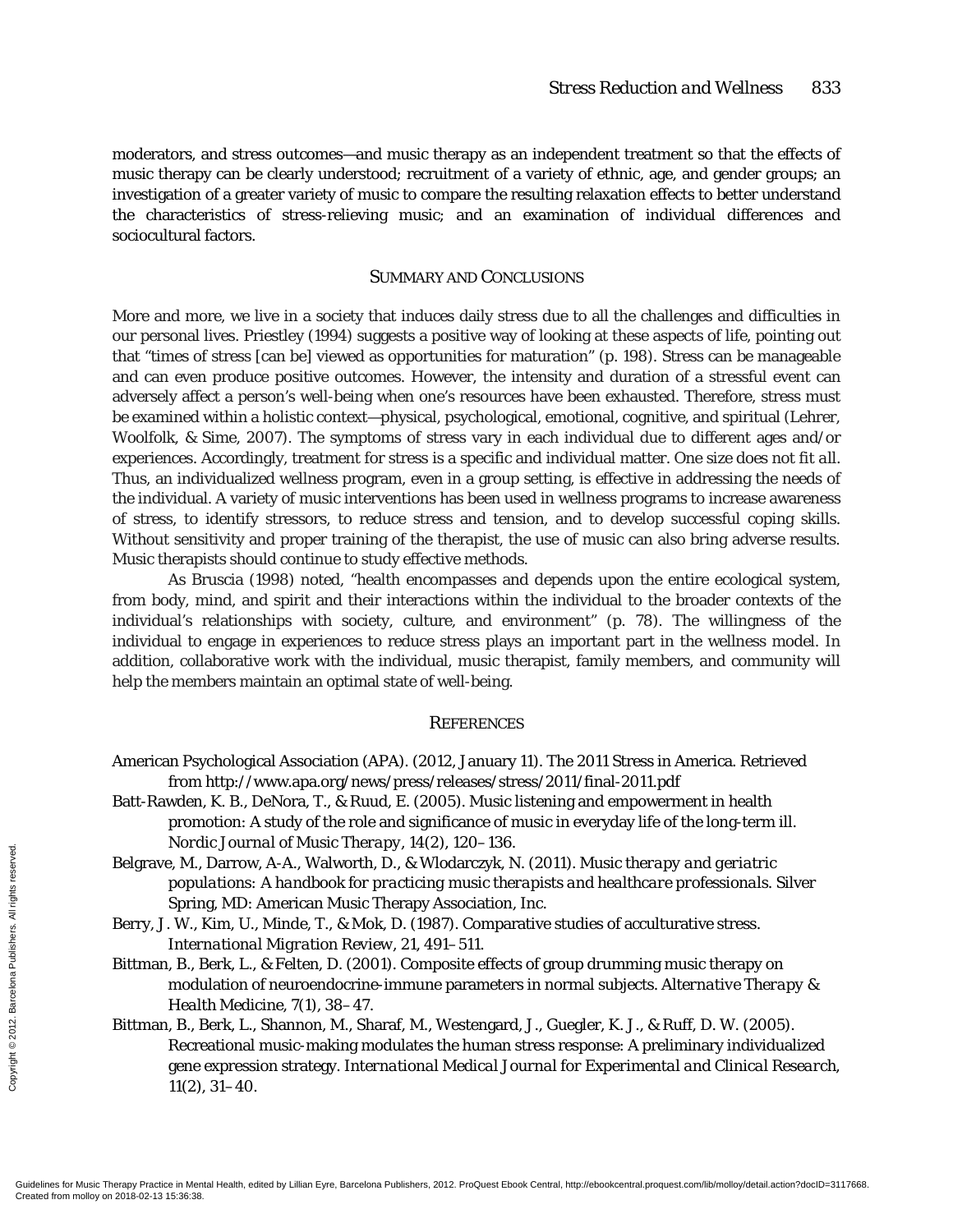- Bittman, B., Bruhn, K. T., Stevens, C., Westengard, J., & Umbach, P. O. (2003). Recreational musicmaking: A cost-effective group interdisciplinary strategy for reducing burnout and improving mood states in long-term care workers. *Advances in Mind-Body Medicine, 19*(3–4), 4–15.
- Bonny, H. L., & Savary, L. M. (1990). *Music and your mind: Listening with a new consciousness*. Gilsum, NH: Barcelona Publishers.
- Bruscia, K. E. (1987). *Improvisational models of music therapy.* Springfield, IL: Charles Thomas Publisher.
- Bruscia, K. E. (1998). *Defining music therapy* (2nd ed.). Gilsum, NH: Barcelona Publishers.
- Burns, J. L., Labbé, E., Arke, B., Capeless, K., Cooksey, B., Steadman, A., & Gonzales, C. (2002). The effect of different types of music on perceived and physiological measures of stress. *Journal of Music Therapy, 39*(2), 101–116.
- Bush, C. A. (1995). *Healing imagery and music.* Portland, OR: Rudra Press.
- Campbell, D. (1992). *Music and miracles*. Wheaton, IL: The Theosophical Publishing House.
- Cannon, W. B. (1929). *Bodily changes in pain, hunger, fear, and rage* (2nd ed.). New York: Appleton.
- Cevasco, A. M., Kennedy, R., & Generally, N. R. (2005). Comparison of movement-to music, rhythm activities, and competitive games on depression, stress, anxiety, and anger of females in substance abuse rehabilitation. *Journal of Music Therapy, 2*(1), 64–80.
- Chafin, S., Roy, M., Gerin, W., & Christenfeld, N. (2004). Music can facilitate blood pressure recovery from stress. *British Journal Health Psychology, 9*(3), 393–403.
- Chang, M. Y., Chen, C. H., & Huang, K. F. (2008). Effects of music therapy on psychological health of women during pregnancy. *Journal of Clinical Nursing, 17,* 2580–2587.
- Clair, A. A. (1996). *Therapeutic uses of music with older adults*. Baltimore: Health Professions Press, Inc.
- Clark, M. M., Warren, B. A., Hagen, P. T., Johnson, B. D., Jenkins, S. M., Werneburg, B. L., & Olsen, K. D. (2011). Stress level, health behaviors, and quality of life in employees joining a wellness center. *American Journal of Health Promotion, 26*(1), 21–25.
- Cuellar, I. (2000). Acculturation and mental health: Ecological transactional relations of adjustment. In I. Cuellar & F. Paniagua (Eds.), *Handbook of multicultural mental health* (pp. 45–62). San Diego, CA: Academic Press.
- Davis, M., Eshelman, E. R., & McKay, M. (1995). *The relaxation and stress reduction workbook* (4th ed.). Oakland, CA: New Harbinger Publications, Inc.
- Deckro, G. R., Ballinger, K. M., Hoyt, M., & Wilcher, M. (2002). The evaluation of a mind/body intervention to reduce psychological distress and perceived stress in college students. *Journal of American College Health, 50*(6), 281–287.
- Dileo, C., & Bradt, J. (1999). Entrainment, resonance, and pain-related suffering. In C. Dileo (Ed.), *Music therapy and medicine: Theoretical and clinical applications* (pp. 139–148). Silver Spring, MD: The American Music Therapy Association, Inc.
- Dileo, C., & Bradt, J. (2005). *Medical music therapy: A meta-analysis & agenda for future research.* Cherry Hill, NJ: Jeffrey Books.
- Dileo, C., & Bradt, J. (2007). Music therapy: Applications to stress management. In P. M. Lehrer, R. L. Woolfolk, & W. E. Sime (Eds.), *Principles and practice of stress management* (3rd ed.) (pp. 519– 544). New York: The Guilford Press.
- Dileo, C., & Magill, L. (2005). Song writing with oncology and hospice adult patients from a multicultural perspective In F. Baker & T. Wigram (Eds.), *Songwriting. Methods, techniques, and clinical applications for music therapy clinicians, educators and students* (pp. 226–245). Philadelphia, PA: Jessica Kingsley. Created from molloy on 2018-02-13 15:36:38. Copyright © 2012. Barcelona Publishers. All rights reserved.

Dunn, H. L. (1977). *High level wellness*. Thorofare, NJ: Charles B. Slack.

Edlin, G., & Golanty, E. (2010). *Health and wellness: A holistic approach.* Boston: Jones & Bartlett.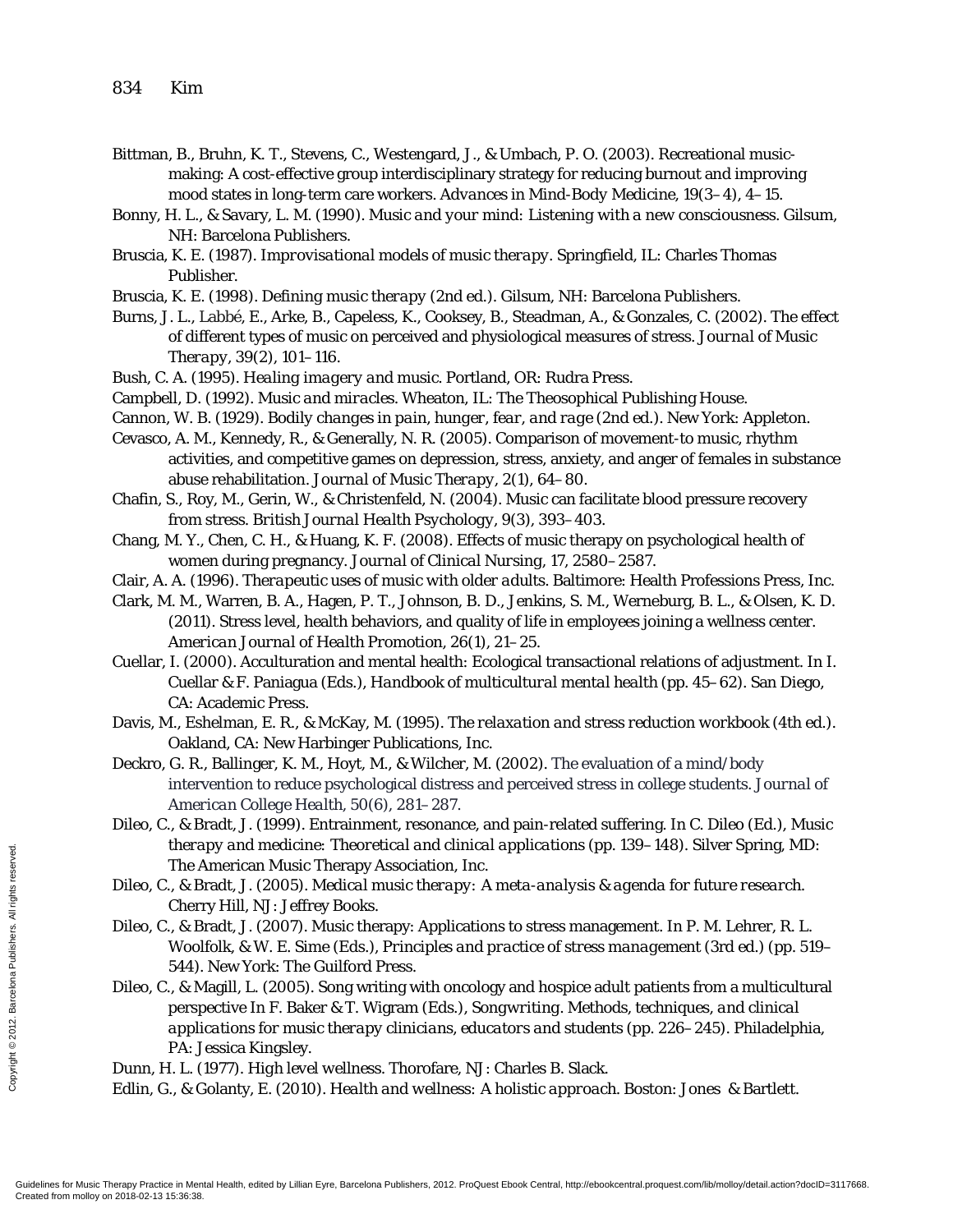- Edwards, D., & Burnard, P. (2003). A systematic review of stress and stress management intgerventions for mental health nurses. *Journal of Advanced Nursing, 42* (2), 169–200.
- Elliot, D., Polman, R., & McGregor, R. (2011). Relaxing music for anxiety control. *Journal of Music Therapy, 48*(3), 264–288.
- Fernandez, E. (2004). Effective interventions to promote child and family wellness: A study of outcomes of intervention through children's family centers. *Child and Family Social Work, 9,* 91–104.
- Fink, G. (Ed.). (2000). *The encyclophedia of stress* (Vols. 1–3). New York: Academic Press.
- Ghetti, C. M., Hama, M., & Woolrich, J.(2003). Music therapy in wellness. In A-A. Darrow (Ed.), *Introduction to approaches in music therapy* (pp. 127–142). Silver Spring, MD: American Music Therapy Association, Inc.
- Grape, C., Sandgren, M., Hansson, L-O., Ericson, M., & Theorell, T. (2003). Does singing promote wellbeing?: An empirical study of professional and amateur singers during a singing lesson. *Integrative Physiological & Behavioral Science, 38*(1), 65–74.
- Gregorek, A., & Gregorek, J. (2009). *The happy body: The simple science of nutrition, exercise, and relaxation*. Woodside, CA: Jurania Press.
- Grocke, D. (2009). Music therapy research and the mental health well-being continuum. *Australian Journal of Music Therapy*, *20,* 6–15.
- Grocke, D., & Wigram, T. (2007). *Receptive methods in music therapy. Techniques and clinical applications for music therapy clinicians, educators and students.* Philadelphia, PA: Jessica Kingsley.
- Hall, N. C., Chipperfield, J. G., Perry, R. P., Ruthig, J. C., & Goetz, T. (2006). Primary and secondary control in academic development: Gender-specific implications for stress and health in college students. *Anxiety, Stress, and Coping, 19*(2), 189–210.
- Hanser, S. B., Larson, S. C., & O'Connell, A. S. (1983). The effect of music on relaxation of expectant mothers during labor. *Journal of Music Therapy, 20*(2), 50–58.
- Hanser, S. B., & Mandel, S. E. (2010). *Manage your stress and pain through music*. Boston: Berklee Press.
- Hernandez-Ruiz, E. (2005). Effect of music therapy on the anxiety levels and sleep patterns of abused women in shelters. *Journal of Music Therapy, 42*(2), 140–158.
- Hirokawa, E., & Ohira, H. (2003). The effects of music listening after a stressful task on immune functions, neuroendocrine responses, and emotional states in college students. *Journal of Music Therapy, 40*(3), 189–211.
- Hoeft, L., & Kern, P. (2007). The effects of listening to recorded percussion music on well-being: A pilot study. *Canadian Journal of Music Therapy, 13*(2), 132–147.
- Holmes, T. H., & Rahe, R. H. (1967). The social readjustment rating scale. *Journal of Psychosomatic Research, 11,* 213–218.
- Ierardi, F., & O'Brien, M. K. (2007). Safe expressions: A community-based creative arts therapy program for at-risk youth. In V. A. Camilleri (Ed.), *Healing the inner city child. Creative arts therapies with at-risk youth* (pp. 254–267). Philadelphia, PA: Jessica Kingsley.
- Jacobson, E. (1938). *Progressive relaxation* (2nd ed.). Chicago: University of Chicago Press.
- Jahn-Langenberg, M. (2001). Psychodynamic perspectives in professional supervision. In
- M. Forinash (Ed.), *Music therapy supervision* (pp. 271–280). Gilsum, NH: Barcelona Publishers. Jespersen, K. V., & Vuust, P. (2012). The effect of relaxation music listening on sleep quality in
	- traumatized refugees: A pilot study. *Journal of Music Therapy, 49*(2), 205–229.
- John, O. P., Naumann, L. P., & Soto, C. J. (2008). Paradigm shift to the integrative Big Five trait taxonomy: History, measurement, and conceptual issues. In O. P. John, R. W. Robins, & L. A. Pervin (Eds.), *Handbook of personality: Theory and research* (pp. 114–158). New York: Guilford Press. From M. F., &<br>
From Reserved.<br>
From M. Reserved.<br>
For at with Jacobson, E.<br>
Jahn-Langen M. For Jespersen, K.<br>
Engage Barcelona Publishers. All rights reserved.<br>
Since Barcelona Publishers.<br>
Contated from molloy on 2018-02-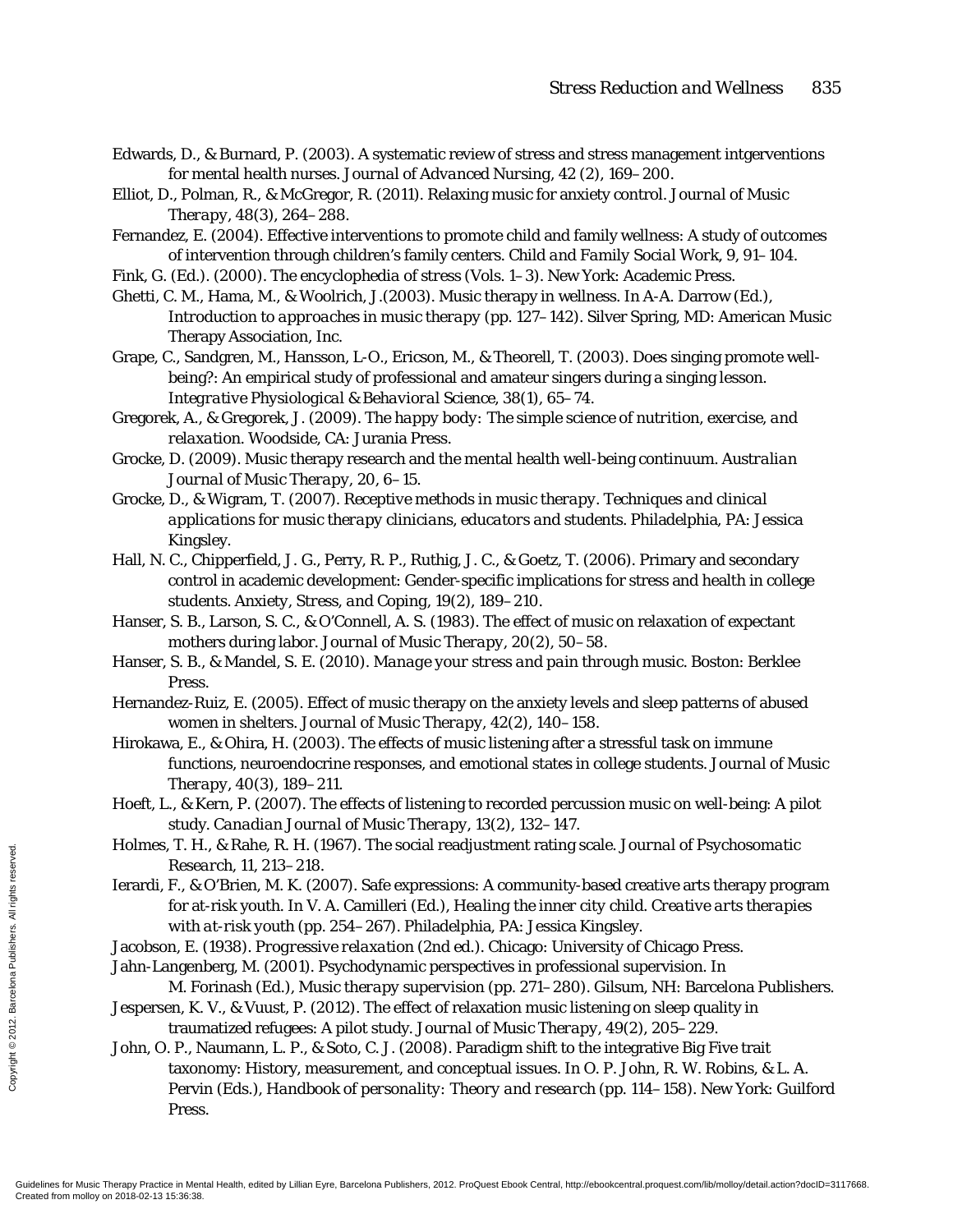- Kenny, D. T. (2005). A systematic review of treatments for music performance anxiety. *Anxiety, Stress, and Coping*, *18*(30), 183–208.
- Kim, S. (2011). Predictors of acculturative stress among international music therapy students in the U.S. *Music Therapy Perspectives, 13*(2), 126–132.
- Kim, Y. (2005). Combined treatment of improvisation and desensitization to alleviate music performance anxiety in female college pianists. *Medical Problems of Performing Arts, 20,* 17–24.
- Knight, W., & Rickard, N. (2001). Relaxing music prevents stress-induced increases in subjective anxiety, systolic blood pressure, and heart rate in healthy males and females. *Journal of Music Therapy, 38*(4), 254–272.
- Kreutz, G., Bongard, S., Rohrmann, S., Hodapp, V., & Grebe, D. (2004). Effects of choir singing or listening on secretary immunoglobulin A, cortisol, and emotional state. *Journal of Behavioral Medicine, 27*(6), 623–635.
- Krout, R. E. (2007). Music listening to facilitate relaxation and promote wellness: Integrated aspects of our neurophysiological responses to music. *The Arts in Psychotherapy, 34*(2), 134–141.
- Labbé, E., Schmidt, N., Babin, J., & Pharr, M. (2007). Coping with stress: The effectiveness of different types of music. *Applied Psychophysio Biofeedback, 32,* 163–168.
- Lara, M., Gamboa, C., Kahramanian, M. I., Morales, L. S., & Bautista, D. E. H. (2005). Acculturation and Latino health in the United States: A review of the literature and its sociopolitical context. *Health Annual Rev. Public Health, 26,* 367–397.
- Lazarus, R. S. (1991). *Emotion and adaptation*. New York: Oxford University Press.
- Lazarus, R. S., & Folkman, S. (1984). *Stress, appraisal, and coping*. New York: Springer.
- Lazarus, R. S., & Folkman, S. (1986). Cognitive theories of stress and the issue of circularity. In M. H. Appley & R. Trumbull (Eds.), *Dynamics of Stress. Physiological, Psychological, and Social Perspectives* (pp. 63–80). New York: Plenum.
- Lehrer, P. M., Woolfolk, R. L., & Sime, W. E. (2007). *Principles and practice of stress management* (3rd ed.). New York: The Guilford Press.
- Liebman, S. S., & MacLaren A. (1991). The effects of music and relaxation on third trimester anxiety in adolescent pregnancy. *Journal of Music Therapy, 28*(2), 89– 100.
- Lindblad, F., Hogmark, A., & Theorell, T. (2007). Music intervention for 5th and 6th graders—Effects on development and cortisol secretion. *Stress and Health, 23*(1) 9–14.
- Lovallo, W. R. (2005). *Stress & health: Biological and psychological interactions.* Thousand Oaks, CA: Sage Publications.
- Mackenzie, J., & Hamlett, K. (2005). The music together program: Addressing the needs of "well" families with young children. *Australian Journal of Music Therapy, 16,* 43–59.
- Matud, M. P. (2004). Gender differences in stress and coping styles. *Personality and Individual Differences, 37*(7), 1401–1415.
- McCabe, S., Bostwick, W., Hughes, T., West, B., & Boyd, C. (2010). The relationship between discrimination and substance use disorders among lesbian, gay, and bisexual adults in the United States. *American Journal of Public Health, 100*(10), 1946–1952. Mackenzie, J.<br>
with with Matud, M. P.<br>
Matud, M. P.<br>
Diffe.<br>
McCabe, S., B<br>
discriments reserved.<br>
State:<br>
McClenahan, resea<br>
McClenahan, resea<br>
McCwen, B. S<br>
Med,<br>
Guidelines for Music Therapy Practice in Men<br>
Created fro

McClenahan, C. A., Giles, M. L., & Mallett, J. (2007). The importance of context specificity in work stress research: A test of the demand-control-support model in academics. *Work & Stress, 21*(1), 85–95.

McEwen, B. S., & Stellar, E. (1993). Stress and the individual: Mechanisms leading to disease. *Arch Intern Med, 153*(18), 2093–2101.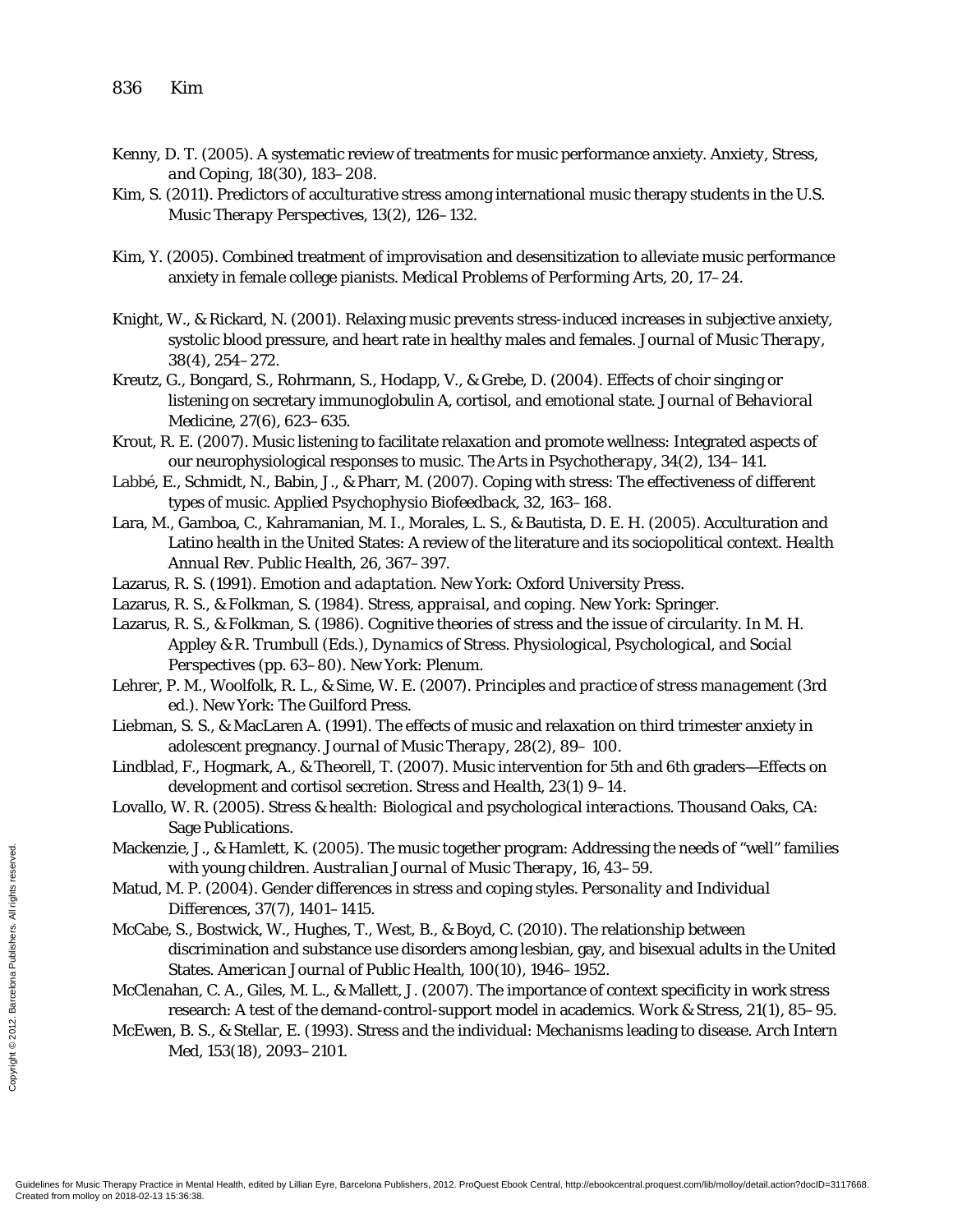- McGrady, A. (2007). Psychophysiological mechanisms of stress: A foundation for the stress management therapies. In P. M. Lehrer, R. L. Woolfolk, & W. E. Sime (Eds.), *Principles and practice of stress management* (3rd ed., pp. 16–37). New York: The Guilford Press.
- McKinney, C. H., Antoni, M. H., Kumar, M., Tims, F. C., & McCabe, P. M. (1997). Effects of Guided Imagery and Music (GIM) therapy on mood and cortisol in healthy adults. *Health Psychology*, *16*(4), 390–400. DOI: 10.1037/0278- 6133.16.4.390.
- Melzack, R., & Wall, P. (1965). Pain mechanisms: A new theory. *Science, 150*(3699) 971–979.
- Merritt, S. (1996). *Mind, music & imagery.* Santa Rosa, CA: Aslan Publishing.
- Meyer, I. H. (2003). Prejudice, social stress, and mental health in lesbian, gay, and bisexual populations: Conceptual issues and research evidence. *Psychology Bulletin, 129*(5) 674–697.
- Misra, R., & Castilo, L. G. (2004). Academic stress among college students: Comparison of American and international students. *International Journal of Stress Management, 11*(2), 132–148. DOI: 10.1037/1072-5245.11.2.132.
- Montello, L. (2008). *The perils of perfectionism.* Retrieved from http://www.performancewellness.org/docs/pw\_perils.pdf
- Mroczek, D. K., & Almeida, D. M. (2004). The effect of daily stress, personality, and age on daily negative affect. *Journal of Personality & Social Psychology, 72*(2), 355–378.
- Myers, J. E. (2010). Coping with caregiving stress: A wellness-oriented, strengths-based approach for family counselors. *The Family Journal: Counseling and Therapy for Couples and Families, 11*(2) 153–161.
- Nadeem, E., Lange, J. M., & Miranda, J. (2009). Perceived need for care among low income immigrant and U.S.-born Black and Latina women with depression. *Journal of Women's Health, 18*(3), 369– 375.
- National Institute of Health. (2011, November 11). Retrieved from http://www.nih.gov/
- O'Callaghan, C. C. (2001). Bringing music to life: A study of music therapy and palliative care experiences in a cancer hospital. *Journal of Palliative Care, 17(*3), 155–160.
- O'Callaghan, C. C., & Grocke, D. (2009). Lyric analysis research in music therapy: Rationales, methods and representations. *The Arts in Psychotherapy, 36*(5), 320– 328.
- Pavlicevic, M. (2001). A child in time and health: Guiding images in music therapy. *British Journal of Music Therapy, 15*(1), 14–21.
- Pedersen, I. N. (2002). Psychodnynamic movement—A basic training methodology for music therapists. In J. Th. Eschen (Ed.), *Analytical Music Therapy* (pp. 190–215). Philadelphia, PA: Jessica Kingsley.
- Pelletier, C. L. (2004). The effect of music on decreasing arousal due to stress: A meta-analysis. *Journal of Music therapy, 41*(3), 192–214.
- Pinkerton, J. (1996). *The sound of healing.* New York: Alliance Publishing.
- Poyrazli, S., Kavanaugh, P. R., Baker, A., & Al-Timimi, N. (2004) Social support and demographic correlates of acculturative stress in international students. *Journal of College Counseling, 7,* 73– 82.
- Priestley, M. (1975). *Music therapy in action.* London: Constable.
- Priestley, M. (1994). *Essays on analytical music therapy*. Gilsum, NH: Barcelona Publishers.
- Reuner, B. (2008). *Integrative medicine settings: Music-centered wellness*. San Diego, CA: MusicWorx.
- Rider, M., Mickey, C., Weldin, C., & Hawkinson, R. (1991). The effects of toning, listening, and singing on psychophysiological responses. In C. D. Maranto (Ed.), *Applications of music in medicine* (pp. 73–84). Silver Spring, MD: The National Association for Music Therapy. Friestley, M. (Music<br>
Finkerton, J. Poyrazli, S., Koreated<br>
Sandara Priestley, M. (Priestley, M. Priestley, M. Priestley, M. Priestley, M. Priestley, M. (Reuner, B. (2012)<br>
Reuner, B. (2012)<br>
Rider, M., Minney System of Mu
	- Robbins, C., & Robbins, C. (Eds.). (1998). *Healing heritage: Paul Nordoff exploring the tonal language of music.* Gilsum, NH: Barcelona Publishers.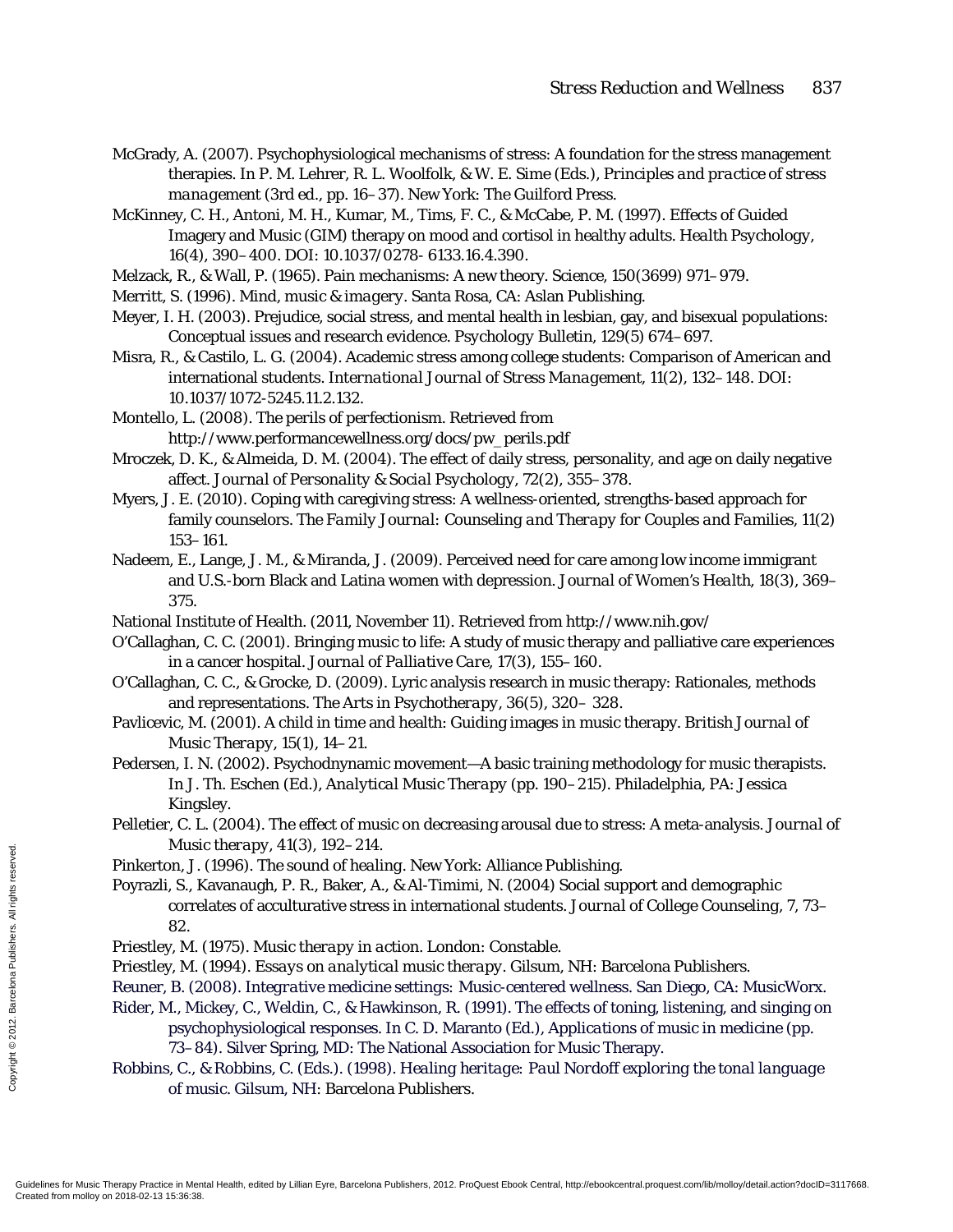- Rosenzweig, S., Reibel, D. K., Greenson, J. M., Brainard, G., & Hojat, M. (2003). Mindfulness-based stress reduction lowers psychological distress in medical students. *Teach and Learning in Medicine, 15*(2), 88–92.
- Roskam, K., & Reuer, B. (1999). A music therapy wellness model for illness prevention. In C. Dileo (Ed.), *Music therapy and medicine: Theoretical and clinical applications* (pp. 139–148). Silver Spring, MD: The American Music Therapy Association, Inc.
- Scartelli, J. P. (1989). *Music and self-management methods: A physiological model.* St. Louis, MO: MMB Music, Inc.
- Scheiby, B. B. (2005). "Dying alive"—A transpersonal analytical music therapy approach for adult clients with chronic progressive neurological diseases. In C. Dileo & J. V. Loewy (Eds.), *Music therapy at the end of life* (pp. 171–187)*.* Cherry Hill, NJ: Jeffrey Books.
- Scheve, A. M. (2004). Music therapy, wellness, and stress reduction. *Advanced Experimental Medical Biology, 546*, 253–263.
- Schwoebel, J., Coslett, H. B., Bradt, J., Friedman, R., & Dileo, C. (2002). Pain and the body schema: Effects of pain severity on mental representations of movement. *Neurology,* 775–777.
- Selye, H. (1956). *The stress of life*. New York: McGraw-Hill.
- Shin, J. Y., D'Antonio, E., Son, H., Kim, S., & Park, Y. (2011). Bullying and discrimination experiences among Korean-American adolescents. *Journal of Adolescence, 34*(5), 873–888.
- Shoemark, H. (1987). The value of music therapy in society. *The Australian Music Therapy Association Bulletin, 10*(3), 2–6.
- Smith, J. C., & Joyce, C. A. (2004). Mozart versus new age music: Relaxation states, stress, and ABC relaxation theory. *Journal of Music Therapy, 41*(3), 215–224.
- Spector, R. E. (2012). *Cultural diversity in health and illness* (8th ed.). Upper Saddle River, NJ: Prentice Hall.
- Spielberger, C. D., Gorsuch, R. L., Luchene, R., Vagg, P. R., & Jacobs, G. A. (1983). *Manual for the State-Trait Anxiety Inventory*. Palo Alto, CA: Consulting Psychologists Press, Inc.
- Sterling, P., & Eyer, J. (1988). Allostasis: A new paradigm to explain arousal pathology. In J. Fisher & J. Reason (Eds.), *Handbook of life stress, cognition and health* (pp. 629–649). New York: Wiley.
- Strauss, S. (1984). *Inner rhythm. An exciting new approach to stress-free living*. San Francisco: Chase Publications.
- Sutton, J. P. (Ed.). (2002). *Music, music therapy, and trauma: International perspectives.* Philadelphia, PA: Jessica Kingsley.
- Tan, X., Yowler, C. J., Super, D. M., & Fratianne, R. B. (2012). The interplay of preference, familiarity, and psychophysical properties in defining relaxation music. *Journal of Music Therapy, 49*(2), 230– 233.
- Uhlig, S. (2006). *Authentic voices, authentic singing: A multicultural approach to vocal music therapy.* Gilsum, NH: Barcelona Publishers.
- Valentine, E., & Evans, C. (2001). The effects of solo singing, choral singing, and swimming on mood and physiological indices. *British Journal of Medical Psychology, 74*, 115–120.
- VanWeelden, K., & Whipple, J. (2004). Effect of field experiences on music therapy students' perceptions of choral music for geriatric wellness programs. *Journal of Music Therapy, 41*(4), 340–352.
- Walker, R. L., Wingate, L., Obasi, E. M., & Joiner, T. E. (2008). An empirical investigation of acculturative stress and ethnic identity as moderators for depression and suicidal ideation in African-American and European American college students. *Cultural Diversity and Ethnic Minority Psychology, 14,* 75–82. CREATE CREATE CONTROLL CONTROLL CONTROLL CONTROLL CONTROLL CONTROLL CONTROLL CONTROLL CONTROLL CONTROLL CONTROLL CONTROLL CONTROLL CONTROLL CONTROLL CONTROLL CONTROLL CONTROLL CONTROLL CONTROLL CONTROLL CONTROLL CONTROLL C
	- Walworth, D. D. (2003). The effect of preferred music genre selection versus preferred song selection on experimentally induced anxiety levels. *Journal of Music Therapy, 40*(1), 2–14.